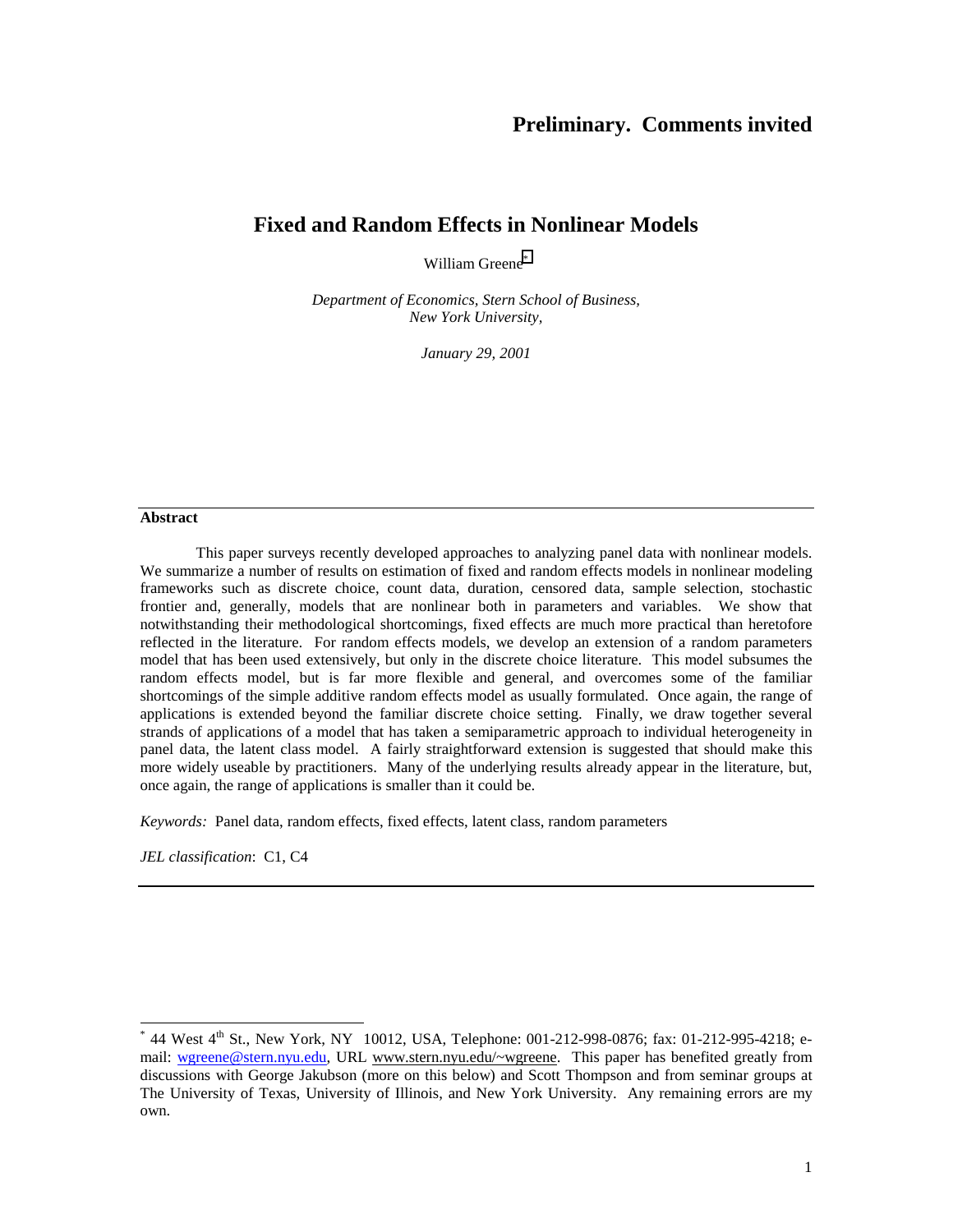# **1. Introduction**

 The linear regression model has been called the automobile of economics (econometrics). By extension, in the of analysis of panel data, the linear fixed and random effects models have surely provided most of the thinking on the subject. However, quite a bit of what is generally assumed about estimation of models for panel data is based on results in the linear model, such as the utility of group mean deviations and instrumental variables estimators, that do not carry over to nonlinear models such as discrete choice and censored data models. Numerous other authors have noted this, and have, in reaction, injected a subtle pessimism and reluctance into the discussion. [See, e.g., Hsiao (1986, 1996) and, especially, Nerlove (2000).] This paper will explore some of those differences and demonstrate that, although the observation is correct, quite natural, surprisingly straightforward extensions of the most useful forms of panel data results can be developed even for extremely complicated nonlinear models.

 The contemporary literature on estimating panel data models that are outside the reach of the classical linear regression is vast and growing rapidly. Model formulation is a major issue and is the subject of book length symposia [e.g., much of Matyas and Sevestre (1996)]. Estimation techniques span the entire range of tools developed in econometrics. No single study could hope to collect all of them. The objective of this one is to survey a set of recently developed techniques that extend the body of tools used by the analyst in single equation, nonlinear models. The most familiar applications of these techniques are in qualitative and limited dependent variable models, but, as suggested below, the classes are considerably wider than that.

# **1.1. The Linear Regression Model with Individual Heterogeneity**

The linear regression model with individual specific effects is

$$
y_{it} = \mathbf{\beta}' \mathbf{x}_{it} + \alpha_i + \varepsilon_{it}, t = 1,...,T(i), i = i,...,N,
$$
  
\n
$$
E[\varepsilon_{it}|\mathbf{x}_{i1},\mathbf{x}_{i2},...,\mathbf{x}_{iT(i)}] = 0,
$$
  
\n
$$
Var[\varepsilon_{it}|\mathbf{x}_{i1},\mathbf{x}_{i2},...,\mathbf{x}_{iT(i)}] = \sigma^2.
$$

Note that we have assumed the strictly exogenous regressors case in the conditional moments, [see Woolridge (1995)] and have not assumed equal sized groups in the panel. The vector  $\beta$  is a constant vector of parameters that is of primary interest,  $\alpha_i$  embodies the group specific heterogeneity, which may be observable in principle (as reflected in the estimable coefficient on a group specific dummy variable in the fixed effects model) or unobservable (as in the group specific disturbance in the random effects model). Note, as well that we have not included time specific effects, of the form  $\gamma$ . These are, in fact, often used in this model, and our omission could be substantive. With respect to the fixed effects estimator discussed below, since the number of periods is usually fairly small, the omission is easily remedied just by adding a set of time specific dummy variables to the model. Our interest is in the more complicated case in which *N* is too large to do likewise for the group effects, for example in analyzing census based data sets in which *N* might number in the tens of thousands. For random effects models, we acknowledge that this omission might actually be relevant to a complete model specification. The analysis of two way models, both fixed and random effects, has been well worked out in the linear case. A full extension to the nonlinear models considered in this paper remains for further research. From this point forward, we focus on the common case of one way, group effect models.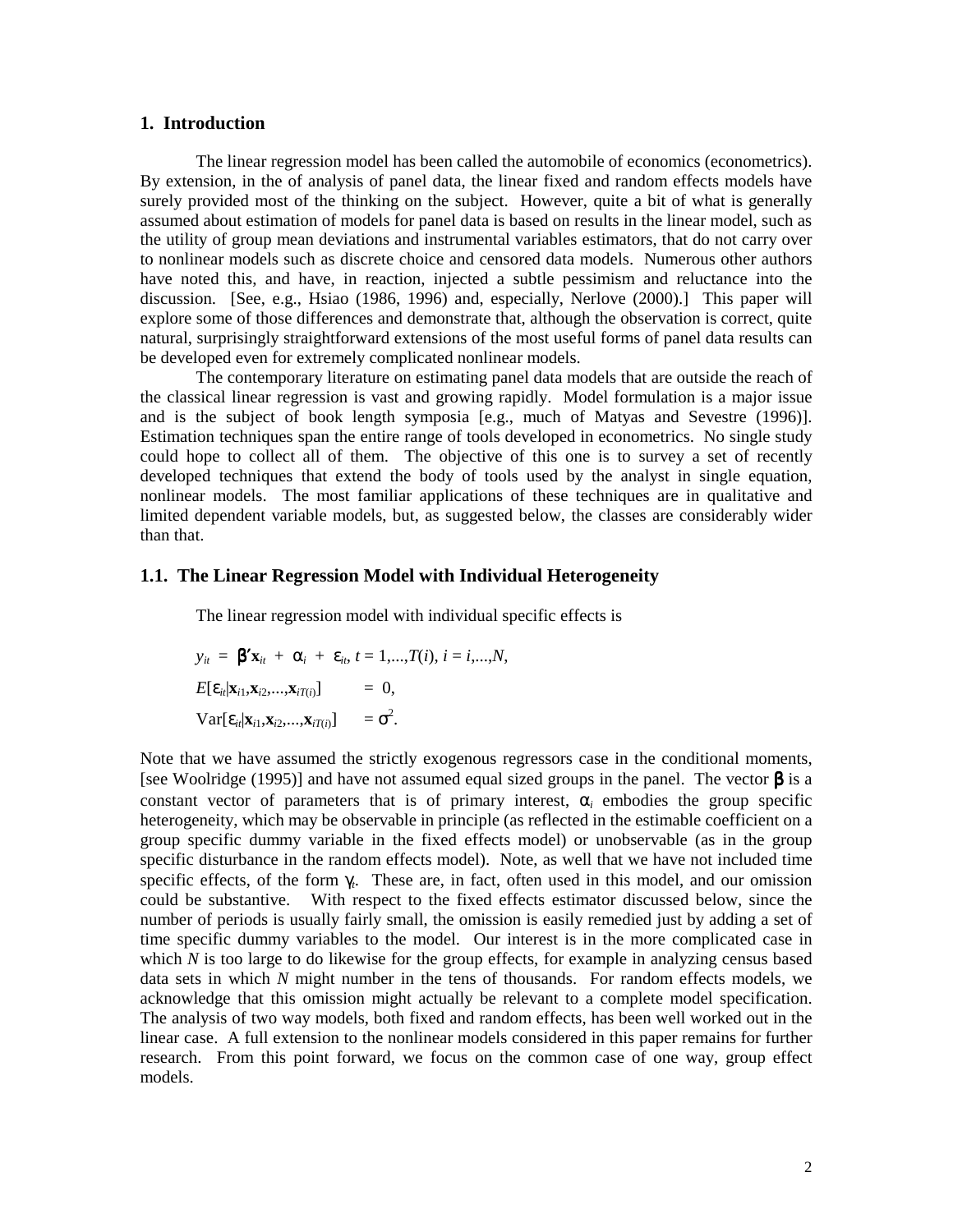# **1.2. Fixed Effects**

 The parameters of the linear model with fixed individual effects can be estimated by ordinary least squares. The practical obstacle of the large number of individual coefficients is overcome by employing the Frisch-Waugh (1933) theorem to estimate the parameter vector in parts. The "least squares dummy variable" (LSDV) or "within groups" estimator of  $\beta$  is computed by the least squares regression of  $y_{it}^* = (y_{it} - y_{it})$  on the same transformation of  $\mathbf{x}_{it}$ where the averages are group specific means. The individual specific dummy variable coefficients can be estimated using group specific averages of residuals, as seen in the discussion of this model in contemporary textbooks such as Greene (2000, Chapter 14). We note that the slope parameters can be estimated using simple first differences as well. However, using first differences induces autocorrelation into the resulting disturbance, so this produces a complication. [If  $T(i)$  equals two, the approaches are the same.] Other estimators are appropriate under different specifications [see, e.g., Arellano and Bover (1995) and Hausman and Taylor (1981) who consider instrumental variables]. We will not consider these here, as the linear model is only the departure point, not the focus of this paper.

The fixed effects approach has a compelling virtue; it allows the effects to be correlated with the included variables. On the other hand, it mandates estimation of a large number of coefficients, which implies a loss of degrees of freedom. As regards estimation of β, this shortcoming can be overstated. The typical panel of interest in this paper has many groups, so the contribution of a few degrees of freedom by each one adds to a large total. Estimation of  $\alpha$  is another matter. The individual effects are estimated with the group specific data. That is,  $\alpha_i$  is estimated with  $T(i)$  observations. Since  $T(i)$  might be small, and is, moreover, fixed, there is no argument for consistency of this estimator. Note, however, the estimator of α*i* is inconsistent not because it estimates some other parameter, but because its variance does not go to zero in the sampling framework under consideration. This is an important point in what follows. In the linear model, the inconsistency of  $a_i$ , the estimator of  $\alpha_i$  does not carry through into **b**, the estimator of  $\beta$ . The reason is that the group specific mean is a sufficient statistic; the incidental parameters problem is avoided. The LSDV estimator  $\mathbf{b}_{LSDV}$  is not a function of the fixed effects estimators, *ai,LSDV*.

#### **1.3. Random Effects**

The random effects model is a generalized linear model; if  $\alpha_i$  is a group specific random disturbance with zero conditional mean and constant conditional variance,  $\sigma_\alpha^2$ , then

$$
Cov[\varepsilon_{it}, \varepsilon_{is} | \mathbf{x}_{i1}, \mathbf{x}_{i2},...,\mathbf{x}_{iT(i)}] = \sigma_{\alpha}^{2} + \mathbf{1}(t = s)\sigma_{\varepsilon}^{2} \ \forall \ t, s \mid i \text{ and } \forall \ i.
$$

$$
Cov[\varepsilon_{it}, \varepsilon_{js} | \mathbf{x}_{i1}, \mathbf{x}_{i2},...,\mathbf{x}_{iT(i)}] = 0 \ \forall \ t, s \mid i \neq j \text{ and } \forall \ i \text{ and } j.
$$

The random effects linear model can be estimated by two step, feasible GLS. Different combinations of the residual variances from the linear model with no effects, the group means regression and the dummy variables produce a variety of consistent estimators of the variance components. [See Baltagi (1995).] Thereafter, feasible GLS is carried out by using the variance estimators to mimic the generalized linear regression of  $(y_{it} - \theta_i \overline{y_i})$  on the same transformation of  $\mathbf{x}_{it}$  where  $\theta_i = 1 - {\sigma_{\varepsilon}}^2 / [T(i)\sigma_{\alpha}^2 + \sigma_{\varepsilon}^2]$ <sup>1/2</sup>. Once again, the literature contains vast discussion of alternative estimation approaches and extensions of this model, including dynamic models [see, e.g., Judson and Owen (1999)], instrumental variables [Arellano and Bover (1995)], and GMM estimation [Ahn and Schmidt (1995), among others in the same issue of the *Journal of*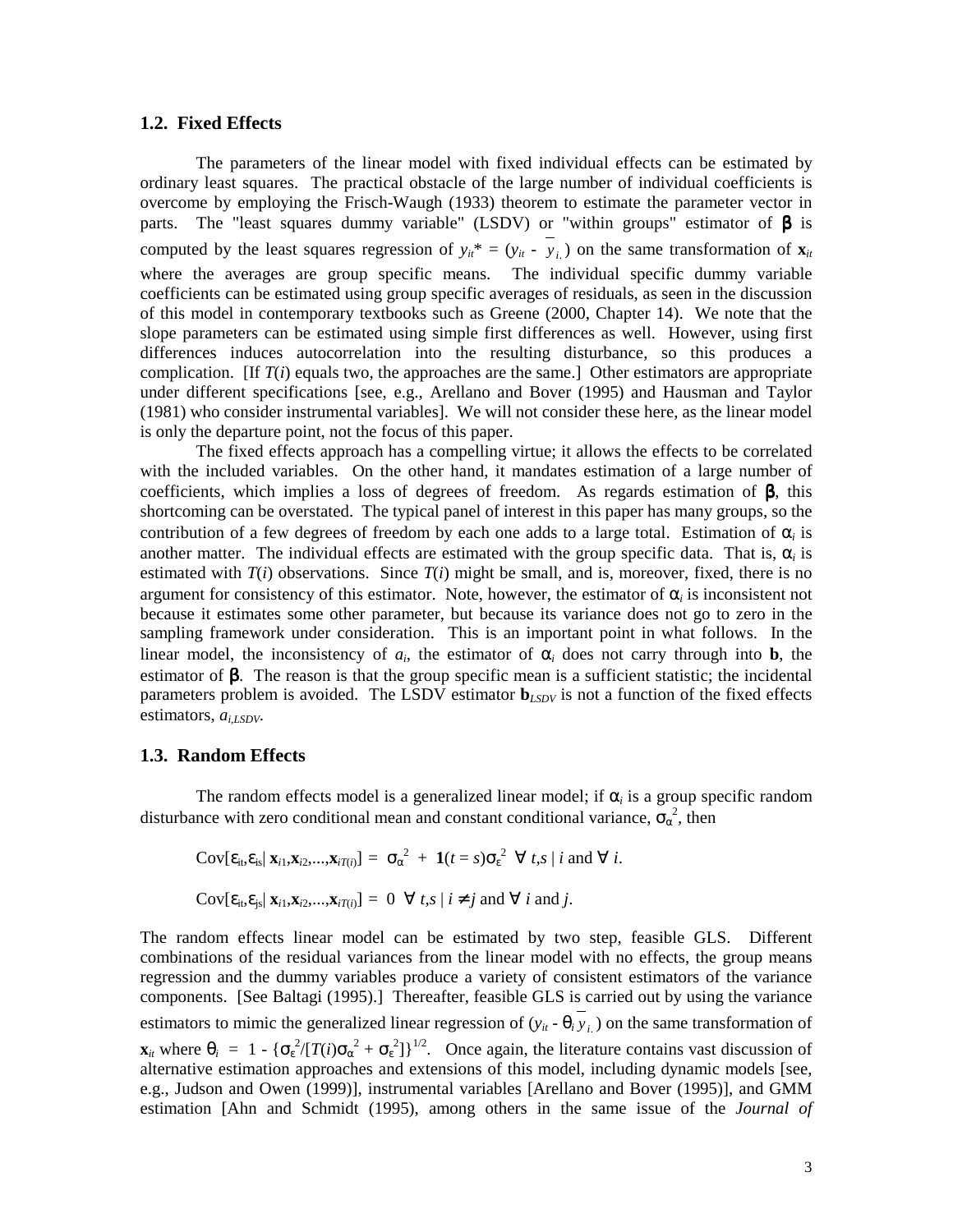*Econometrics*]. The primary virtue of the random effects model is its parsimony; it adds only a single parameter to the model. It's major shortcoming is its failure to allow for the likely correlation of the latent effects with the included variables - a fact which motivated the fixed effects approach in the first place.

# **1.4. Random Parameters**

 Swamy (1971) and Swamy and Arora (1972), and Swamy et. al. (1988a, b, 1989) suggest an extension of the random effects model to

$$
y_{it} = \mathbf{\beta}_i' \mathbf{x}_{it} + \varepsilon_{it}, t = 1,...,T(i), i = i,...,N
$$

$$
\mathbf{\beta}_i = \mathbf{\beta} + \mathbf{v}_i
$$

where  $E[\mathbf{v}] = \mathbf{0}$  and  $Var[\mathbf{v}_i] = \Omega$ . By substituting the second equation into the first, it can be seen that this model is a generalized, groupwise heteroscedastic model. The proponents devised a generalized least squares estimator based on a matrix weighted mixture of group specific least squares estimators. This approach has guided much of the thinking about random parameters models, but it is much more restrictive than current technology provides. On the other hand, as a basis for model development, this formulation provides a fundamentally useful way to think about heterogeneity in panel data.

# **1.5. Modeling Frameworks**

 The linear model discussed above provides the benchmark for discussion of nonlinear frameworks. [See Matyas (1996) for a lengthy and diverse symposium.] Much of the writing on the subject documents the complications in extending these modeling frameworks to models such as the probit and logit models for binary choice or the biases that result when individual effects are ignored. Not all of this is so pessimistic, of course; for example, Verbeek (1990), Nijman and Verbeek (1992), Verbeek and Nijman (1992) and Zabel (1992) discuss specific approaches to estimating sample selection models with individual effects. Many of the developments discussed in this paper appear in some form in extensions of the aforementioned to binary choice and a few limited dependent variables. We will suggest numerous other applications below, and in Greene (2001). In what follows, several unified frameworks for nonlinear modeling with fixed and random effects and random parameters are developed in detail.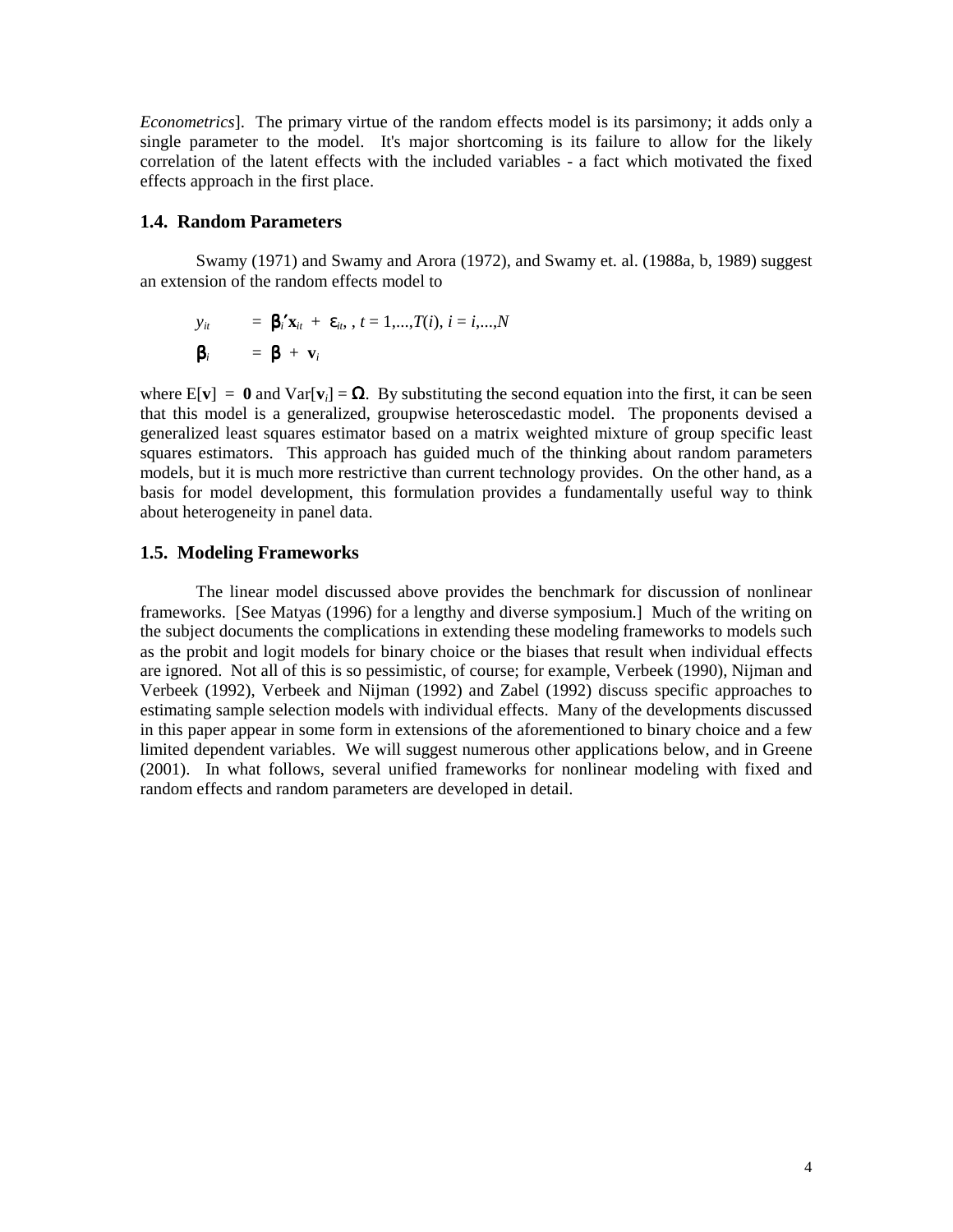# **2. Nonlinear Models**

We will confine attention at this point to nonlinear models defined by the density for an observed random variable, *yit*,

$$
f(y_{it} | \mathbf{x}_{i1}, \mathbf{x}_{i2}, \dots, \mathbf{x}_{iT(i)}) = g(y_{it}, \mathbf{\beta}^{\prime} \mathbf{x}_{it} + \alpha_i, \mathbf{\theta})
$$

where  $\theta$  is a vector of ancillary parameters such as a scale parameter, or, for example in the Poisson model, an overdispersion parameter. As is standard in the literature, we have narrowed our focus to linear index function models, though the results below do not really mandate this; it is merely a convenience. The set of models to be considered is narrowed in other ways as well at this point. We will rule out dynamic effects;  $y_{i,t-1}$  does not appear on the right hand side of the equation. (See, e.g., Arellano and Bond (1991), Arellano and Bover (1995), Ahn and Schmidt (1995), Orme (1999), Heckman and MaCurdy(1980)]. Multiple equation models, such as VAR's are also left for later extensions. [See Holtz-Eakin (1988) and Holtz-Eakin, Newey and Rosen(1988, 1989).] Lastly, note that only the current data appear directly in the density for the current  $y_{ii}$ . This is also a matter of convenience; the formulation of the model could be rearranged to relax this restriction with no additional complication. [See, again, Woolridge (1995).]

We will also be limiting attention to parametric approaches to modeling. The density is assumed to be fully defined. This makes maximum likelihood the estimator of choice.<sup>1</sup> Certainly non- and semiparametric formulations might be more general, but they do not solve the problems discussed at the outset, and they create new ones for interpretation in the bargain. (We return to this in the conclusions.) While IV and GMM estimation has been used to great advantage in recent applications, $2$  our narrow assumptions have made them less attractive than direct maximization of the log likelihood. (We will revisit this issue below.)

The likelihood function for a sample of *N* observations is

$$
L = \prod_{i=1}^{N} \prod_{t=1}^{T(i)} g(y_{it}, \beta' \mathbf{x}_{it} + \alpha_i, \boldsymbol{\theta}),
$$

How one proceeds at this point depends on the model, both for  $\alpha$  (fixed, random, or something else) and for the random process, embodied in the density function. We will, as noted, be considering both fixed and random effects models, as well as an extension of the latter. Nonlinearity of the model is established by the likelihood equations,

$$
\frac{\partial \log L}{\partial \beta} = 0,
$$
  

$$
\frac{\partial \log L}{\partial \alpha_i} = 0, i = 1,...,N,
$$

 $\overline{a}$ 

<sup>1</sup> There has been a considerable amount of research on GMM estimation of limited dependent and qualitative choice models. At least some of this, however, forces an unnecessarily difficult solution on an otherwise straightforward problem. Consider, for example, Lechner and Breitung (1996), who develop GMM estimators for the probit and tobit models with exogenous right hand side variables. In view of the results obtained here, in these two cases (and many others), GMM will represent an inferior estimator in the presence of an available, preferable alternative. (Certainly in more complicated settings, such as dynamic models, the advantage will turn the other way.)

<sup>&</sup>lt;sup>2</sup> See, e.g., Ahn and Schmidt (1995) for analysis of a dynamic linear model and Montalvo (1997) for application to a general formulation of models for counts such as the Poisson regression model.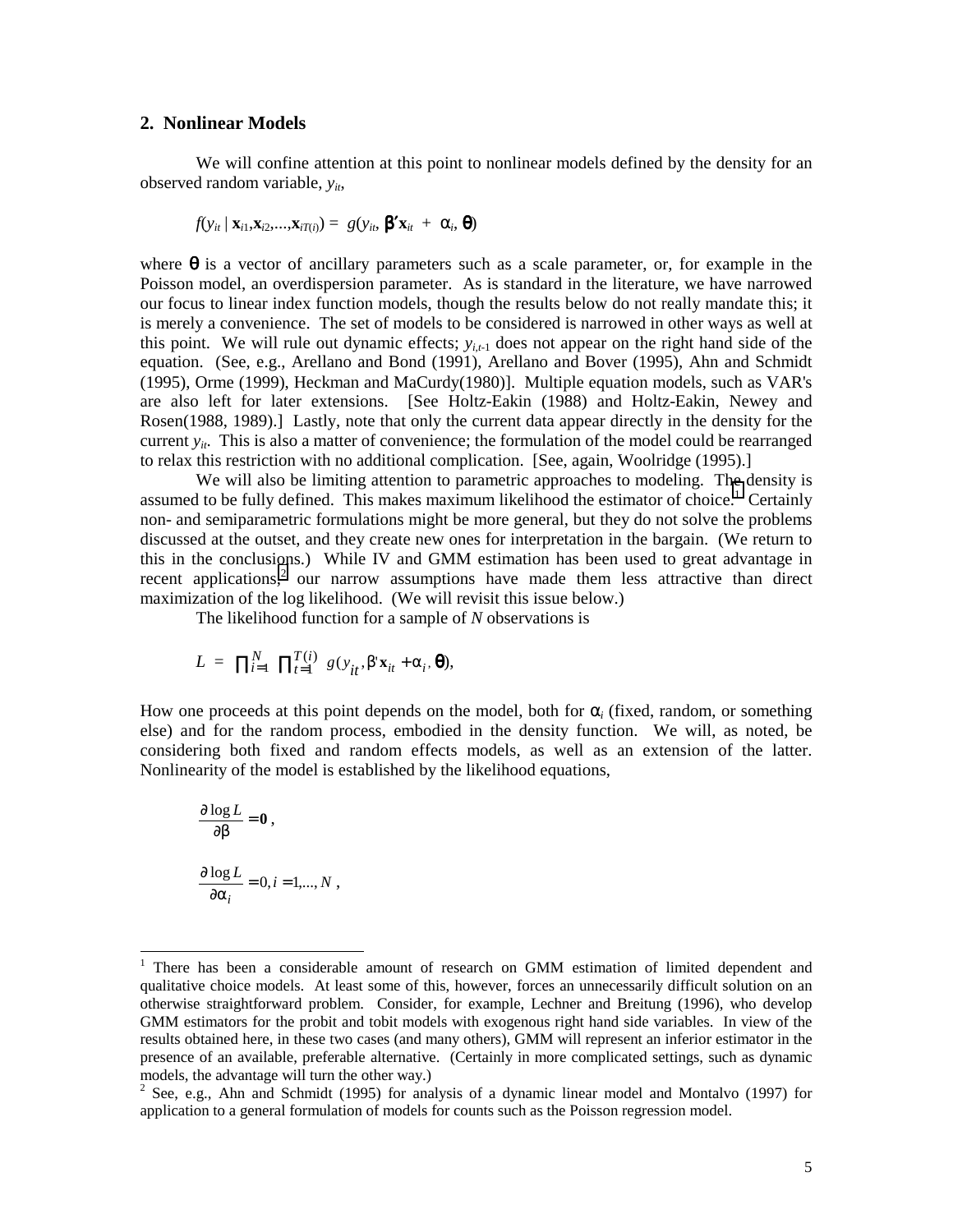$$
\frac{\partial \log L}{\partial \theta} = 0,
$$

which do not have explicit solutions for the parameters in terms of the data and must, therefore, be solved iteratively. In random effects cases, we estimate not  $\alpha_i$ , but the parameters of a marginal density for  $\alpha_i$ ,  $f(\alpha_i|\mathbf{\theta})$ , where the already assumed ancillary parameter vector,  $\mathbf{\theta}$ , would include any additional parameters, such as the  $\sigma_\alpha^2$  in the random effects linear model.

 We note before leaving this discussion of generalities that the received literature contains a very large amount of discussion of the issues considered in this paper, in various forms and settings. We will see many of them below. However, a search of this literature suggests that the large majority of the applications of techniques that resemble these is focused on two particular applications, the probit model for binary choice and various extensions of the Poisson regression model for counts. These two do provide natural settings for the applications for the techniques discussed here. However, our presentation will be in fully general terms. The range of models that already appear in the literature is quite broad. How broad is suggested by the list of already developed estimation procedures detailed in Appendix B.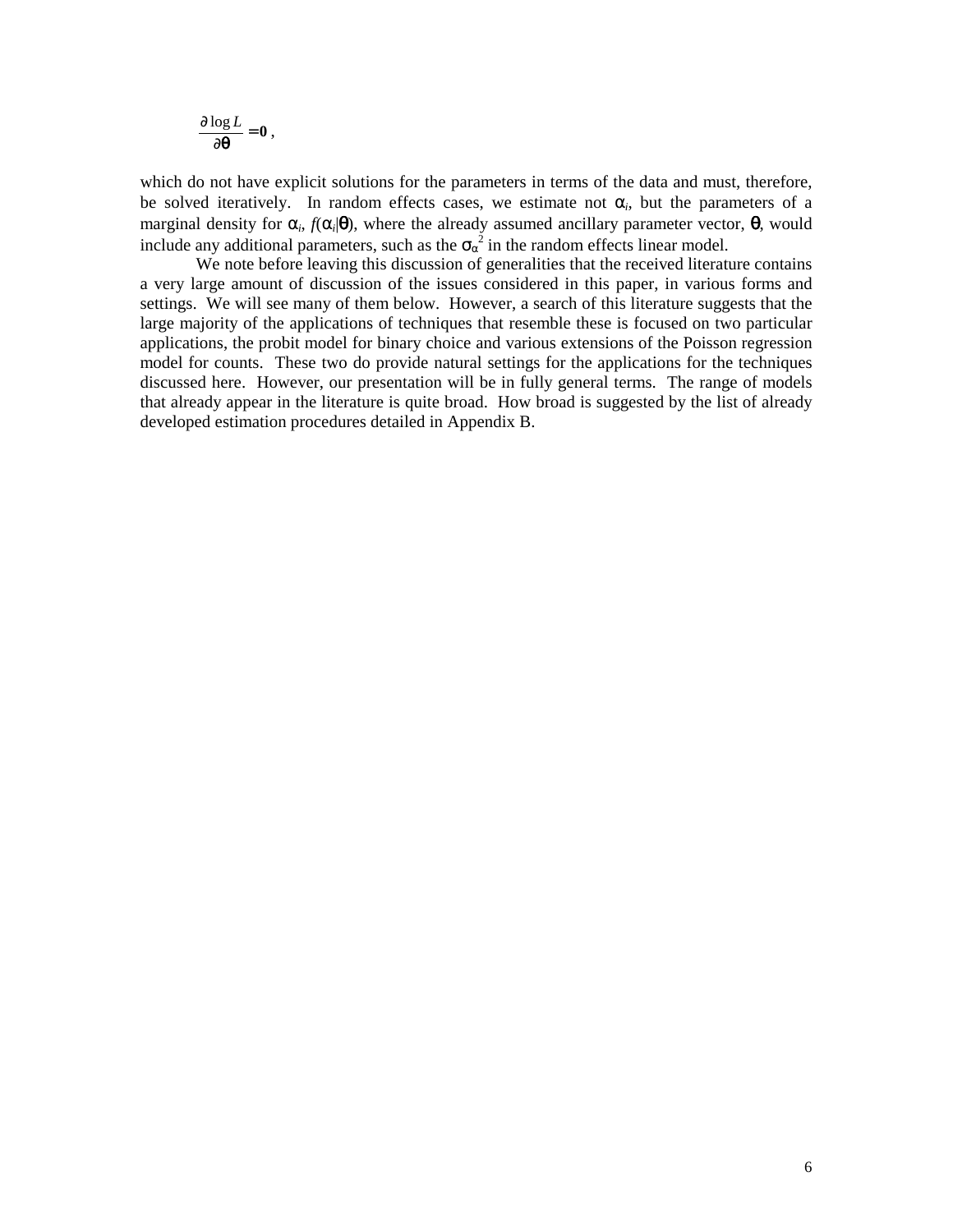# **3. Models with Fixed Effects**

 In this section, we will consider models which include the dummy variables for fixed effects. A number of methodological issues are considered first. Then, the practical results used for fitting models with fixed effects are laid out in full.

The log likelihood function for this model is

$$
\log L = \sum_{i=1}^{N} \frac{T(i)}{t-1} \log g(y_{it}, \beta' \mathbf{x}_{it} + \alpha_i, \boldsymbol{\theta})
$$

In principle, maximization can proceed simply by creating and including a complete set of dummy variables in the model. Surprisingly, this seems not to be common, in spite of the fact that although the theory is generally laid out in terms of a possibly infinite *N*, many applications involve quite a small, manageable number of groups. [Consider, for example, Schmidt, and Sickles' (1984) widely cited study of the stochastic frontier model, in which they fit a fixed effects linear model in a setting in which the stochastic frontier model would be wholly appropriate, using quite a small sample. See, as well, Cornwell, Schmidt, and Sickles (1990).] Nonetheless, at some point, this approach does become unusable with current technology. We are interested in a method that would accommodate a panel with, say, 50,000 groups, which would mandate estimating a total of  $50,000 + K_{\beta} + K_{\theta}$  parameters. That said, we will be suggesting just that. Looking ahead, what makes this impractical is a second derivatives matrix (or some approximation to it) with 50,000 rows and columns. But, that consideration is misleading, a proposition we will return to presently.

# **3.1. Methodological Issues in Fixed Effects Models**

 The practical issues notwithstanding, there are some theoretical problems with the fixed effects model. The first is the proliferation of parameters, just noted. The second is the 'incidental parameters problem.' Suppose that  $\beta$  and  $\theta$  were known. Then, the solution for  $\alpha_i$ would be based on only the *T*(*i*) observations for group *i*. This implies that the asymptotic variance for  $a_i$  is  $O[1/T(i)]$ . Now, in fact,  $\beta$  is not known; it is estimated, and the estimator is a function of the estimator of  $\alpha_i$ ,  $a_{iML}$ . The asymptotic variance of  $\mathbf{b}_{ML}$  must therefore be  $O[1/T(i)]$ as well; the MLE of  $\beta$  is a function of a random variable which does not converge to a constant as  $N \rightarrow \infty$ . The problem is actually even worse than that; there is a small sample bias as well. The example is unrealistic, but in a binary choice model with a single regressor that is a dummy variable and a panel in which  $T(i) = 2$  for all groups, Hsiao (1993, 1996) shows that the small sample bias is 100%. (Note, again, this is in the dimension of  $T(i)$ , so the bias persists even as the sample becomes large, in terms of *N*.) No general results exist for the small sample bias in more realistic settings. The conventional wisdom is based on Heckman's (1981) Monte Carlo study of a probit model in which the bias of the slope estimator in a fixed effects model was toward zero (in contrast to Hsiao) on the order of 10% when  $T(i) = 8$  and  $N = 100$ . On this basis, it is often noted that in samples at least this large, the small sample bias is probably not too severe. Indeed, for many microeconometric applications,  $T(i)$  is considerably larger than this, so for practical purposes, there is good cause for optimism. On the other hand, in samples with very small  $T(i)$ , the analyst is well advised of the finite sample properties of the MLE in this model.

 In the linear model, using group mean deviations sweeps out the fixed effects. The statistical result at work is that the group mean is a sufficient statistic for estimating the fixed effect. The resulting slope estimator is not a function of the fixed effect, which implies that it (unlike the estimator of the fixed effect) is consistent. There are a number of like cases of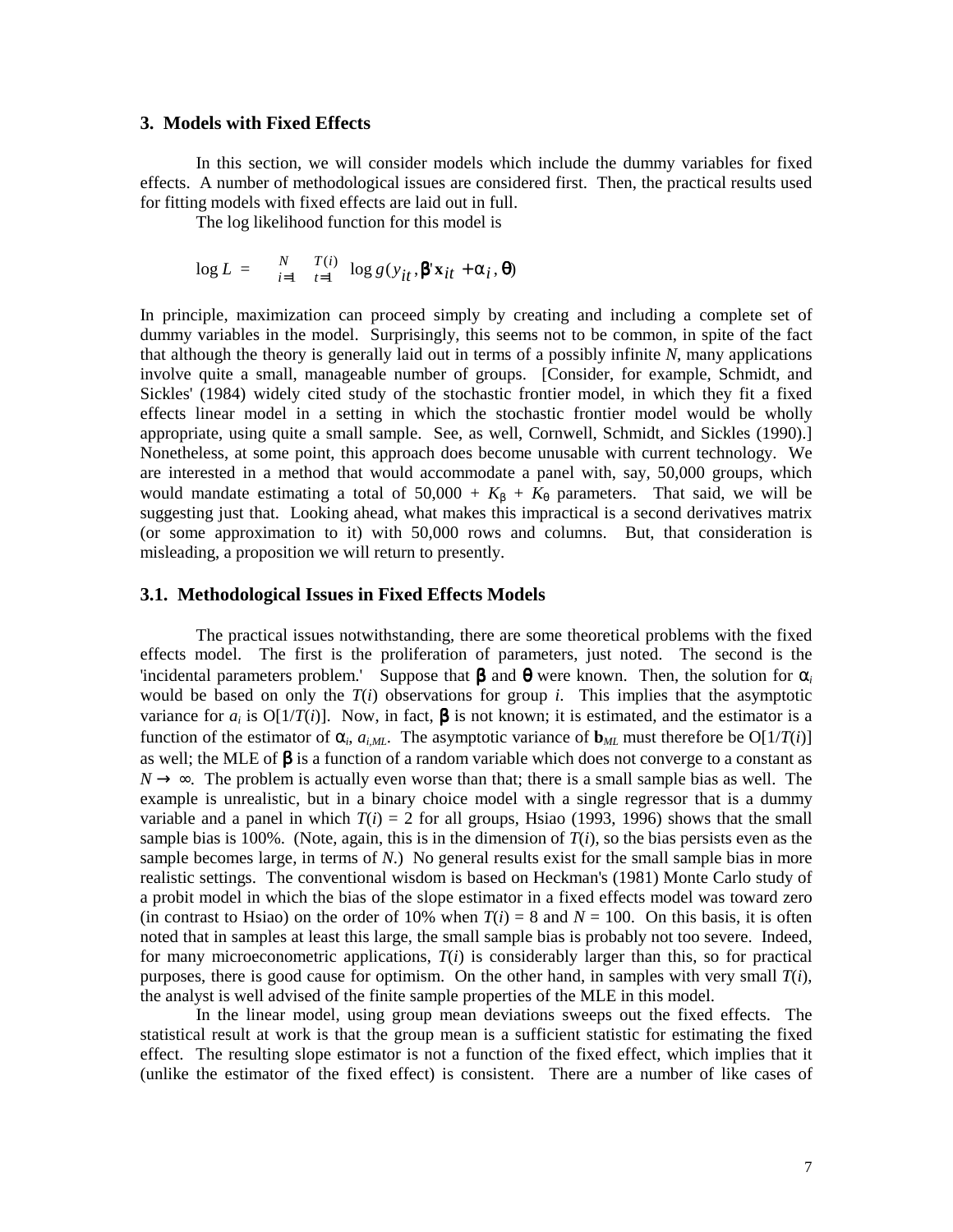nonlinear models that have been identified in the literature. Among them are the binomial logit model,

$$
g(y_{it}, \mathbf{\beta'}\mathbf{x}_{it} + \alpha_i) = \Lambda[(2y_{it} - 1)(\mathbf{\beta'}\mathbf{x}_{it} + \alpha_i)]
$$

where  $\Lambda(.)$  is the cdf for the logistic distribution. In this case, analyzed in detail by Chamberlain (1980), it is found that  $\Sigma_{t}y_{it}$  is a sufficient statistic, and estimation in terms of the conditional density provides consistent estimator of β. [See Greene (2000) for discussion.] Other models which have this property are the Poisson and negative binomial regressions [See Hausman, Hall, and Griliches (1984)] and the exponential regression model.

$$
g(y_{it}, \mathbf{\beta'}\mathbf{x}_{it} + \alpha_i) = (1/\lambda_{it}) \exp(-y_{it}/\lambda_{it}), \lambda_{it} = \exp(\mathbf{\beta'}\mathbf{x}_{it} + \alpha_i), y_{it} \geq 0.
$$

[See Munkin and Trivedi (2000) and Greene (2001).] It is easy to manipulate the log likelihoods for these models to show that there is a solution to the likelihood equation for  $\beta$  that is not a function of  $\alpha_i$ . Consider the Poisson regression model with fixed effects, for which

 $\log g(y_{it}, \beta' \mathbf{x}_{it} + \alpha_i) = -\lambda_{it} + y_{it} \log \lambda_{it} - \log y_{it}!$  where  $\lambda_{it} = \exp(\beta' \mathbf{x}_{it} + \alpha_i)$ .

Write  $\lambda_{it} = \exp(\alpha_i) \exp(\beta' \mathbf{x}_{it})$ . Then,

$$
\log L = \sum_{i=1}^{N} \frac{T(i)}{t-1} - \exp(\alpha_i) \exp(\beta' \mathbf{x}_{it}) + y_{it}(\beta' \mathbf{x}_{it} + \alpha_i) - \log y_{it}!
$$

The likelihood function for  $\alpha_i$  is

$$
\frac{\partial \log L}{\alpha_i} = -\exp(\alpha_i) \quad \frac{T(i)}{t=1} \exp(\beta' \mathbf{x}_{it}) + \quad \frac{T(i)}{t=1} \ y_{it} = 0 \,.
$$

The solution for  $\alpha_i$  is given by

$$
\exp(\alpha_i) = \frac{\frac{T(i)}{T(i)} y_{it}}{\frac{T(i)}{t=1} \exp(\beta' \mathbf{x}_{it})}.
$$

This can be inserted back into the (now concentrated) log likelihood function where it can be seen that, in fact, the maximum likelihood estimator of  $\beta$  is not a function of  $\alpha_i$ . The same exercise provides a similar solution for the exponential model.

There are other models, with linear exponential conditional mean functions, such as the gamma regression model. However, these are too few and specialized to serve as the benchmark case for a modeling framework. In the vast majority of the cases of interest to practitioners, including those based on transformations of normally distributed variables such as the probit and tobit models, this method of preceding will be unusable.

## **3.2. Computation of the Fixed Effects Estimator in Nonlinear Models**

 We consider, instead, brute force maximization of the log likelihood function, dummy variable coefficients and all. There is some history of this in the literature; for example, it is the approach taken by Heckman and MaCurdy (1980) and it is suggested quite recently by Sepanski (2000). It is useful to examine their method in some detail before proceeding. Consider the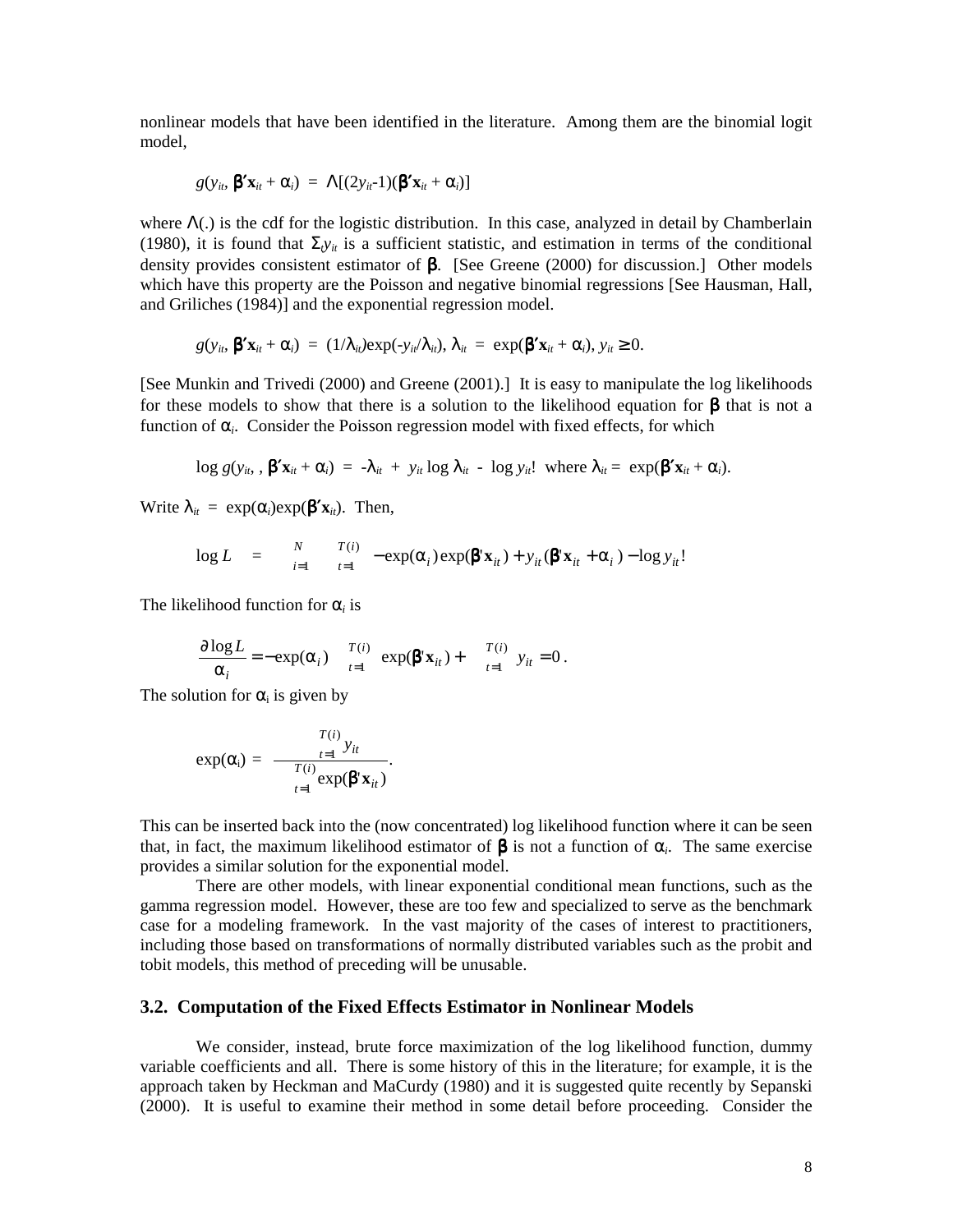probit model. For known set of fixed effect coefficients,  $\alpha = (\alpha_1,...,\alpha_N)'$ , estimation of  $\beta$  is straightforward. The log likelihood conditioned on these values (denoted *ai*), would be

$$
\log L|\mathbf{a} = \sum_{i=1}^{N} \frac{T(i)}{t-1} \log g(y_{it}, \beta' \mathbf{x}_{it} + a_i)
$$

This can be treated as a cross section estimation problem since with known  $\alpha$ , there is no connection between observations even within a group. On the other hand, with given estimator of β (denoted **b**) there is a conditional log likelihood function for each α*i*, which can be maximized in isolation;

$$
\log L_{i}|\mathbf{b} = \frac{T(i)}{t=1} \log \Phi \big[(2y_{it} - 1)(z_{it} + \alpha_{i})\big]
$$

where  $z_{it} = \mathbf{b}'\mathbf{x}_{it}$  is now a known function. Maximizing this function (*N* times) is straightforward (if tedious, since it must be done for each *i*). Heckman and MaCurdy suggested iterating back and forth between these two estimators until convergence is achieved as a method of maximizing the full log likelihood function. We note three problems with this approach: First, there is no guarantee that this procedure will converge to the true maximum of the log likelihood function. The Oberhofer and Kmenta (1974) result that might suggest it would does not apply here because the Hessian is not block diagonal for this problem. Whether either estimator is even consistent in the dimension of N (that is, of  $\beta$ ) depends on the initial estimator being consistent, and there is no suggestion how one should obtain a consistent initial estimator. Second, in the process of constructing the estimator, the authors happened upon an intriguing problem. In any group in which the dependent variable is all 1s or all 0s, there is no maximum likelihood estimator for  $\alpha_i$ . the likelihood equation for  $log L_i$  has no solution if there is no within group variation in  $y_{ii}$ . This is an important feature of the model that carries over to the tobit model, as the authors noted. [See Maddala (1987) for further discussion.] A similar, though more benign effect appears in the loglinear models, Poisson and exponential and in the logit model. In these cases, any group which has  $y_{it} = 0$  for all *t* contributes a 0 to the log likelihood function. As such, in these models as well, the group specific effect is not identified. Chamberlain (1980) notes this specifically; groups in which the dependent variable shows no variation cannot be used to estimate the group specific coefficient, and are omitted from the estimator. As noted, this is an important result for practitioners that will carry over to many other models. A third problem here is that even if the back and forth estimator does converge, even to the maximum, the estimated standard errors for the estimator of  $\beta$  will be incorrect. The Hessian is not block diagonal, so the estimator at the  $\beta$ step does not obtain the correct submatrix of the information matrix. It is easy to show, in fact, that the estimated matrix is too small. Unfortunately, correcting this takes us back to the impractical computations that this procedure sought to avoid in the first place.

 Before proceeding to our 'brute force' approach, we note, once again, that data transformations such as first differences or group mean deviations are useless here.<sup>3</sup> The density is defined in terms of the raw data, not the transformation, and the transformation would mandate a transformed likelihood function that would still be a function of the nuisance parameters. 'Orthogonalizing' the data might produce a block diagonal data moment matrix, but it does not produce a block diagonal Hessian. We now consider direct maximization of the log likelihood function with all parameters. We do add one convenience. Many of the models we have studied

l

 $3$  This is true only in the parametric settings we consider. Precisely that approach is used to operationalize a version of the maximum score estimator in Manski (1987) and in the work of Honore (1992, 1996), Kyriazidou (1997) and Honore and Kyriazidou (2000) in the setting of censored data and sample selection models. As noted, we have limited our attention to fully parametric estimators.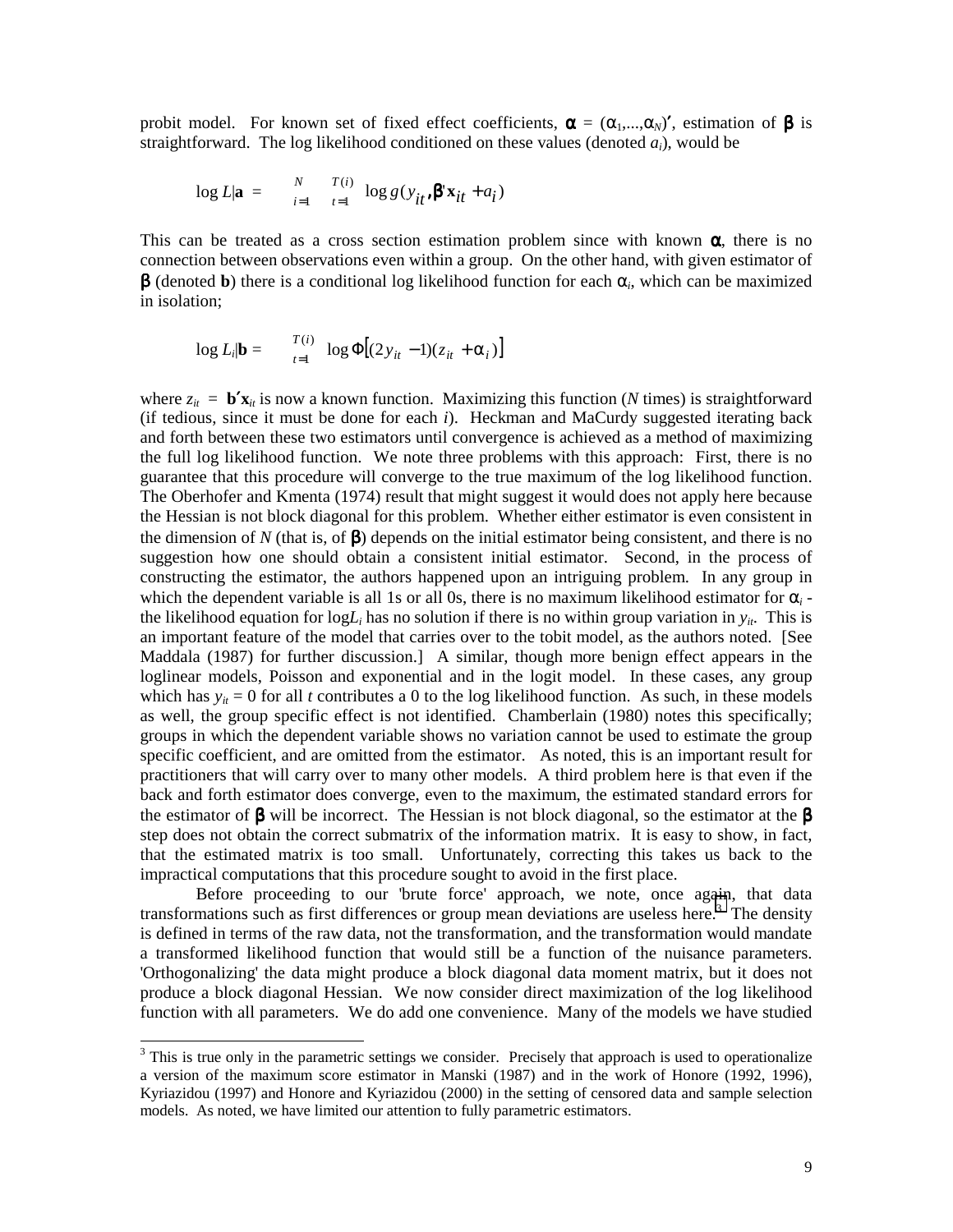involve an ancillary parameter vector,  $\theta$ . However, no generality is gained by treating  $\theta$ separately from  $\beta$ , so at this point, we will simply group them in the single parameter vector  $\gamma$  =  $[\hat{\beta'}, \hat{\theta}']'$ . It will be convenient to define some common notation: denote the gradient of the log likelihood by

$$
\mathbf{g}_{\gamma} = \frac{\partial \log L}{\partial \mathbf{\gamma}} = \begin{array}{cc} N & T(i) & \frac{\partial \log g(y_{ii}, \mathbf{\gamma}, \mathbf{x}_{ii}, \alpha_{i})}{\partial \mathbf{\gamma}} \text{ (a } K_{\gamma} \times 1 \text{ vector)} \\ \vdots & \vdots & \vdots \\ g_{\alpha i} & = \frac{\log L}{\partial \alpha_{i}} = \begin{array}{cc} T(i) & \frac{\partial \log g(y_{ii}, \mathbf{\gamma}, \mathbf{x}_{ii}, \alpha_{i})}{\partial \alpha_{i}} \text{ (a scalar)} \end{array} \\ \mathbf{g}_{\alpha} = [g_{\alpha 1}, \dots, g_{\alpha N}]' \text{ (an } N \times 1 \text{ vector)} \end{array}
$$

$$
\mathbf{g} = [\mathbf{g}_{\gamma}', \mathbf{g}_{\alpha}']' \left( a \left( K_{\gamma} + N \right) \times 1 \right) \text{ vector}.
$$

The full  $(K_{\gamma}+N)\times (K_{\gamma}+N)$  Hessian is

$$
\mathbf{H} = \begin{bmatrix} \mathbf{H}_{\gamma\gamma} & \mathbf{h}_{\gamma1} & \mathbf{h}_{\gamma2} & \cdots & \mathbf{h}_{\gamma N} \\ \mathbf{h}_{\gamma1} & h_{11} & 0 & \cdots & 0 \\ \mathbf{h}_{\gamma2} & 0 & h_{22} & \cdots & 0 \\ \vdots & \vdots & \vdots & \ddots & 0 \\ \mathbf{h}_{\gamma N} & 0 & 0 & 0 & h_{NN} \end{bmatrix}
$$

where

$$
\mathbf{H}_{\mathbf{\gamma}} = \begin{array}{cc} N & T(i) & \frac{\partial^2 \log g(y_{ii}, \mathbf{\gamma}, \mathbf{x}_{ii}, \alpha_i)}{\partial \mathbf{\gamma} \partial \mathbf{\gamma'}} & (a \, K_{\gamma} \times K_{\gamma} \, \text{matrix}) \end{array}
$$

$$
\mathbf{h}_{\gamma i} = \frac{T(i)}{t=1} \frac{\partial^2 \log g(y_{it}, \gamma, \mathbf{x}_{it}, \alpha_i)}{\partial \gamma \partial \alpha_i} \text{ (an } N \times 1 \text{ vector)}
$$

$$
h_{ii} = \frac{T(i)}{t=1} \frac{\partial^2 \log g(y_{it}, \gamma, \mathbf{x}_{it}, \alpha_i)}{\partial {\alpha_i}^2}
$$
 (a scalar).

Using Newton's method to maximize the log likelihood produces the iteration

$$
\begin{pmatrix}\n\wedge \\
\gamma \\
\wedge \\
\alpha\n\end{pmatrix}_{k} = \begin{pmatrix}\n\wedge \\
\gamma \\
\wedge \\
\alpha\n\end{pmatrix}_{k-1} - \mathbf{H}_{k-1}^{-1}\mathbf{g}_{k-1} = \begin{pmatrix}\n\wedge \\
\gamma \\
\wedge \\
\alpha\n\end{pmatrix}_{k-1} + \begin{pmatrix}\n\Delta_{\gamma} \\
\Delta_{\alpha}\n\end{pmatrix}
$$

where subscript '*k*' indicates the updated value and '*k*-1' indicates a computation at the current value. We will now partition the inverse matrix. Let  $\mathbf{H}^{\gamma}$  denote the upper left  $K_{\gamma} \times K_{\gamma}$  submatrix of  $\mathbf{H}^{-1}$  and define the *N*×*N* matrix  $\mathbf{H}^{\alpha\alpha}$  and  $K_{\gamma}$ ×*N*  $\mathbf{H}^{\gamma\alpha}$  likewise. Isolating  $\hat{\gamma}$ , then, we have the iteration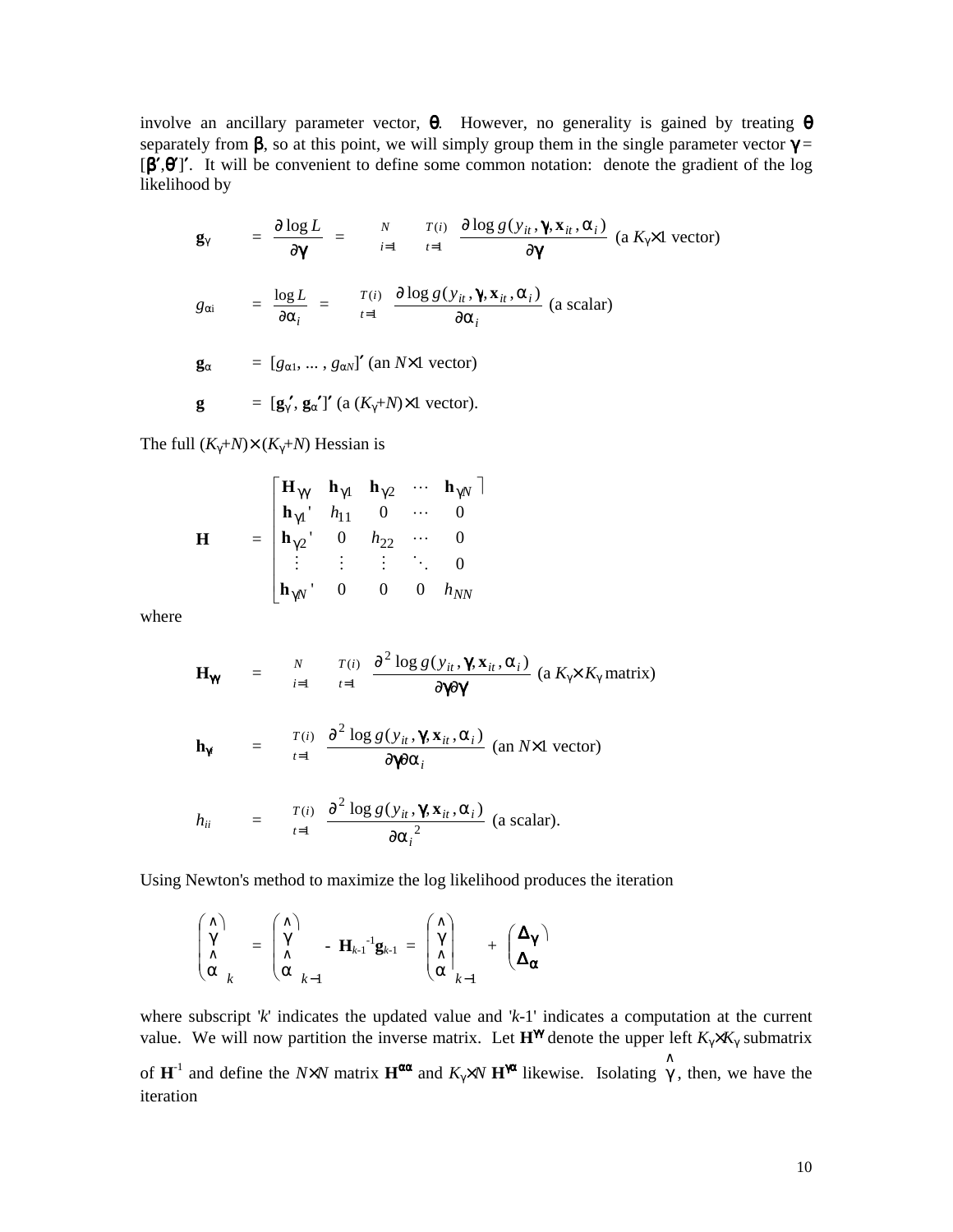$$
\hat{\gamma}_k = \hat{\gamma}_{k-1} - [\mathbf{H}^{\mathbf{m}} \mathbf{g}_{\gamma} + \mathbf{H}^{\mathbf{m}} \mathbf{g}_{\alpha}]_{k-1} = \hat{\gamma}_{k-1} + \Delta_{\gamma}
$$

Now, we obtain the specific components in the brackets. Using the partitioned inverse formula [See, e.g., Greene (2000, equation 2-74)], we have

$$
\mathbf{H}^{\gamma\gamma} \qquad = \; [\mathbf{H}_{\gamma\gamma} - \mathbf{H}_{\gamma\alpha}\mathbf{H}_{\alpha\alpha}^{\qquad -1}\mathbf{H}_{\alpha\gamma}]^{-1}.
$$

The fact that  $H_{\alpha\alpha}$  is diagonal makes this computation simple. Collecting the terms,

$$
\mathbf{H}^{\mathbf{m}} = \begin{bmatrix} \mathbf{H}_{\gamma\gamma} - \sum_{i=1}^{N} \left( \frac{1}{h_{ii}} \right) \mathbf{h}_{\gamma i} \mathbf{h}_{\gamma i} \end{bmatrix}^{-1}
$$

Thus, the upper left part of the inverse of the Hessian can be computed by summation of vectors and matrices of order  $K_{\gamma}$ . We also require  $\mathbf{H}^{\gamma\alpha}$ . Once again using the partitioned inverse formula, this would be

$$
H^{\gamma\alpha} = H^{\gamma\gamma} H_{\gamma\alpha} H_{\alpha\alpha}^{-1}
$$

As before, the diagonality of  $H_{\alpha\alpha}$  makes this straightforward. Combining terms, we find that

$$
\Delta_{\gamma} = -[\mathbf{H}^{\gamma} \mathbf{g}_{\gamma} + \mathbf{H}^{\gamma \alpha} \mathbf{g}_{\alpha}]_{k-1}
$$
  

$$
= -\mathbf{H}^{\gamma \alpha} (\mathbf{g}_{\gamma} - \mathbf{H}^{\gamma \alpha} \mathbf{H}_{\alpha \alpha}^{-1} \mathbf{g}_{\alpha})
$$
  

$$
= -\left[\mathbf{H}_{\gamma \gamma} - \sum_{i=1}^{N} \left(\frac{1}{h_{ii}}\right) \mathbf{h}_{\gamma i} \mathbf{h}_{\gamma i} \right]^{-1} \left(\mathbf{g}_{\gamma} - \sum_{i=1}^{N} \frac{g_{\alpha i}}{h_{ii}} \mathbf{h}_{\gamma i}\right)_{k-1}
$$

Turning now to the update for  $\alpha$ , we use the like results for partitioned matrices. Thus,

$$
\Delta_{\alpha} = -\left[\mathbf{H}^{\alpha\alpha} \mathbf{g}_{\alpha} + \mathbf{H}^{\alpha\gamma} \mathbf{g}_{\gamma}\right]_{k-1}.
$$

Using Greene's (2-74) once again, we have

$$
H^{\alpha\alpha} = H_{\alpha\alpha}^{-1}(I + H_{\alpha\gamma}H^{\gamma\gamma}H_{\gamma\alpha}H_{\alpha\alpha}^{-1})
$$

$$
H^{\alpha\gamma} = -H^{\alpha\alpha}H_{\alpha\gamma}H_{\gamma\gamma}^{-1} = -H_{\alpha\alpha}^{-1}H_{\alpha\gamma}H^{\gamma\gamma} \text{ (this is -H)}^{\gamma\alpha\gamma} \text{)}
$$

Therefore,

$$
\Delta_{\alpha} \qquad = \ -H_{\alpha\alpha}{}^{-1}(I + H_{\alpha\gamma}H^{\gamma\gamma}H_{\gamma\alpha}H_{\alpha\alpha}{}^{-1})g_{\alpha} \ + \ H_{\alpha\alpha}{}^{-1}(I + H_{\alpha\gamma}H^{\gamma\gamma}H_{\gamma\alpha}H_{\alpha\alpha}{}^{-1})H_{\alpha\gamma}H_{\gamma\gamma}{}^{-1}g_{\gamma}.
$$

After a bit of algebra, this reduces to

$$
\Delta_{\alpha} = -H_{\alpha\alpha}^{-1}(g_{\alpha} + H_{\alpha\gamma}\Delta_{\gamma})
$$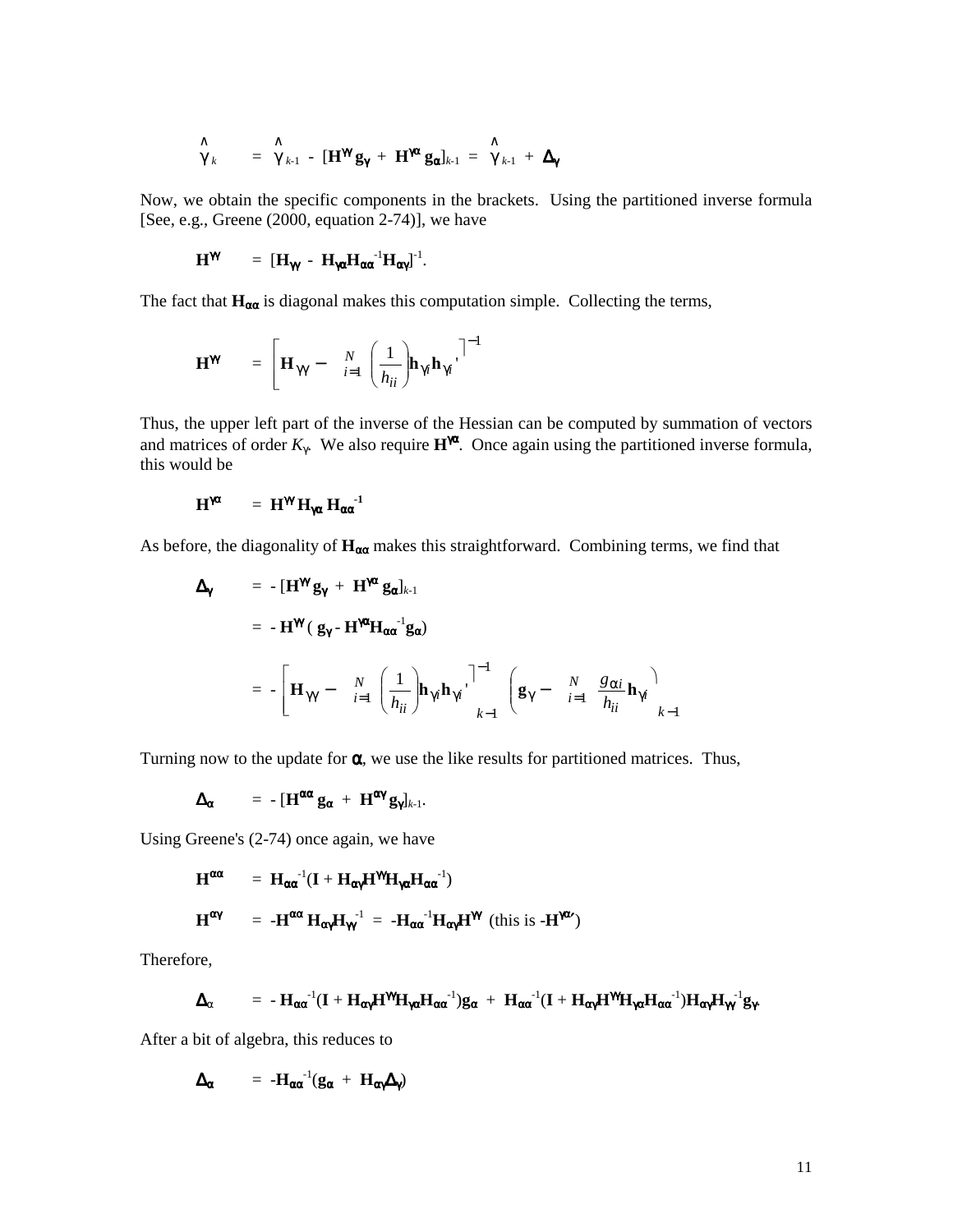and, in particular, again owing to the diagonality of **H**αα

$$
\Delta_{\alpha i} = -\frac{1}{h_{ii}} \big(g_{\alpha i} + \mathbf{h}_{\gamma i} \Delta_{\gamma}\big)
$$

The important result here is that neither update vector requires storage or inversion of the  $(K_v+N)\times (K_v+N)$  Hessian; each is computed as a function of sums of scalars and  $K_v\times 1$  vectors of first derivatives and mixed second derivatives.<sup>4</sup> The practical implication is that calculation of fixed effects models is a computation only of order  $K_{\gamma}$  and storage of N elements of  $\alpha$ . Even for huge panels of hundreds of thousands of units, this is well within the capacity of even modest desktop computers of the current vintage. (We note in passing, the amount of computation is not particularly large either, though with the current vintage of 2+ GFLOP processors, computation time for econometric estimation problems is usually a nonissue.) One practical problem is that Newton's method is fairly crude, and in models with likelihood functions that are not globally concave, one might want to fine tune the algorithm suggested with a line search that prevents the parameter vector from straying off to proscribed regions in the early iterations.

 This derivation concludes with the asymptotic variances and covariances of the estimators, which might be necessary later. For **c**, the estimator of γ, we already have the result we need. We have used Newton's method for the computations, so (at least in principle) the actual Hessian is available for estimation of the asymptotic covariance matrix of the estimators. The estimator of the asymptotic covariance matrix for the MLE of  $\gamma$  is  $-H^{\gamma}$ , the upper left submatrix of  $-H^{-1}$ . Note once again that this is a sum of  $K_{\gamma} \times K_{\gamma}$  matrices which is of the form of a moment matrix and which is easily computed. Thus, the asymptotic covariance matrix for the estimated coefficient vector is easily obtained in spite of the size of the problem.

 It is (presumably) not possible to store the asymptotic covariance matrix for the fixed effects estimators (unless there are relatively few of them). But, using the partitioned inverse formula once again, we can derive precisely the elements of Asy.Var[**a**] that are contained in

$$
Asy.Var[a] = - [Hαα - Hαγ(Hγγ)-1Hγα]-1.
$$

The *ij*th element of the matrix to be inverted is

$$
(\mathbf{H}_{\alpha\alpha} - \mathbf{H}_{\alpha\gamma}(\mathbf{H}_{\gamma\gamma})^{\text{-1}}\mathbf{H}_{\gamma\alpha})_{ij} = \mathbf{1}(i = j)h_{ii} - \mathbf{h}_{\gamma\gamma}(\mathbf{H}_{\gamma\gamma})^{\text{-1}}\mathbf{h}_{\gamma\gamma}
$$

This is a full *N*×*N* matrix, so the model size problem will apply - it is not feasible to manipulate this matrix as it stands. On the other hand, one could extract particular parts of it if that were necessary. For the interested practitioner, the Hessian to be inverted for the asymptotic covariance matrix of **a** is

# **H**<sub>αα</sub> - **H**<sub>αγ</sub>(**H**<sub>γγ</sub>)<sup>-1</sup>**H**<sub>γα</sub>

We keep in mind that **H**αα is an *N*×*N* diagonal matrix. Using result 2-66b in Greene (2000), we have that the inverse of this matrix is

<sup>&</sup>lt;sup>4</sup> This result appears in terse form in the context of a binary choice model in Chamberlain (1980, page 227). A formal derivation of the result was given to the author by George Jakubson of Cornell University in an undated memo, "Fixed Effects (Maximum Likelihood) in Nonlinear Models" with a suggestion that the result should prove useful for current software developers. (We agree.) Concurrent discussion with Scott Thompson at the Department of Justice contributed to this development.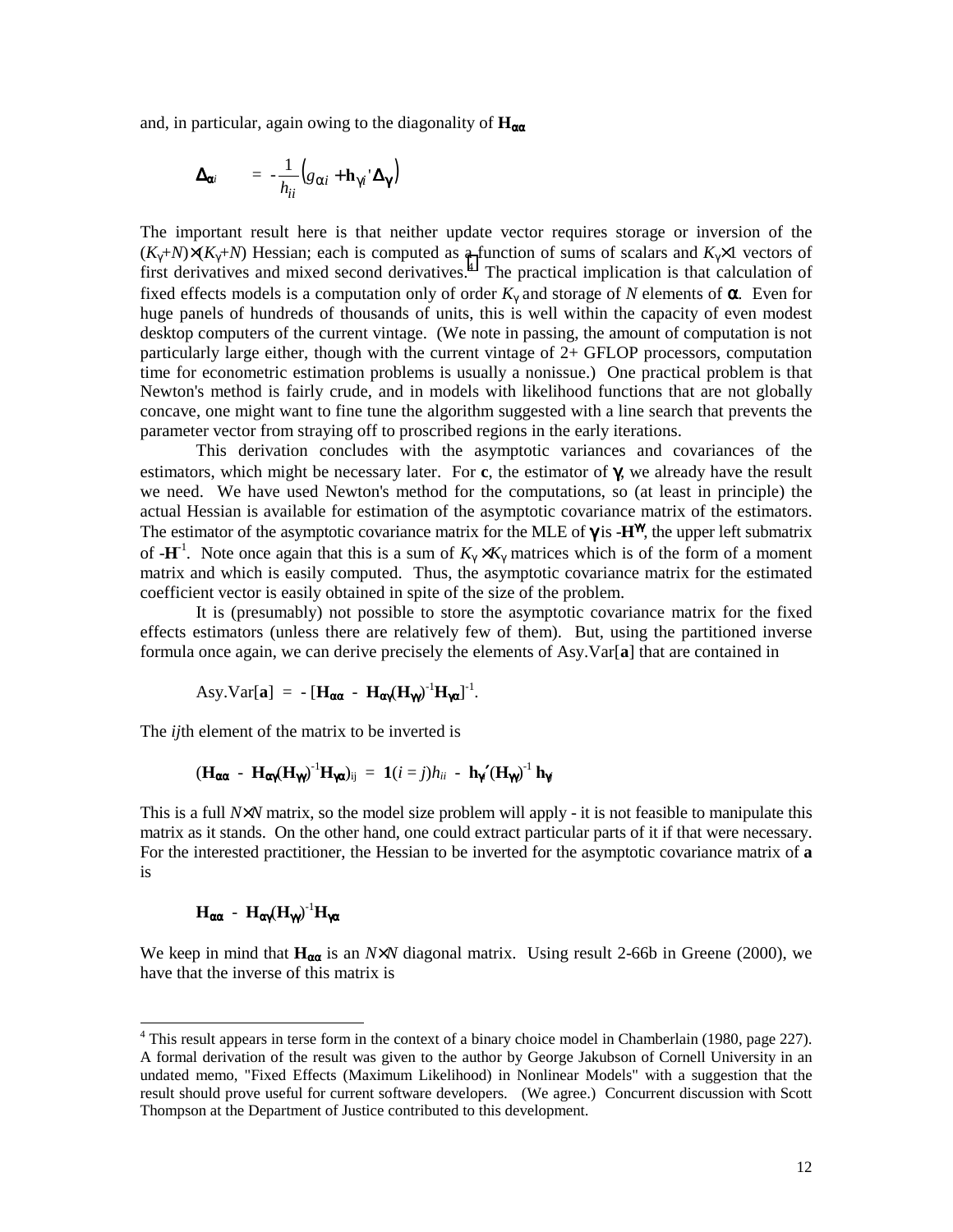$$
\left[\mathbf{H}_{\alpha\alpha}\,\right]^{-1}\ +\ \left[\mathbf{H}_{\alpha\alpha}\,\right]^{-1}\mathbf{H}_{\alpha\gamma}\left\{\left(\mathbf{H}_{\gamma\gamma}\right)^{-1}-\mathbf{H}_{\gamma\alpha}[\mathbf{H}_{\alpha\alpha}]^{-1}\,\mathbf{H}_{\alpha\gamma}\right\}^{-1}\mathbf{H}_{\gamma\alpha}[\mathbf{H}_{\alpha\alpha}]^{-1}.
$$

By expanding the summations where needed, we find

$$
Asy. \ Cov[a_i, a_j] = \mathbf{1}(i = j) \frac{1}{h_{ii}} + \frac{1}{h_{ii}} \frac{1}{h_{jj}} \mathbf{h}_{\gamma i} \left[ \mathbf{H}_{\gamma \gamma}^{-1} - \frac{N}{i=1} \frac{1}{h_{ii}} \mathbf{h}_{\gamma i} \mathbf{h}_{\gamma i} \right]^{-1} \mathbf{h}_{\gamma j}
$$

Once again, the only matrix to be inverted is  $K_{\gamma} \times K_{\gamma}$ , not  $N \times N$  (and, it is already in hand) so this can be computed by summation. It involves only *K*γ×1 vectors and repeated use of the same *K*×*K* inverse matrix. Likewise, the asymptotic covariance matrix of the slopes and the constant terms can be arranged in a computationally feasible format. Using what we already have and result (2-74) in Greene (2000), we find that

$$
Asy. Cov[\mathbf{c}, \mathbf{a}'] = -\mathbf{H}_{\mathbf{m}}^{-1} \mathbf{H}_{\mathbf{m}} \times Asy. Var[\mathbf{a}].
$$

Once again, this involves *N*×*N* matrices, but it simplifies. Using our previous results, we can reduce this to

$$
A\mathbf{y}.Cov[\mathbf{c},a_i] = -\mathbf{H}_{\mathbf{W}}^{-1} \qquad_{m=1}^{N} \mathbf{h}_{\gamma i} A\mathbf{y}.Cov[a_i,a_m].
$$

This asymptotic covariance matrix involves a large amount of computation, but essentially no computer memory - only the  $K_{\gamma} \times K_{\gamma}$  matrix. The  $K_{\gamma} \times 1$  vectors would have to be computed 'in process,' which is why this involves a large amount of computation. At no point is it necessary to maintain an *N*×*N* matrix, which has always been viewed as the obstacle. Finally, we note the motivation for the last two results. One might be interested in the computation of an asymptotic variance for a function  $g(\mathbf{b},a_i)$  such as a prediction or a marginal effect for a probit model which has conditional mean function  $\Phi(\mathbf{b}'\mathbf{x}_{it} + a_i)$ . The delta method would require a very large amount of computation, but it is feasible with the preceding results.

A significant omission from the preceding is the nonlinear regression model. But, extension of these results to nonlinear least squares estimation of the model

$$
y_{it} = f(\mathbf{x}_{it}, \boldsymbol{\beta}, \alpha_i) + \varepsilon_{it}
$$

is trivial. By defining the criterion function to be

$$
\log L = - \sum_{i=1}^{N} \frac{T(i)}{t=1} \frac{1}{2} \varepsilon_{it}^{2}
$$

all of the preceding results apply essentially without modification. Nonlinear least squares is often differentiated from other optimization problems. Jakubson suggests an alternative interpretation based on the Gauss-Newton regression on first derivatives only. In this iteration, the update vector is

$$
\begin{pmatrix}\Delta_{\beta}\\ \Delta_{\alpha}\end{pmatrix} = (\mathbf{G'G})\mathbf{G'e}
$$

where G is the matrix with it'th row equal to the derivative of the conditional mean with respect to the parameters (i.e., the 'pseudo-regressors') and **e** is the current vector of residuals. As Jakubson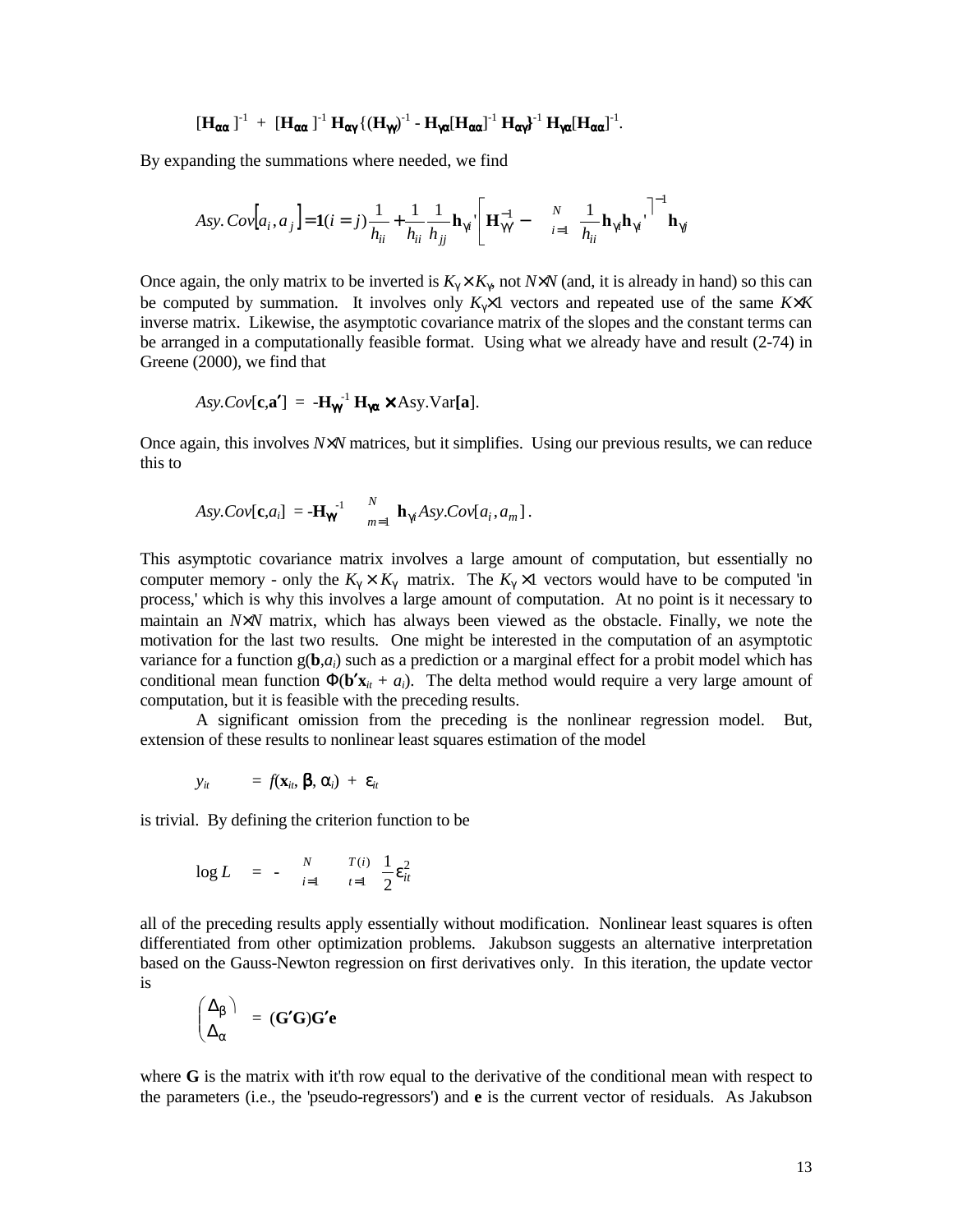notes, with a minor change in notation, this computation is identical to the optimization procedure described earlier. (E.g., the counterpart to  $\mathbf{H}_{\gamma}$  in this context will be  $\mathbf{G}_{\gamma}'\mathbf{G}_{\gamma}$ )

 With the exceptions noted earlier (binomial logit, Poisson and negative binomial - the exponential appears not to have been included in this group, perhaps because applications in econometrics have been lacking) the fixed effects estimator has seen relatively little use in nonlinear models. The methodological issues noted above have been the major obstacle, but the practical difficulty seems as well to have been a major deterrent. For example, after a lengthy discussion of a fixed effects logit model, Baltagi (1995) notes that "... the probit model does not lend itself to a fixed effects treatment." In fact, the fixed effects probit model is one of the simplest applications listed in the Appendix. (We note, citing Greene (1993), Baltagi (1995) also remarks that the fixed effects logit model as proposed by Chamberlain (1980) is computationally impractical with  $T > 10$ . This (Greene) is also incorrect. Using an extremely handy result from Krailo and Pike (1984), it turns out find that Chamberlain's binomial logit model is quite practical with  $T(i)$  up to as high as 100. Consider, as well, Maddala (1987) who states

"By contrast, the fixed effects probit model is difficult to implement computationally. The conditional ML method does not produce computational simplifications as in the logit model because the fixed effects do not cancel out. This implies that all *N* fixed effects must be estimated as part of the estimation procedure. Further, this also implies that, since the estimates of the fixed effects are inconsistent for small *T*, the fixed effects probit model gives inconsistent estimates for  $\beta$  as well. Thus, in applying the fixed effects models to qualitative dependent variables based on panel data, the logit model and the log-linear models seem to be the only choices. However, in the case of random effects models, it is the probit model that is computationally tractable rather than the logit model." (Page 285)

While the observation about the inconsistency of the probit fixed effects estimator remains correct, as discussed earlier, none of the other assertions in this widely referenced source are correct. The probit estimator is actually extremely easy to compute. Moreover, the random effects logit model is no more complicated than the random effects probit model. (One might surmise that Maddala had in mind the lack of a natural mixing distribution for the heterogeneity in the logit case, as the normal distribution is in the probit case. The mixture of a normally distributed heterogeneity in a logit model might seem unnatural at first blush. However, given the nature of 'heterogeneity' in the first place, the normal distribution as the product of the aggregation of numerous small effects seems less ad hoc.) In fact, the computational aspects of fixed effects models for many models are not complicated at all. We have implemented this model in over twenty different modeling frameworks including discrete choice models, sample selection models, stochastic frontier models, and a variety of others. A partial list appears in Appendix B to this paper.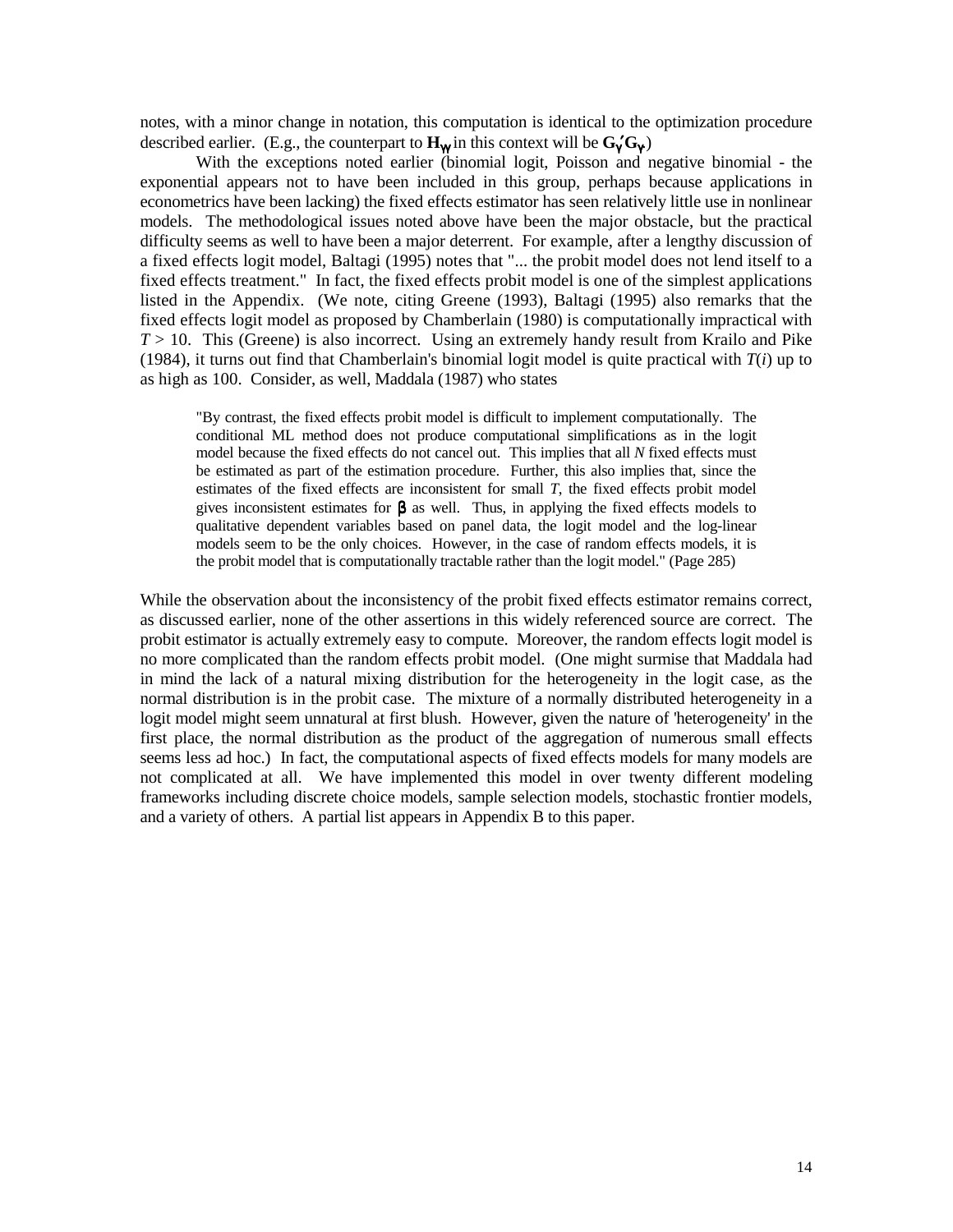## **4. Random Effects and Random Parameters Models**

The general form of a nonlinear random effects model would be

where

$$
f(y_{ii}|\mathbf{x}_{ii}, u_i) = g(y_{ii}, \boldsymbol{\beta}' \mathbf{x}_{ii}, u_i, \boldsymbol{\theta})
$$

$$
f(u_i) = h(u_i|\boldsymbol{\theta}).
$$

Once again, we have focused on index function models, and subsumed the parameters of the heterogeneity distribution in  $\theta$ . We do not assume immediately that the random effect is additive or that it has zero mean. As stated, the model has a single common random effect, shared by all observations in group *i*. By construction, the  $T(i)$  observations in group *i* are correlated and jointly distributed with a distribution that does not factor into the product of the marginals. An important step in the derivation is the assumption at this point that conditioned on  $u_i$ , the  $T(i)$ observations are independent. (Once again, we have assumed away any dynamic effects.) Thus, the joint distribution of the  $T(i)+1$  random variables in the model is  $f(y_{i1}, y_{i2},...,y_{iT(i)}, u_i \mid \mathbf{x}_{i1},...,\boldsymbol{\beta},\boldsymbol{\theta})$ which can be written as the product of the density conditional on  $u_i$  times  $f(u_i)$ ;

$$
f(y_{i1},y_{i2},...,y_{iT(i)},u_i \mid \mathbf{x}_{i1},...,\boldsymbol{\beta},\boldsymbol{\theta}) = f(y_{i1},y_{i2},...,y_{iT(i)},\mid \mathbf{x}_{i1},...,u_i,\boldsymbol{\beta},\boldsymbol{\theta}) f(u_i)
$$

$$
= \prod_{i=1}^{T(i)} g(y_{i},\boldsymbol{\beta}'\mathbf{x}_{i},u_i,\boldsymbol{\theta}) h(u_i|\boldsymbol{\theta})
$$

In order to form the likelihood function for the observed data, *ui* must be integrated out of this. With this assumption, skipping a step in the algebra, we obtain the log likelihood function for the observed data,

$$
\log L = \sum_{i=1}^{N} \log \left[ \prod_{u_i}^{T(i)} g(y_{it}, \beta' \mathbf{x}_{it}, u_i, \theta) \right] h(u_i \mid \theta) du_i
$$

Three broadly defined approaches have been used to maximize this kind of likelihood.

#### **4.1. Exact Integration and Closed Forms**

In a (very) few cases, the integral contained in square brackets has a closed form which leaves a function of the data,  $\beta$  and  $\theta$ , which is then maximized using conventional, familiar techniques. Hausman, Hall and Griliches' (1984) analysis of the Poisson regression model is a widely cited example. If

$$
f(y_{it}|\mathbf{x}_{it}, u_i) = \exp(-\lambda_{it}|u_i)(\lambda_{it}|u_i)^{y_{it}} / y_{it}!, \lambda_{it}|u_i = \exp(\beta' \mathbf{x}_{it} + u_i)
$$

where  $v_i = \exp(u_i)$  has a gamma density with mean 1,

$$
h(v_i|\theta) = \frac{\theta^{\theta}}{\Gamma(\theta)} e^{-\theta v_i} v_i^{\theta-1}, v \ge 0, \theta > 0
$$

then the unconditional joint density for  $(y_{i1},...,y_{iT(i)}|\mathbf{x}_{i1},...,\mathbf{x}_{iT(i)})$  has a negative binomial form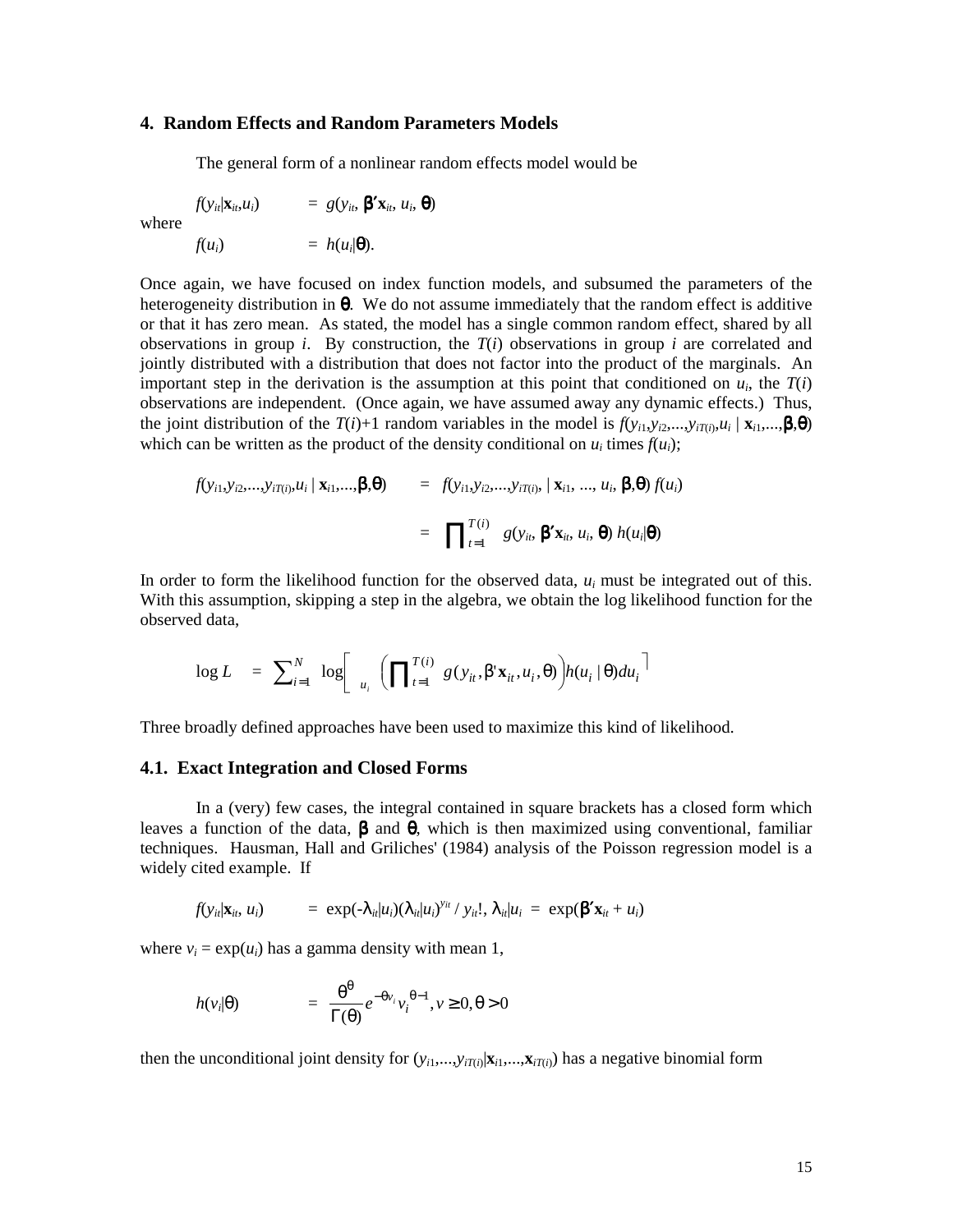$$
f(y_{i1},...,y_{i,T(i)}) = \frac{\left(\prod_{t=1}^{T(i)} \lambda_{it} \right) \Gamma(\theta + \frac{T(i)}{t-1})}{\Gamma(\theta) \left(\prod_{t=1}^{T(i)} y_{it}!\right) \left(\frac{T(i)}{t-1} y_{it}\right)! \left(\frac{T(i)}{t-1} y_{it}\right)!} w_i^{\theta} (1 - w_i) \xrightarrow{\frac{T(i)}{t-1} y_{it}}
$$

The authors also obtained a closed form for the negative binomial model with log-gamma heterogeneity.

Finally, the stochastic frontier model is widely used framework in which the random effects model has a closed form. The structure of the most widely employed variant of the model is

$$
y_{it} = \mathbf{\beta}' \mathbf{x}_{it} + v_{it} - |U_i|
$$

where

$$
v_{it} \sim N[0, \sigma_{v}^{2}]
$$
  

$$
U_{i} \sim N[0, \sigma_{u}^{2}].
$$

(Note that the absolute value of the random effect appears in the index function model.) In this model, the mixture of normal distributions produces a fairly straightforward functional form for the log likelihood. The log likelihood function for this model was derived by Pitt and Lee (1981); the contribution of the ith group (observation) is

$$
\begin{array}{rcl}\n\text{Log } L_i &=& \frac{-\log 2\pi}{2} - \frac{(T(i)-1)\log \sigma_v^2}{2} - \frac{\log \left(\sigma_v^2 + T(i)\sigma_u^2\right)}{2} \\
&+ \log \Phi \left(\frac{\mu_i^*}{\sigma_i^*}\right) - \frac{1}{2\sigma_v^2} - \frac{T(i)}{t-1} \varepsilon_{it}^2 + \frac{1}{2} \left(\frac{\mu_i^*}{\sigma_i^*}\right)\n\end{array}
$$

where

$$
\varepsilon_{it} = y_{it} - \beta' \mathbf{x}_{it}
$$

$$
\sigma^2 \frac{T(i)}{i} \mathbf{x}_{it}
$$

$$
\mu_i^* = -\frac{\sigma_u^2}{\sigma_v^2 + T(i)\sigma_u^2}
$$

$$
\sigma_i^* = \frac{\sigma_u \sigma_v}{\sqrt{\sigma_v^2 + T(i)\sigma_u^2}}
$$

Kumbhakar and Lovell (2000) describe use of this model and several variants.

# **4.2. Approximation by Hermite Quadrature**

Butler and Moffitt's (1982) approach is based on models in which  $u_i$  has a normal distribution (though, in principle, it could be extended to others). If  $u_i$  is normally distributed with zero mean - the assumption is innocent in index function models as long as there is a constant term - then,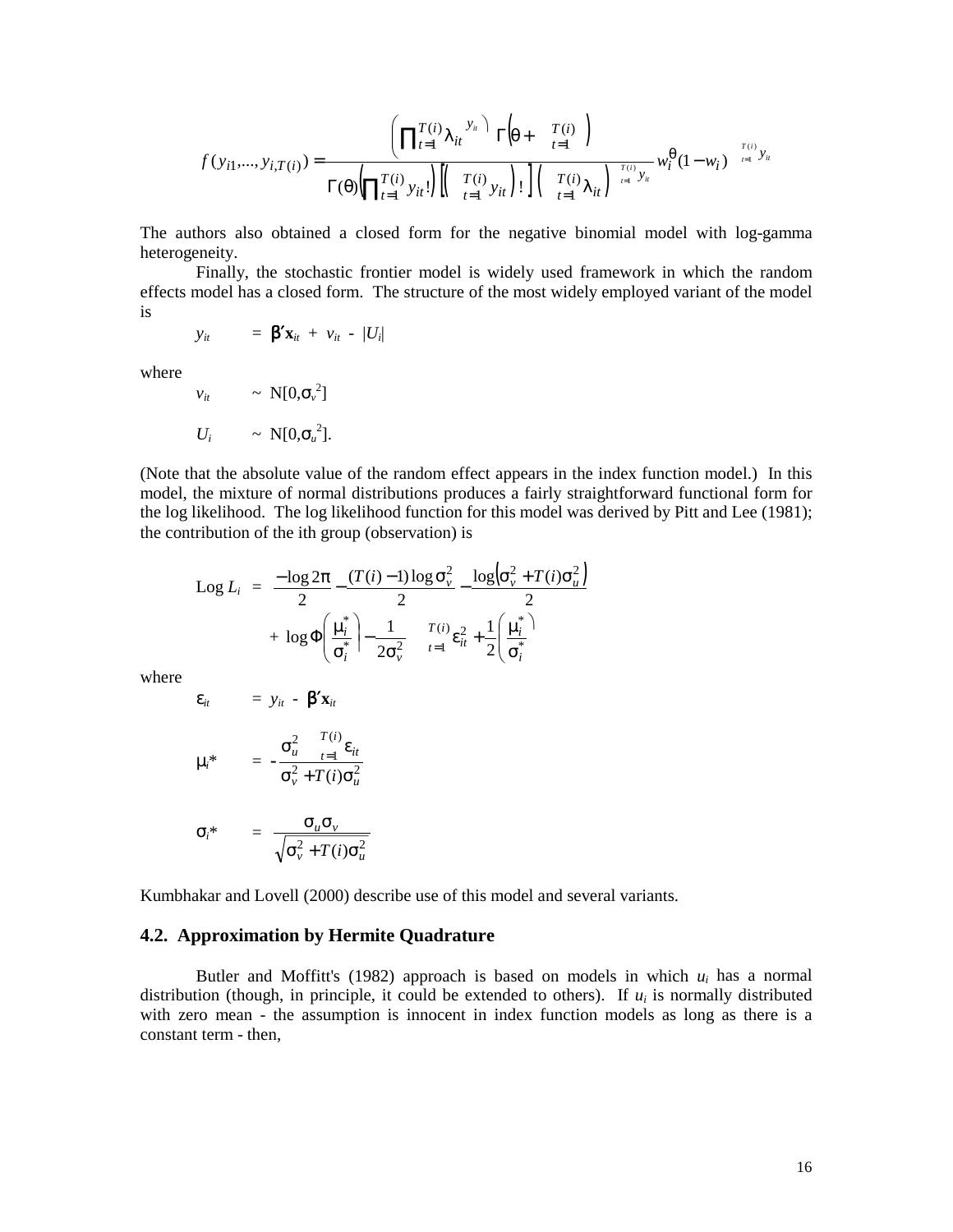$$
u_i \left( \prod_{t=1}^{T(i)} g(y_{it}, \boldsymbol{\beta}^t \mathbf{x}_{it}, u_i, \boldsymbol{\theta}) \right) h(u_i \mid \boldsymbol{\theta}) du_i
$$
  
= 
$$
\frac{1}{\sigma_u \sqrt{2\pi}} \sum_{-\infty}^{\infty} \prod_{t=1}^{T(i)} g(y_{it}, \boldsymbol{\beta}^t \mathbf{x}_{it} + u_i, \boldsymbol{\theta}) \exp\left(\frac{-u_i^2}{2\sigma^2} \right) du_i.
$$

By a suitable change of variable for  $u_i$ , the integral can be written in the form

$$
F = \frac{1}{\sqrt{\pi}} \int_{-\infty}^{\infty} \prod_{t=1}^{T(i)} g(y_{it}, \beta' \mathbf{x}_{it} + \tau v_{i}, \theta) \exp(-v_{i}^{2}) dv_{i}.
$$

The function is in a form can be approximated very accurately with Gauss-Hermite quadrature, which eliminates the integration. Thus, the log likelihood function can be approximated with

$$
\log L_h = \sum_{i=1}^N \log \left( \frac{H}{h-1} w_h \prod_{t=1}^{T(i)} g(y_{it}, \beta' \mathbf{x}_{it} + \tau z_h | \theta) \right)
$$

where  $w_h$  and  $z_h$  are the weights and nodes for the Hermite quadrature of degree *H*. The log likelihood is fairly complicated, but can be maximized by conventional methods. This approach has been applied by numerous authors in the probit random effects context [Butler and Moffitt (1982), Heckman and Willis (1975), Guilkey and Murphy (1993) and many others] and in the tobit model [Greene (2000)]. In principle, the method could be applied in any model in which a normally distributed variable  $u_i$  appears, whether additive or not.<sup>5</sup> For example, Greene (2000) applies this technique in the Poisson model as an alternative to the more familiar log-gamma heterogeneity. The sample selection model is extended to the Poisson model in Greene (1994). One shortcoming of the approach is that it is difficult to apply to higher dimensional problems. Zabel (1992) and Tijman and Verbeek (1992) describe a bivariate application in the sample selection model, but extension of the quadrature approach beyond two dimensions appears to be impractical. [See also Bhat (1999).]

#### **4.3. Simulated Maximum Likelihood**

 $\overline{a}$ 

 A third approach to the integration which has been used with great success in a rapidly growing literature is simulation. We observe, first, that the integral is an expectation;

$$
\prod_{u_i} \left( \prod_{t=1}^{T(i)} g(y_{it}, \boldsymbol{\beta}^{\prime} \mathbf{x}_{it}, u_i, \boldsymbol{\theta}) \right) h(u_i \mid \boldsymbol{\theta}) du_i = E[F(u_i | \boldsymbol{\theta})]
$$

The expectation has been computed thus far by integration. By the law of large numbers, if  $(u_{i1}, u_{i2},..., u_{iR})$  is a sample of iid draws from  $h(u_i|\mathbf{\Theta})$  then

 $<sup>5</sup>$  The Butler and Moffitt (1982) approach using Hermite quadrature is not particularly complicated, and has</sup> been built into most contemporary software, including, e.g., the Gauss library of routines. Still, there remains some skepticism in some of the applied literature about using this kind of approximation. Consider, for example, in van Ophem's (2000, p. 504) discussion of an extension of the sample selection model into a Poisson regression framework where he states "A technical disadvantage of this method is the introduction of an additional integral that has to be evaluated numerically in most cases." While true, the level of the disadvantage is extremely minor.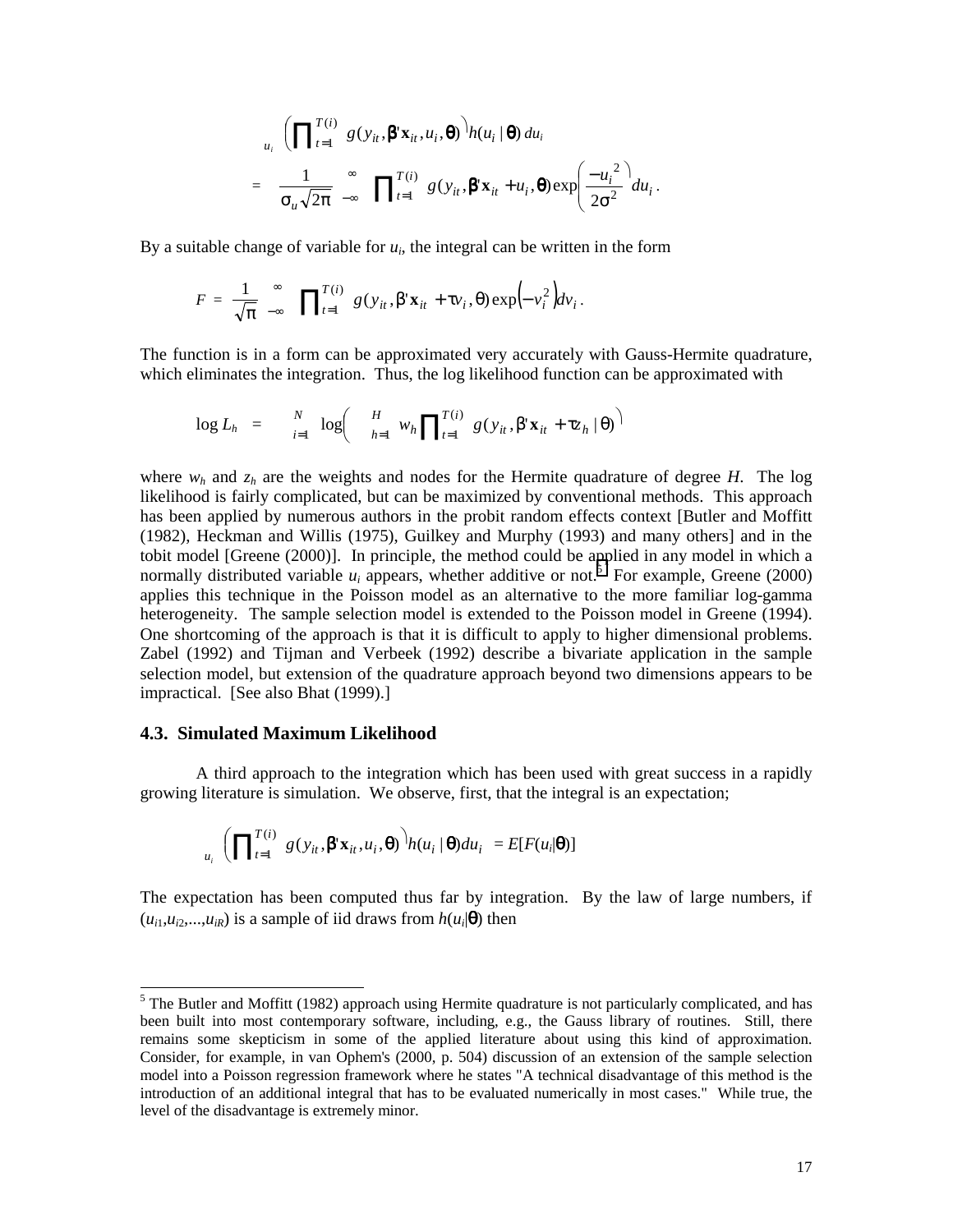$$
\text{plim}\;\frac{1}{R}\sum_{r=1}^{R}\;F(u_{ir}\;|\,\boldsymbol{\theta})\;=\;E[F(u_i|\boldsymbol{\theta})]
$$

This operation can be done by simulation using a random number generator. The simulated integral may then be inserted in the log likelihood, and maximization of the parameters can proceed from there. The pertinent questions are whether the simulation approach provides a stable, smooth, accurate enough approximation to the integral to make it suitable for maximum likelihood estimation and whether the resulting estimator can claim the properties that would hold for the exactly integrated counterpart. The approach was suggested early by Lerman and Manski (1983), and explored in depth in McFadden and Ruud (1994) [see, esp., Geweke, Keane, and Runkle (GKR) (1994, 1997)]. Keane (1994) and Elrod and Keane (1992) apply the method to discrete choice models. [See, as well, Section 3.1 of McFadden and Train (2000).] Hajivasilliou and Ruud (1994) is an influential survey of the method.

## **4.3.1. Simulation Estimation in Econometrics**

 Gourieroux and Monfort (1996) provide the essential statistical background for the simulated maximum likelihood estimator. We assume that the original maximum likelihood estimator as posed with the intractable integral is otherwise regular - if computable, the MLE would have the familiar properties, consistency, asymptotic normality, asymptotic efficiency, and invariance to smooth transformation. Let let  $\beta$  denote the full vector of unknown parameters being estimated and let **b***ML* denote the maximum likelihood estimator of the full parameter vector shown above, and let **b***SML* denote the simulated maximum likelihood (SML) estimator. Gourieroux and Monfort establish that if  $\sqrt{N}/R \to 0$  and  $R$  and  $N \to \infty$ , then  $\sqrt{N}$  ( $\mathbf{b}_{SML}$  -  $\beta$ ) has the same limiting normal distribution with zero mean as  $\sqrt{N}$  ( $\mathbf{b}_{ML}$  -  $\beta$ ). That is, under the assumptions, the simulated maximum likelihood estimator and the maximum likelihood estimator are equivalent. The requirement that the number of draws, *R*, increase faster than the number of observations, *N*, is important to their result. The authors note that as a consequence, for "fixed *R*" the SML estimator is inconsistent. Since  $R$  is a parameter set by the analyst, the precise meaning of "fixed *R*" in this context is a bit ambiguous. On the other hand, the requirement is easily met by tying *R* to the sample size, as in, for example,  $R = N^{1+\delta}$  for some positive  $\delta$ . There does remain a finite *R* bias in the estimator, which the authors obtain as approximately equal to  $(1/R)$ times a vector which is a finite vector of constants (see p. 44). Generalities are difficult, but the authors suggest that when the MLE is relatively "precise," the bias is likely to be small. In Munkin and Trivedi's (2000) Monte Carlo study of the effect, in samples of 1000 and numbers of replications are ound 200 or 300 - note that their  $R$  is insufficient to obtain the consistency result the bias of the estimator appears to be trivial.

## **4.3.2. Quasi-Monte Carlo Methods: The Halton Sequence**

 The results thus far are based on random sampling from the underlying distribution of **u**. But, it is widely understood that the simulation method, itself, contributes to the variation of SML estimator. [See, e.g., Geweke (1995).] Authors have also found that judicious choice of the random draws for the simulation can be helpful in speeding up the convergence of this very computation intensive estimator. [See Bhat (1999).] One technique commonly used is antithetic sampling. [See Geweke (1995, 1998) and Ripley (1987).] The technique used involves not sampling *R* independent draws, but *R*/2 independent pairs of draws where the members of the pair are negatively correlated. One technique often used, for example is to pair each draw  $\mathbf{u}_{ir}$  with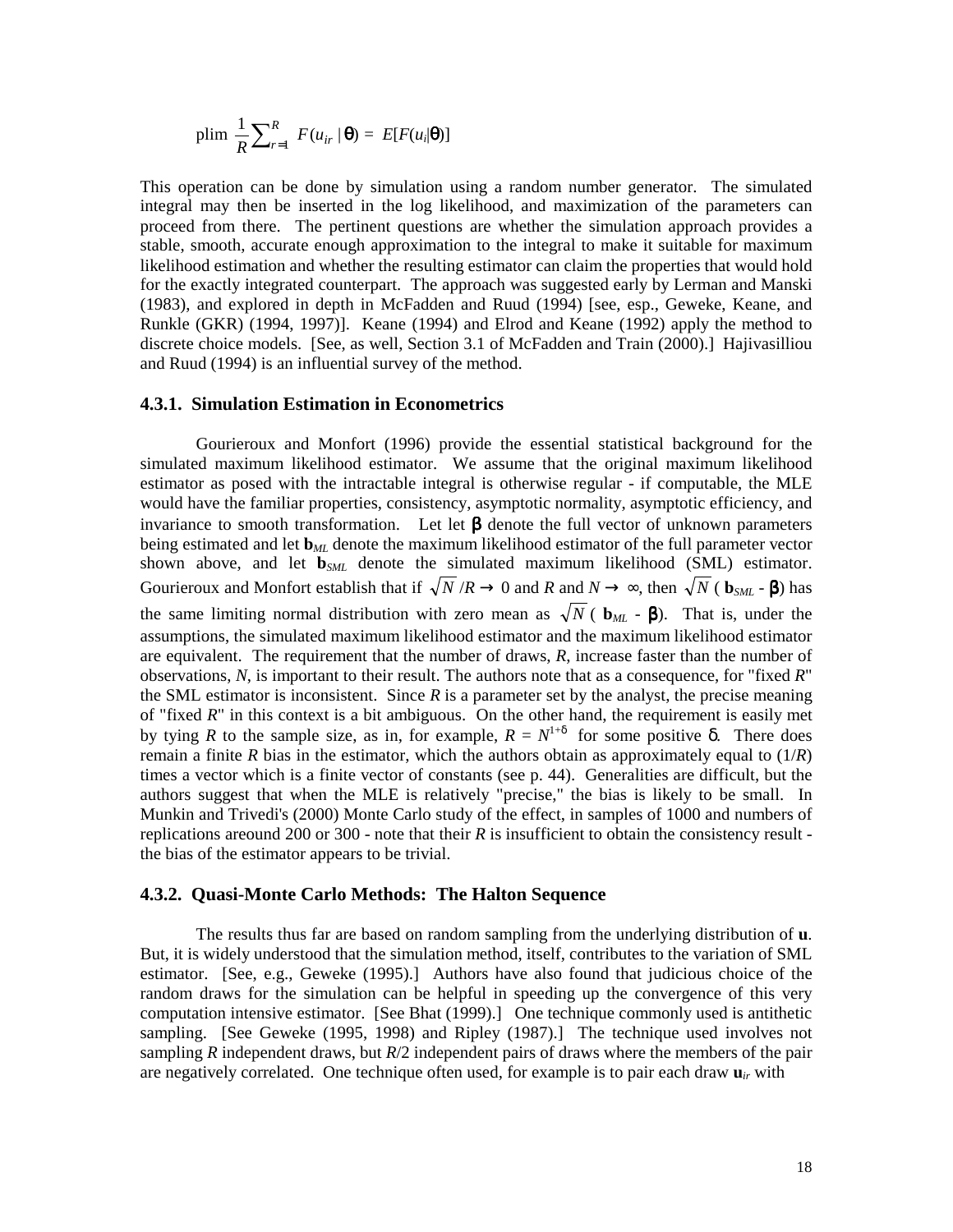**-u***ir*. (A loose end in the discussion at this point concerns what becomes of the finite simulation bias in the estimator. The results in Gourieroux and Monfort hinge on random sampling.)

 Quasi Monte Carlo (QMC) methods are based on an integration technique that replaces the pseudo random draws of the Monte Carlo integration with a grid of "cleverly" selected points which are nonrandom but provide more uniform coverage of the domain of the integral. The logic of the technique is that randomness of the draws used in the integral is not the objective in the calculation. Convergence of the average to the expectation (integral) is, and this can be achieved by other types of sequences. A number of such strategies is surveyed in Bhat (1999), Sloan and Wozniakowski (1998) and Morokoff and Caflisch (1995). The advantage of QMC as opposed to MC integration is that for some types of sequences, the accuracy is far greater, convergence is much faster and the simulation variance is smaller. For the one we will advocate here, Halton sequences, Bhat (1995) found relative efficiencies of the QMC method to the MC method on the order of ten or twenty to one.

 Monte Carlo simulation based estimation uses a random number to produce the draws from a specified distribution. The central component of the approach is draws from the standard continuous uniform distribution, *U*[0,1]. Draws from other distributions are obtained from these by using the inverse probability transformation. In particular, if  $u_i$  is one draw from  $U[0,1]$ , then  $v_i = \Phi^{-1}(u_i)$  produces a draw from the standard normal distribution;  $v_i$  can then be unstandardized by the further transformation  $z_i = \sigma v_i + \mu$ . Draws from other distributions used, e.g., in Train (1999) are the uniform [-1,1] distribution for which  $v_i = 2u_i$ -1 and the tent distribution, for which *v<sub>i</sub>* =  $\sqrt{2u_i}$  −1 if *u<sub>i</sub>* ≤ 0.5, *v<sub>i</sub>* = 1 -  $\sqrt{2u_i - 1}$  otherwise. Geweke (1995), and Geweke, Hajivassiliou, and Keane (1994) discuss simulation from the multivariate truncated normal distribution with this method.

The Halton sequence is generated as follows: Let  $r$  be a prime number larger than 2. Expand the sequence of integers  $g = 1, \dots$  in terms of the base  $r$  as

$$
g = \int_{i=0}^{I} b_i r^i
$$
 where by construction,  $0 \le b_i \le r - 1$  and  $r^l \le g < r^{l+1}$ .

The Halton sequence of values that corresponds to this series is

$$
H_r(g) = \int_{i=0}^{I} b_i r^{-i-1}
$$

For example, using base 5, the integer 37 has  $b_0 = 2$ ,  $b_1 = 2$ , and  $b_3 = 1$ . Then

$$
H_5(37) = 2 \times 5^{-1} + 2 \times 5^{-2} + 1 \times 5^{-3} = 0.448.
$$

The sequence of Halton values is efficiently spread over the unit interval. The sequence is not random as the sequence of pseudo-random numbers is. The figures below show two sequences of Halton draws and two sequences of psuedorandom draws. The Halton draws are based on  $r = 7$ and  $r = 9$ . The clumping evident in the figure on the left is the feature (among other others) that necessitates large samples for simulations.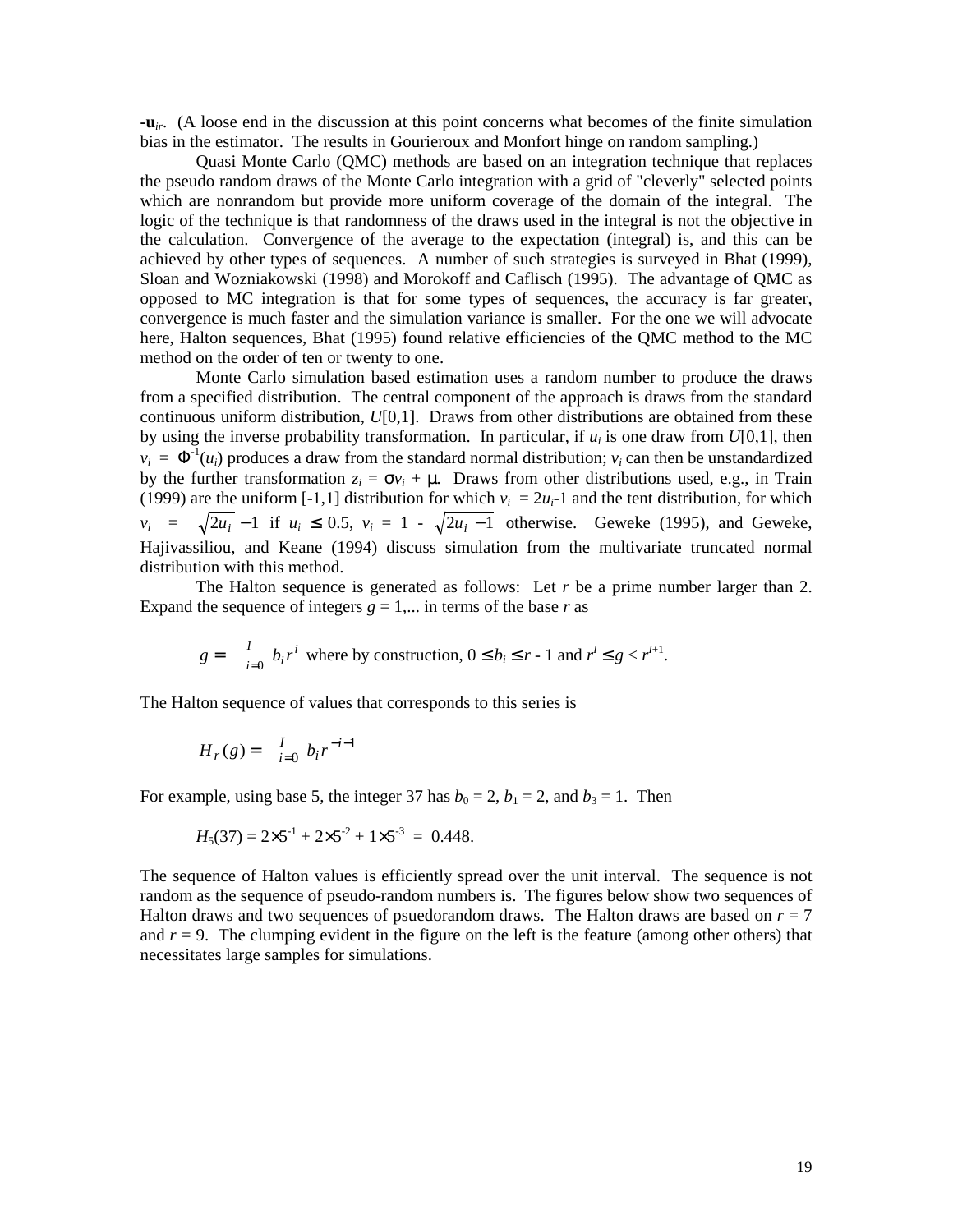

## **4.3.3. Applications**

The literature on discrete choice modeling now contains a surfeit of successful applications of this approach, notably the celebrated discrete choice analysis by Berry, Pakes, and Levinson (1995), and it is growing rapidly. Train (1998), Revelt and Train (1998) and McFadden and Train (2000) have documented at length an extension related to the one that we will develop here. Baltagi (1995) discusses a number of the 1990-1995 vintage applications. Keane et al., have also provided a number of applications.

 Several authors have explored variants of the model above. Nearly all of the received applications have been for discrete choice models. McFadden's (1989), Bhat (1999, 2000), and Train's (1998) applications deal with a form of the multinomial logit model. Keane (1994) and GKR considered multinomial discrete choice for a multinomial probit model. In this study, Keane also considered the possibility of allowing the  $T(i)$  observations on the same  $u_i$  to evolve as an AR or MA process, rather than to be a string of repetitions of the same draw. Other applications include Elrod and Keane (1992) and Keane (1994) in which various forms of the process generating  $u_i$  are explored - the results suggest that the underlying process generating  $u_i$  is not the major source of variation in the estimates when incorporating random effects in a model. It appears from the surrounding discussion [see, e.g., Baltagi (1995)] that the simulation approach offers great promise in extending qualitative and limited response models. (Once again, McFadden and Train (2000) discuss this in detail.) Our results with this formulation suggest that even this enthusiastic conclusion greatly understates the case. We will develop an extension of the random effects model that goes well beyond the variants considered even by Keane and Elrod. The approach provides a natural, flexible approach for a wide range of nonlinear models, and, as shown below, allows a rich formulation of latent heterogeneity in behavioral models.

#### **4.4. A Random Coefficients Model**

 The random coefficients model has a long history in econometrics beginning with Rao (1973), Hildreth and Houck (1968) and Swamy (1972), but almost exclusively limited to the linear regression model. This has largely defined the thinking on the subject. As noted in Section 1.4, in the linear regression model, a random parameter vector with variation around a fixed mean produces a groupwise heteroscedastic regression that can, in principle, be fit by two step feasible generalized least squares. In an early application of this principle Akin, Guilkey, and Sickles (1979) extended this to the ordered probit model. To demonstrate, we consider the binomial probit model, which contains all the necessary features. The model is defined by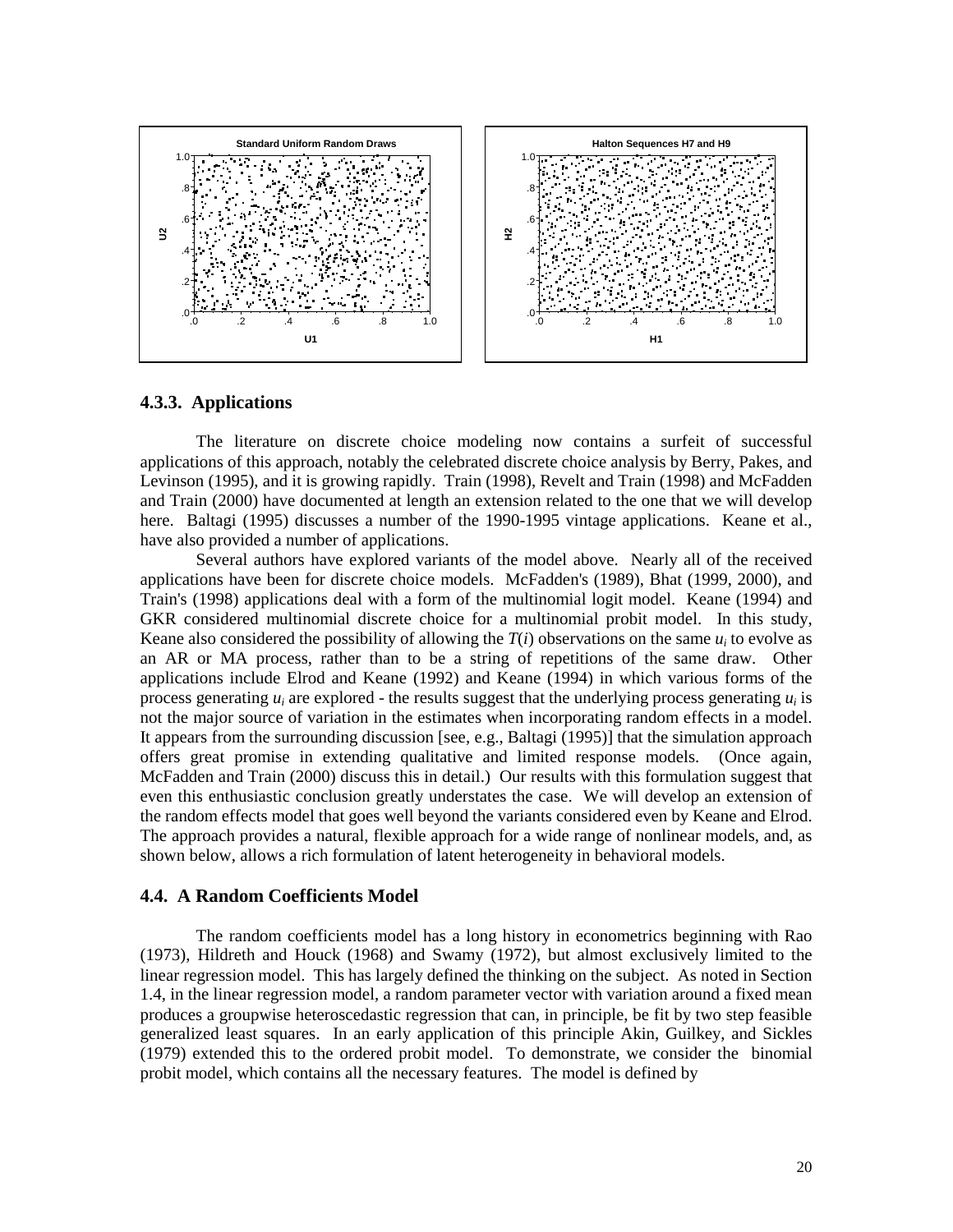$$
y_i = \mathbf{1}(\beta_i' \mathbf{x}_i + \varepsilon_i > 0)
$$

$$
\beta_i = \beta + \mathbf{v}_i
$$

where  $\varepsilon_i \sim N[0,1]$  and  $\mathbf{v}_i \sim N_k[\mathbf{0},\Sigma]$ . The reduced form of the model is

$$
y_i = \mathbf{1}(\boldsymbol{\beta}'\mathbf{x}_i + \mathbf{v}_i'\mathbf{x}_i + \varepsilon_i > 0)
$$

$$
= \mathbf{1}(\boldsymbol{\beta}'\mathbf{x}_i + w_i > 0)
$$

where  $w_i \sim N[0, 1 + \mathbf{x}_i' \mathbf{\Sigma} \mathbf{x}_i]$ . This is a heteroscedastic probit model [see, e.g, Greene (2000, Chapter 19)] which is directly estimable by conventional methods. The log likelihood function is

$$
\log L_i = \sum_{i=1}^N \log \Phi\left((2y_i - 1)\frac{\beta' \mathbf{x}_i}{1 + \mathbf{x}_i \Sigma \mathbf{x}_i}\right)
$$

The identified parameters in the model - the row and column in  $\Sigma$  corresponding to the constant term must be set to zero - are estimable by familiar methods. The authors extend this to the ordered probit model in the usual way [see McKelvey and Zavoina (1975)]. Sepanski (2000) revisited this model in a panel data setting, and added a considerable complication,

$$
y_{it} = 1(\beta_i' \mathbf{x}_{it} + \gamma y_{i,t-1} + \varepsilon_i > 0).
$$

Even with the lagged dependent variable, the resulting estimator turns out to be similar to Guilkey et al's. The important element in both is that model estimation does not require integration of the heterogeneity out of the function. The heterogeneity merely lays on top of the already specified regression disturbance. The fact that the distributions mesh the way they do is rather akin to the choice of a conjugate prior in Bayesian analysis. [See Zellner (1971) for discussion.]

## **4.5. The Random Parameters Model**

 Most of the applications cited above save for those in the preceding section McFadden, and Train (2000) (and the studies they cite) and Train (1998) represent extensions of the simple additive random effects model to settings outside the linear model. Consider, instead, a *random parameters* formulation

| $f(y_{it} \mathbf{x}_{it},\mathbf{v}_i)$ | $= g(y_{it}, \beta_1, \beta_2, x_{it}, z_i, \theta)$                                     |  |  |  |  |  |
|------------------------------------------|------------------------------------------------------------------------------------------|--|--|--|--|--|
| $\beta_1$                                | $= K_1$ nonrandom parameters                                                             |  |  |  |  |  |
| $\beta_{2i}$                             | $=$ $\mathbf{\beta}_2$ + $\mathbf{\Delta} \mathbf{z}_i$ + $\mathbf{\Gamma} \mathbf{v}_i$ |  |  |  |  |  |
|                                          | $K_2$ random parameters with mean $\beta_2 + \Delta z_i$ and variance $\Gamma \Gamma'$   |  |  |  |  |  |
| $\mathbf{V}_i$                           | $=$ a random vector with zero mean vector and covariance matrix I                        |  |  |  |  |  |
| $\Gamma$                                 | $=$ a constant, lower triangular matrix                                                  |  |  |  |  |  |
| Δ                                        | = a constant $K_2 \times K_z$ parameter matrix                                           |  |  |  |  |  |
| $\mathbf{Z}_i$                           | $=$ a set of $K_z$ time invariant measurable effects.                                    |  |  |  |  |  |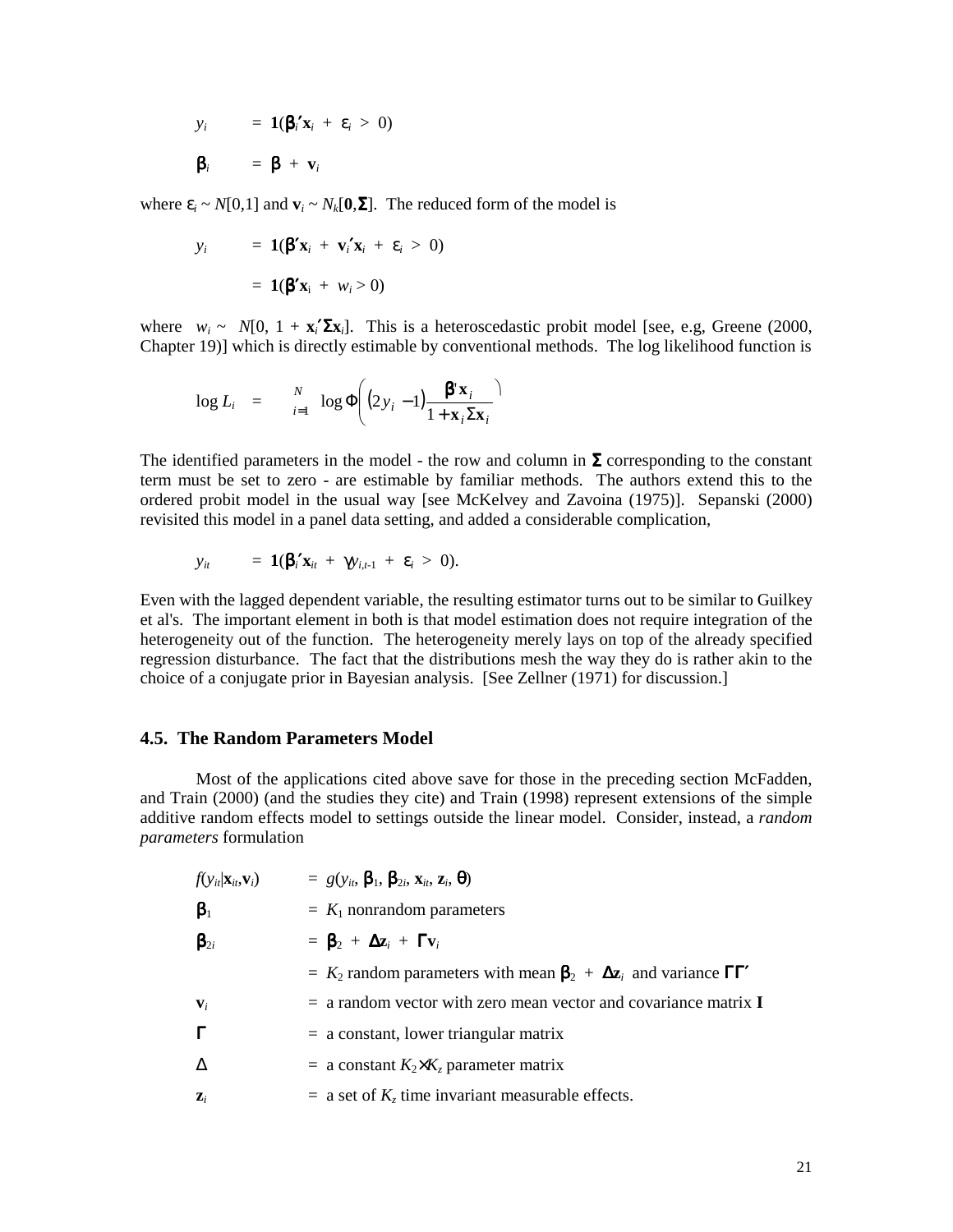The random parameters model embodies individual specific heterogeneity in the marginal responses (parameters) of the model. Note that this does not necessarily assume an index function formulation (though in practice, it usually will). The density is a function of the random parameters, the fixed parameters, and the data. The simple random effects models considered thus far are a narrow special case in which only the constant term in the model is random and  $\Delta$  = **0**. But, this is far more general. One of the major shortcomings of the random effects model is that the effects might be correlated with the included variables. (This is what has motivated the much less parsimonious fixed effects model in the first case.) The exact nature of that correlation has been discussed in the literature, see, e.g., Zabel (1992) who suggests that since the effect is time invariant, if there is correlation, it makes sense to model it in terms of the group means. The preceding allows that, as well as more general formulations in which  $z_i$  is drawn from outside  $x_i$ . Revelt and Train (1999), Bhat (1999, 2000), McFadden and Train (2000), and others have found this model to be extremely flexible and useable in a wide range of applications in discrete choice modeling. The extension to other models is straightforward, and natural. (The statistical properties of the estimator are pursued in a lengthy literature that includes Train (1999, 2000), Bhat (1999), Lerman and Manski (1983) and McFadden et al. (1994).) Gourieroux and Montfort's smoothness condition on the parameters in the model is met throughout.

 Irrespective of the statistical issues, the random parameters model addresses an important consideration in the panel data model. Among the earliest explorations of the issue of 'parameter heterogeneity' is Zellner (1962) where the possibly serious effects of inappropriate aggregation of regression models was analyzed. The natural question arises, if there is heterogeneity in the statistical relationship (linear or otherwise) why should it be confined to the constant term in the model? Certainly that is a convenient assumption, but one that should be difficult to justify on economic grounds. As discussed at length in Pesaran, Smith, and Im (1996), when panels are short and estimation machinery sparse, the assumption might have a compelling appeal. In more contemporary settings, neither is the case, so estimators that build on and extend the ones considered here seem more appropriate. If nothing else, the shifting constant model ought to be considered a maintained hypothesis.<sup>6</sup> The counterargument based on small  $T$  inconsistency makes the case an ambiguous one. Certainly for panels of  $T(i)=2$  (as commonly analyzed in the literature on semiparametric estimation) the whole question is a moot point. But, in larger panels as often used in cross country, firm, or industry studies, the question is less clear cut. Pesaran et al. (1996) and El-Gamal and Grether (1999) discuss this issue at some length.

The simulated log likelihood for this formulation is

$$
\log L_s = \sum_{i=1}^N \log \left[ \frac{1}{R} \quad \frac{R}{r-1} \prod_{t=1}^{T(i)} g(y_{it}, \beta_{ir}, \mathbf{x}_{it}, \mathbf{z}_i, \boldsymbol{\theta}) \right]
$$

where

l

$$
\mathbf{\beta}_{ir} = \begin{pmatrix} \mathbf{\beta}_1 & \mathbf{\beta}_2 \\ \mathbf{\beta}_2 + \Delta \mathbf{z}_i + \mathbf{\Gamma} \mathbf{v}_{ir} \end{pmatrix}
$$

and  $\mathbf{v}_i$  is a group specific, (repeated) set of draws from the specified distribution. We have found this model to work remarkably well in a large range of situations. (See Appendix B.) An extension which allows  $v_i$  to vary through time is an  $AR(1)$  model,

<sup>&</sup>lt;sup>6</sup> Weighed against this argument at least for linear models is Zellner's (1969) result that if primary interest is in an 'unbiased' effect of strictly exogenous regressors, then pooling in a random parameters model will allow estimation of that effect. The argument loses its force, even in this narrow context, in the presence of lagged dependent variables or nonrandom heterogeneity.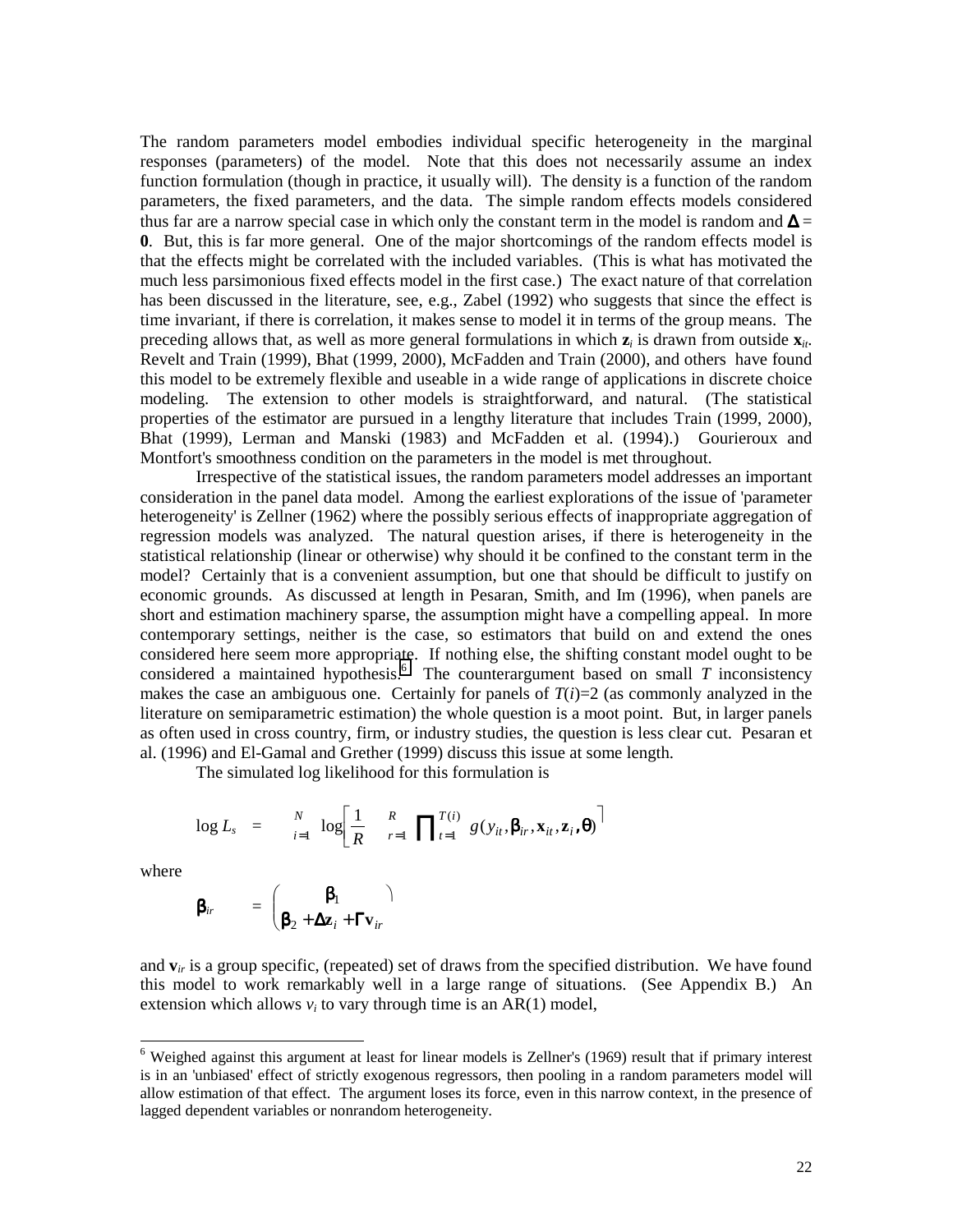$v_{it,kr} = \rho_k v_{i,t-1,kr}$ 

(where *i,t,k,r* index group, period, parameter, and replication, respectively). We note, once again, that this approach has appeared in the literature already (e.g., Berry, et al. (1995), Train et al. (1999) and the applications cited therein), but does not appear to have been extended beyond models for discrete choices. The modeling template represents a general extension of the random parameters model to other models, including probit, tobit, ordered probability, count data models, the stochastic frontier model, and others. A list of applications appears in Appendix B. Indeed, this is a point at which the understanding based on the linear model is a bit misdirecting. Conventional use of the random parameters model is built around the Swamy (1971) formulation of the linear model, which necessitates not only a panel, but one which is deep enough to allow each group to provide its own set of estimates, to be mixed in a generalized least squares procedure. [See also Swamy et al., (1988a,b and 1989).] But, *nothing in the preceding mandates panel data; the random parameters approach is amenable to cross section modeling as well*, and provides a general way to model individual specific heterogeneity. (This may seem counterintuitive, but consider that the familiar literature already contains applications of this, in certain duration models with latent heterogeneity (Weibull/gamma) and in the derivation of the negative binomial model from the Poisson regression.) We have applied this approach in a sample selection model for the Poison regression [Greene (1994)]. We note, as well, this modeling approach bears some similarity to the recently proposed GEE estimator. We will return to this in detail below.

# **4.6. Refinements**

 The preceding includes formulation of the random effects estimator proposed by Chamberlain (1980, 1984), where it is suggested that a useful formulation (using our notation) would be

$$
u_i = \Delta_i' \mathbf{z}_i + \varepsilon_i.
$$

In the model with only a random constant term, this is exactly the model suggested above, where the set of coefficients is the single row in  $\Delta$  and  $\varepsilon_i$  would be  $\Gamma_{11}v_i$ .

Second, this model would allow formulation of multiple equations of a SUR type. Through a nondiagonal Γ, the model allows correlation across the parameters. Consider a two period panel where, rather than representing different periods, "period 1" is the first equation and "period 2" is the second. By allowing each equation to have its own random constant, and allowing these constants to be correlated, we obtain a two equation seemingly unrelated equations model - note that these are not linear regressions. In principle, this can be extended to more than two equations. (Full simultaneity and different types of equations would be useful extensions remaining to be derived.) This method of extending models to multiple equations in a nonlinear framework would differ somewhat from other approaches often suggested. Essentially, the correlation between two variates is induced by correlation of the two conditional means. Consider, for example, the Poisson regression model. One approach to modeling a bivariate Poisson model is to specify three independent Poisson models,  $w_1$ ,  $w_2$ , and *z*. We then obtain a bivariate Poisson by specifying  $y_1 = w_1 + z$  and  $y_2 = w_2 + z$ . The problem with this approach is that it forces the correlation between the two variables to be positive. It is not hard to construct applications in which exactly the opposite would be expected. [See, e.g., Gurmu and Elder (1998) who study demand for health care services, where frequency of illness is negatively correlated frequency of preventive measures. With a simple random effects approach, the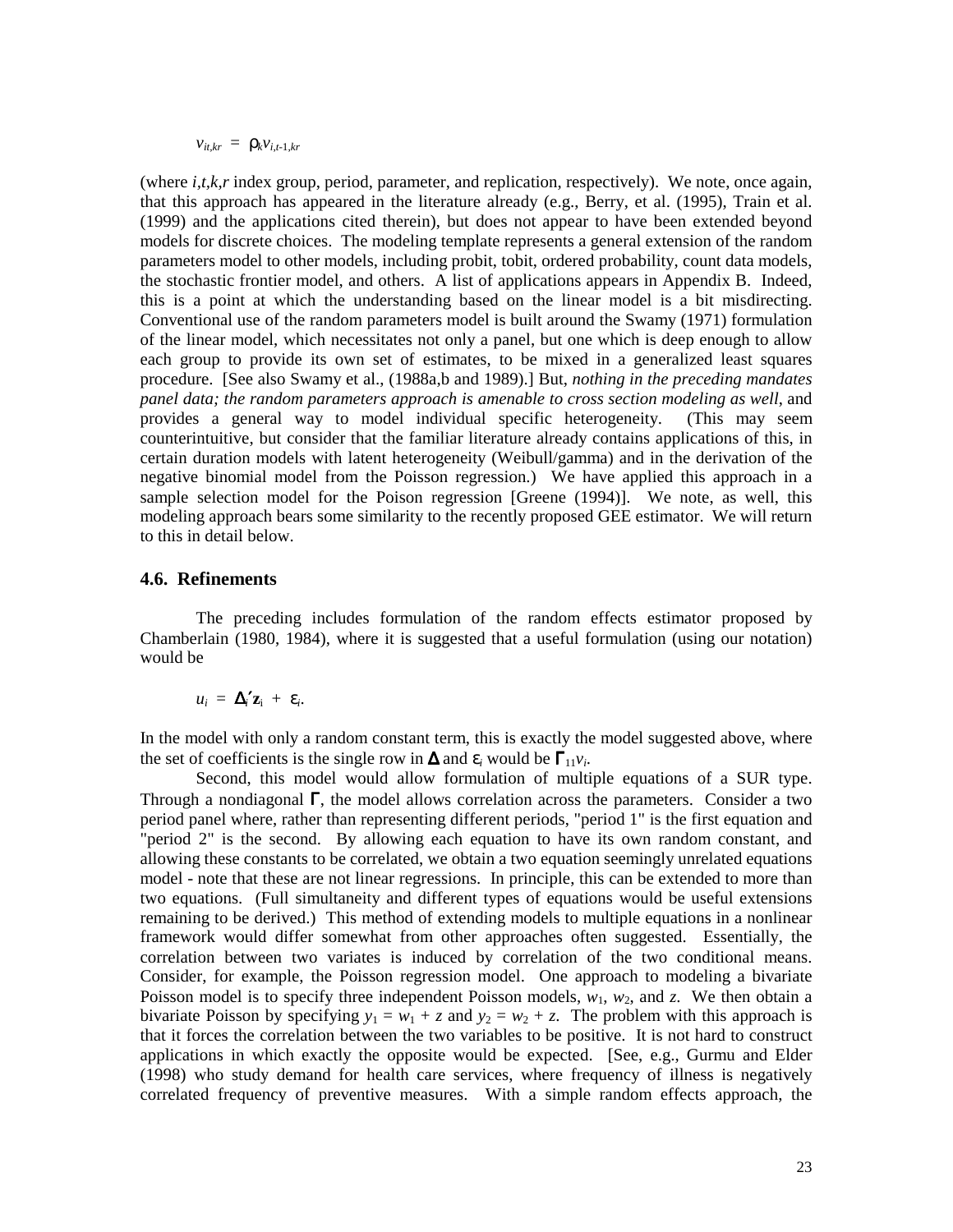preceding is equivalent to modeling  $E[y_{ij}|\mathbf{x}_{ij}] = \exp(\mathbf{\beta}'\mathbf{x}_{ij} + \varepsilon_{ij})$  where  $cov[\varepsilon_{i1}, \varepsilon_{i2}] = \rho_{12}$ . This is not a bivariate Poisson model as such. Whether this is actually a reasonable way to model joint determination of two Poisson variates remains to be investigated. (A related approach based on embedding bivariate heterogeneity in a model is investigated by Lee (1983) and van Ophem (1999, 2000).

The conditional means approach is, in fact, the approach taken by Munkin and Trivedi (1999), though with a slightly different strategy.<sup>7</sup> They begin with two Poisson distributed random variables,  $y_i$  each with its own displaced mean,  $E[y_i|v_i] = \exp(\beta_i' x_i + v_i)$ ,  $j = 1,2$ . In their formulation,  $(v_1, v_2)$  have a bivariate normal distribution with zero means, standard deviations  $\sigma_1$ ,  $σ<sub>2</sub>$ , and correlation  $ρ$ . Their approach is a direct attack on the full likelihood function,

$$
\log L = \int_{-\infty}^{\infty} \sum_{-\infty}^{\infty} \text{Poisson}[y_1 | \lambda_1(v_1)] \text{Poisson}[y_2 | \lambda_2(v_2)] \phi_2(v_1, v_2 | 0, 0, \sigma_1, \sigma_2, \rho) dv_1 dv_2
$$

where  $\phi_2$ .) denotes the density of the bivariate normal distribution. A major difficulty arises in evaluating this integral, so they turn to simulation, instead. The authors ultimately use a fairly complicated simulation approach involving a sampling importance function [see Greene (2000), Chapter 5] and a transformation of the original problem, but for our purposes, is is more useful to examine the method they first considered, then dismissed. Since the integral cannot be computed, but can be simulated, an alternative approach is to maximize the simulated log likelihood. They begin by noting that the two correlated random variables are generated from two standard normal

primitive draws,  $\varepsilon_1$  and  $\varepsilon_2$ , by  $v_1 = \sigma_1 \varepsilon_1$  and  $v_2 = \sigma_2 (\rho v_1 + (1 - \rho^2)^{1/2} v_2)$ . The simulated log likelihood is

$$
\log L_s = \sum_{i=1}^N \log \frac{1}{R} \sum_{r=1}^R \text{Poisson}[y_{1i} | \lambda_{1i}(v_{1ir})] \text{Poisson}[y_{2i} | \lambda_{2i}(v_{2ir})]
$$

They then substitute the expressions for  $v_1$  and  $v_2$ , and maximize with respect to  $\beta_1$ ,  $\beta_2$ ,  $\sigma_1$ ,  $\sigma_2$ , and  $ρ$ . The process becomes unstable as  $ρ$  approaches 1, which, apparently, characterizes their data. The random parameters approach suggested here would simplify the process. The same likelihood could be written in terms of  $\sigma_1 \varepsilon_{1ir}$  in the first density and  $\sigma_2 \varepsilon_{2ir} + \gamma_{21} \varepsilon_{1ir}$  in the second equation. The constraint on  $\rho$  becomes irrelevant, and  $\gamma_{21}$  becomes a free parameter. The desired underlying correlation,  $\gamma_{21}/[\sigma_1(\sigma_2^2 + \gamma_{21}^2)^{1/2}]$  is computed ex post. This can be formulated in the model developed here by simply treating the two constant terms in the model as random correlated parameters.

# **4.7. Mechanics**

 The actual mechanics of estimation of the random parameters model are quite complex. Full details are provided in Greene (2001a, and 2001b). Appendix A provides a sketch of the procedure.

# **4.8. GEE Estimation**

 The preceding bears some resemblance to a recent development in the statistics literature, GEE (generalized equation estimation) modeling. [See Liang and Zeger (1986) and Diggle, Liang

<sup>&</sup>lt;sup>7</sup> They also present a concise, useful survey of approaches to modeling bivariate counts. See, for example, Cameron and Johansson (1998).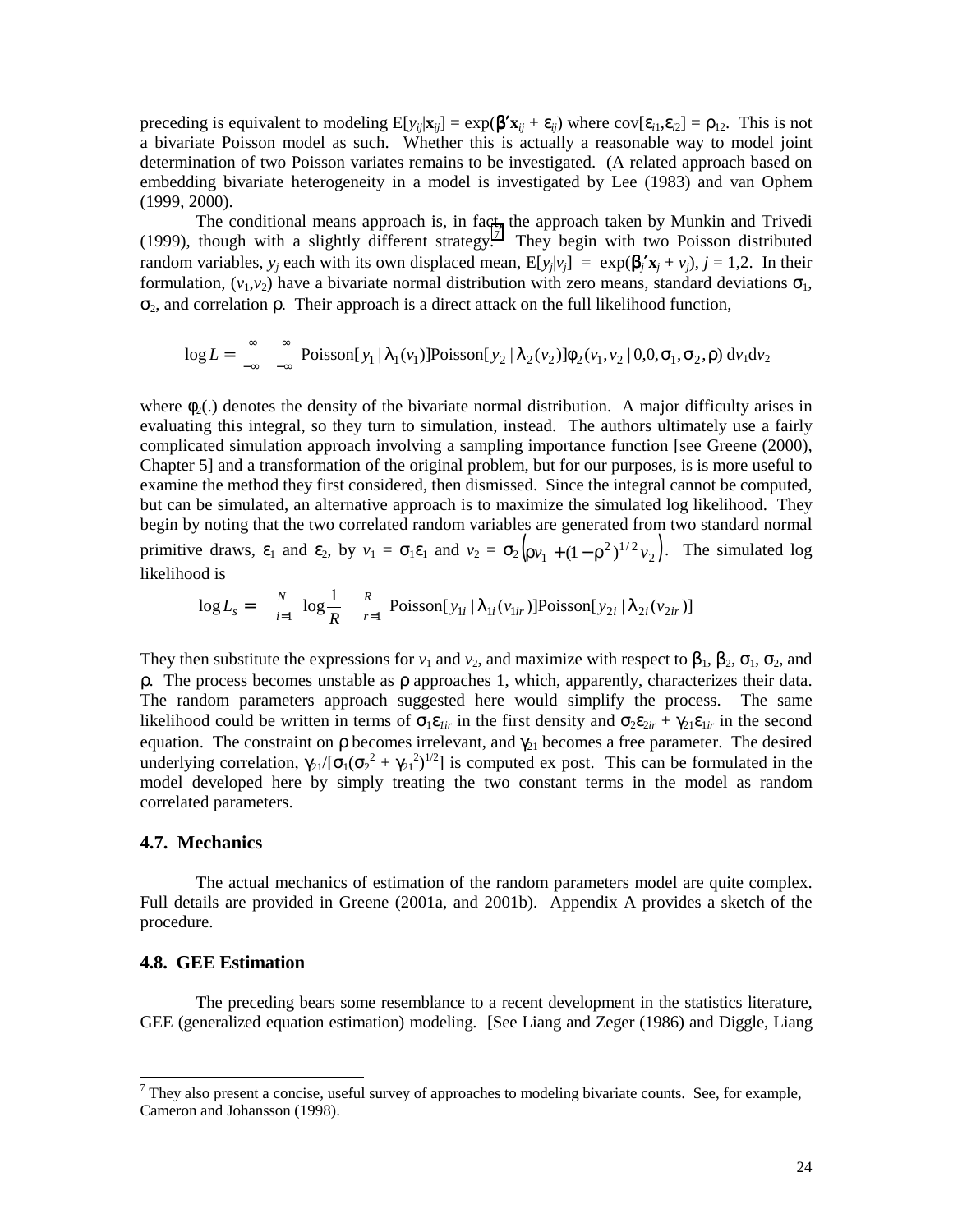and Zeger, (1994).] In point of fact, most of the internally consistent forms of GEE models (there are quite a few that are not) are contained in the random parameters model.

 The GEE method of modeling panel data is an extension of Nelder and Wedderburn's (1972) and McCullagh and Nelder's (1983) Generalized Linear Models (GLIM) approach to specification. The generalized linear model is specified by a 'link' to the conditional mean function,

$$
f(\mathbf{E}[y_{it} \mid \mathbf{x}_{it}]) = \mathbf{\beta}' \mathbf{x}_{it},
$$

and a 'family' of distributions,

$$
y_{it} | \mathbf{x}_{it} \qquad \sim \mathbf{g}(\boldsymbol{\beta}^{\prime} \mathbf{x}_{it}, \boldsymbol{\theta})
$$

where  $\beta$  and  $\mathbf{x}_i$  are as already defined and  $\theta$  is zero or more ancillary parameters, such as the dispersion parameter in the negative binomial model (which is a GLIM). Many of the models mentioned earlier fit into this framework. The probit model has link function  $f(.) = \Phi^{-1}(P)$  and Bernoulli distribution family; the classical normal linear regression has link function equal to the identity function and normal distribution family; and the Poisson regression model has a logarithmic link function and Poisson family. More generally, for any single index binary choice model, if  $\text{Prob}[y_i = 1] = F(\mathbf{\beta}' \mathbf{x}_i)$ , then this function is the conditional mean, and the link function is simply (by definition)

$$
f(\mathbf{E}[y_{it} \mid \mathbf{x}_{it}]) = F^{-1}[F(\mathbf{\beta}^{\prime} \mathbf{x}_{it})] = \mathbf{\beta}^{\prime} \mathbf{x}_{it}.
$$

This captures many binary choice models, including probit, logit, Gompertz, complementary log log and Burr (scobit). A like result holds for the count models, Poisson and negative binomial, for which the link is simply the log function. So far, nothing has been added to models that are already widely familiar. The aforementioned authors demonstrate that the models which fit in this class can be fit by a kind of iterated weighted least squares, which is one of the reasons that GLIM modeling has gained such currency. (See below.) In the absence of a preprogrammed routine, it is easy to do.

 One can create a vast array of models by crossing a menu of link functions with a second menu of distributional families. Consider, for example, the following matrix (which does not nearly exhaust all the possibilities). We choose four distributional families to provide models for the indicated commonly used kinds of random variables:

| Random Variables |               | Link Functions |       |        |             |            |  |
|------------------|---------------|----------------|-------|--------|-------------|------------|--|
| Type of R.V.     | <b>Family</b> | Identity       | Logit | Probit | Logarithmic | Reciprocal |  |
| <b>Binary</b>    | Bernoulli     |                |       |        |             |            |  |
| Continuous       | Normal        |                |       |        |             |            |  |
| Count            | Poisson       |                |       |        |             |            |  |
| Nonnegative      | . iamma       |                |       |        |             |            |  |

There is no theoretical restriction on the mesh between link and family. But, in fact, most of the combinations are internally inconsistent. For example, for the binary dependent variable, only the probit and logit links make sense; the others imply a conditional mean that is not bounded by zero and one. For the continuous random variable, any link could be chosen, but this just defines a linear or nonlinear regression model. For the count variable, only the log transformation insures an appropriate nonnegative mean. The logit and probit transformations imply a positive mean, but one would not want to formulate a model for counts that forces the conditional mean function to be a probability, so these make no sense either. The same considerations rule out all but the log transformation for the gamma family. The preceding lists most of the commonly used link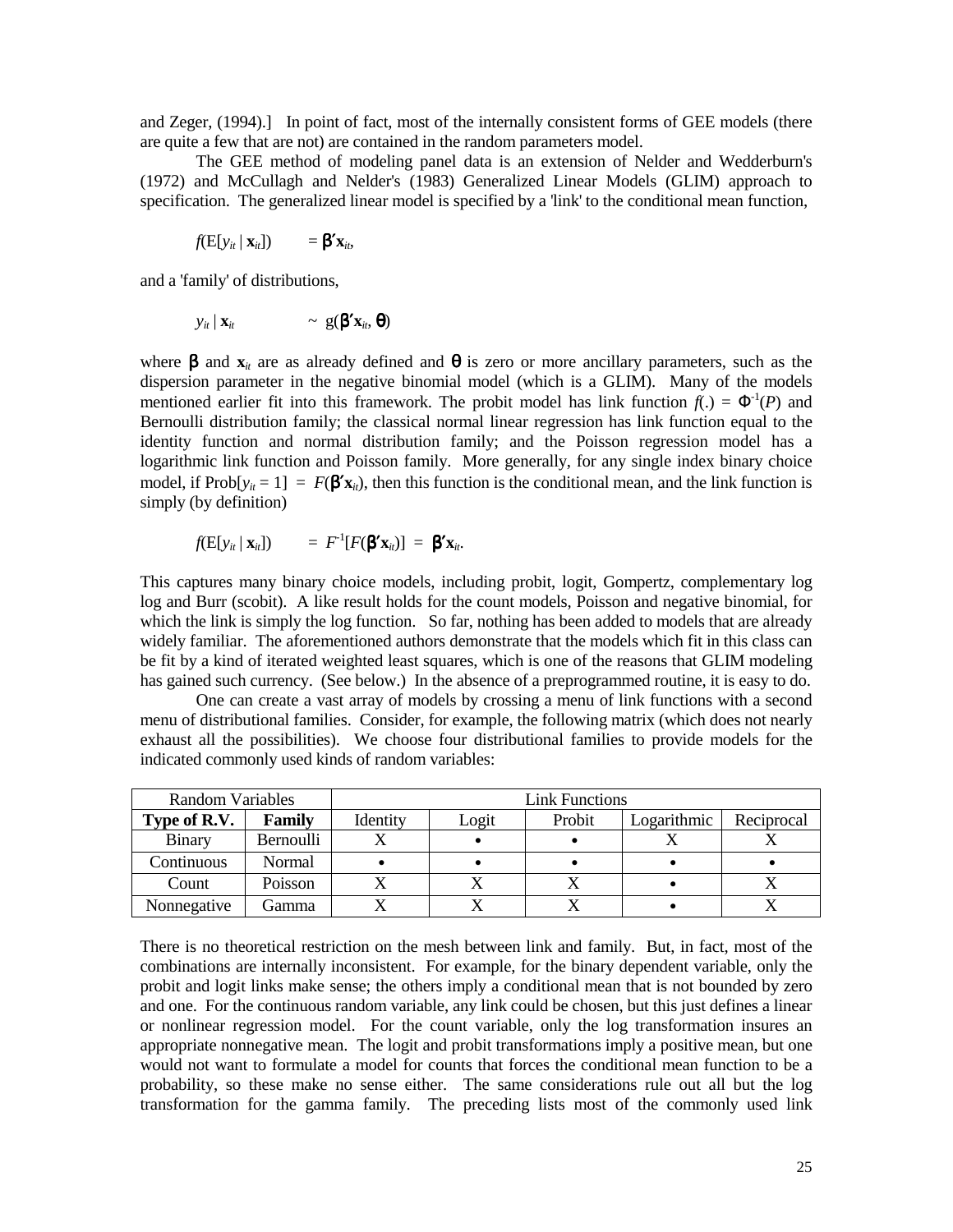functions (some not listed are just alternative continuous distributions). More than half of our table is null, and of the nine combinations that work, five are just nonlinear regressions, which is a much broader class than this, and one would unduly restrict themselves if they limited themselves to the GLIM framework for nonlinear regression analysis. The upshot is that the GLIM framework adds little to what is already in place; in the end, GLIM is essentially an alternative (albeit, fairly efficient) method of estimating some models that are already routinely handled by most modern software with conventional maximum likelihood estimation.

 GEE provides a variation of these already familiar models by extending them to panel data settings. The GEE approach adds a random effect to the GLIM for the panel of observations. The link function is redefined as

$$
f(\mathbf{E}[y_{it} \mid \mathbf{x}_{it}]) = \mathbf{\beta}' \mathbf{x}_{it} + \varepsilon_{it}, t = 1, ..., T(i).
$$

Now, consider some different approaches to formulating the  $T(i)\times T(i)$  covariance matrix for the heterogeneity: Once again, we borrow some nomenclature from the GEE literature:

The AR(1) model is precisely that used by Elrod and Keane (1992) and is the same as the random constants with AR(1) model discussed earlier. The exchangeable case is the now familiar random effects model. The GEE approach to estimation is a complex form of generalized method of moments in which the orthogonality conditions are induced by a series of approximations and assumptions about the form of the distribution (e.g. the method requires that the parametric family be of the linear exponential type). On the other hand, most of these models are already available in other forms. The first one is obvious - this is just the pooled estimator ignoring any group effects. The second is the random effects model. The differences between the most general form of the random parameters model and the GEE model are (1) received GEE estimators (e.g., Stata) include the latter two covariance structures while (2) the random parameters model allows random variation in parameters other than the constant term in the model. It is unclear which is more general. Keane et al. (1992) found some evidence that the form of the correlation structure in the latent effects makes little difference in the final estimates. If we restrict our attention to the AR(1) and exchangeable cases, then the random parameters model is far more flexible in that it does not require any assumptions about the form of the underlying density and it allows the heterogeneity to enter the model in more general forms. Finally, given a wide range of families crossed with link functions, the GEE estimator might well be applicable to a broader range of functional forms. However, reducing this set of models to those that do not imply an improper conditional mean or some other inappropriate restriction greatly reduces the size of this set. This dimension of the comparison appears to be uncertain. GEE has been widely used in the applied statistics literature, but appears to have made little appearance in econometrics. An exception is Brannas and Johansson (1995) which, as formulated, is a natural candidate. The write the Poisson regression model for observations  $t=1,...,T(i)$  in terms of the structural regression function and a  $T(i)$  vector of multiplicative disturbances with unrestricted covariance matrix;  $E[y_{it}|\varepsilon_{it}] = \varepsilon_i \exp(\mathbf{\beta'}\mathbf{x}_{it})$ .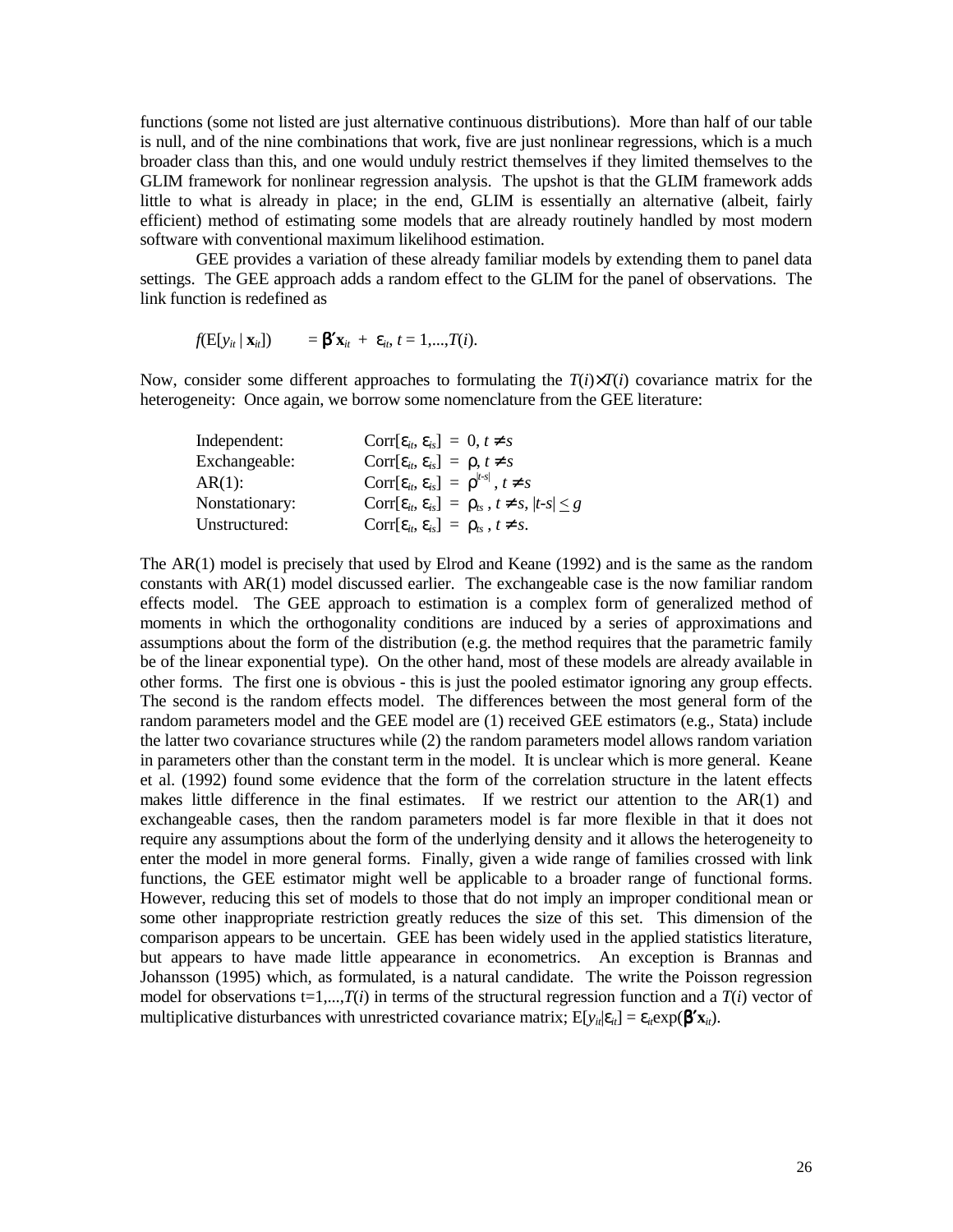# **4.9. A Bayesian Approach**

 Though our focus here has been on classical estimation, this is a convenient point to note a contribution in the literature on Bayesian estimation. As demonstrated above, the random effects probit model represents one of the simpler applications of all of the random parameters model. It also provides a convenient vehicle for demonstration of the Gibbs sampler, Markov Chain Monte Carlo methods and data augmentation, as presented by Albert and Chib (1993) and Chib (1996) in their development of this particular model. Albert and Chib's estimator involves augmenting the data set with observations  $z_{it} = \beta' \mathbf{x}_{it} + \mathbf{v}_{i}' \mathbf{x}_{it} + u_{i}$  - this has the form of the random parameters model with a random effect. The Gibbs sampler is based on cycling between sampling from the distributions of  $\{z_{it}|\boldsymbol{\beta},\text{data}\}$  and  $\{\boldsymbol{\beta}|z_{it},\text{data}\}$ . The Gibbs sampler generates a sample from the marginal posterior distribution of  $\beta$ data. The estimates of the posterior mean and variance are then estimated using sample estimates of their population counterparts. There is a loose end in the model in the ultimate source of the prior for the underlying heterogeneity. On the other hand, once past that, Albert and Chib's method should generalize to settings other than the binomial probit model. As they note, the method obviates computation of the likelihood (and, by extension, its derivatives). Once the Gibbs sampler has been executed, estimates of the parameters of the posterior distribution are computed by simple sums of sample observations. Chib, Greenberg, and Winkelmann (1998) have applied the same technique to the Poisson regression model with random coefficients.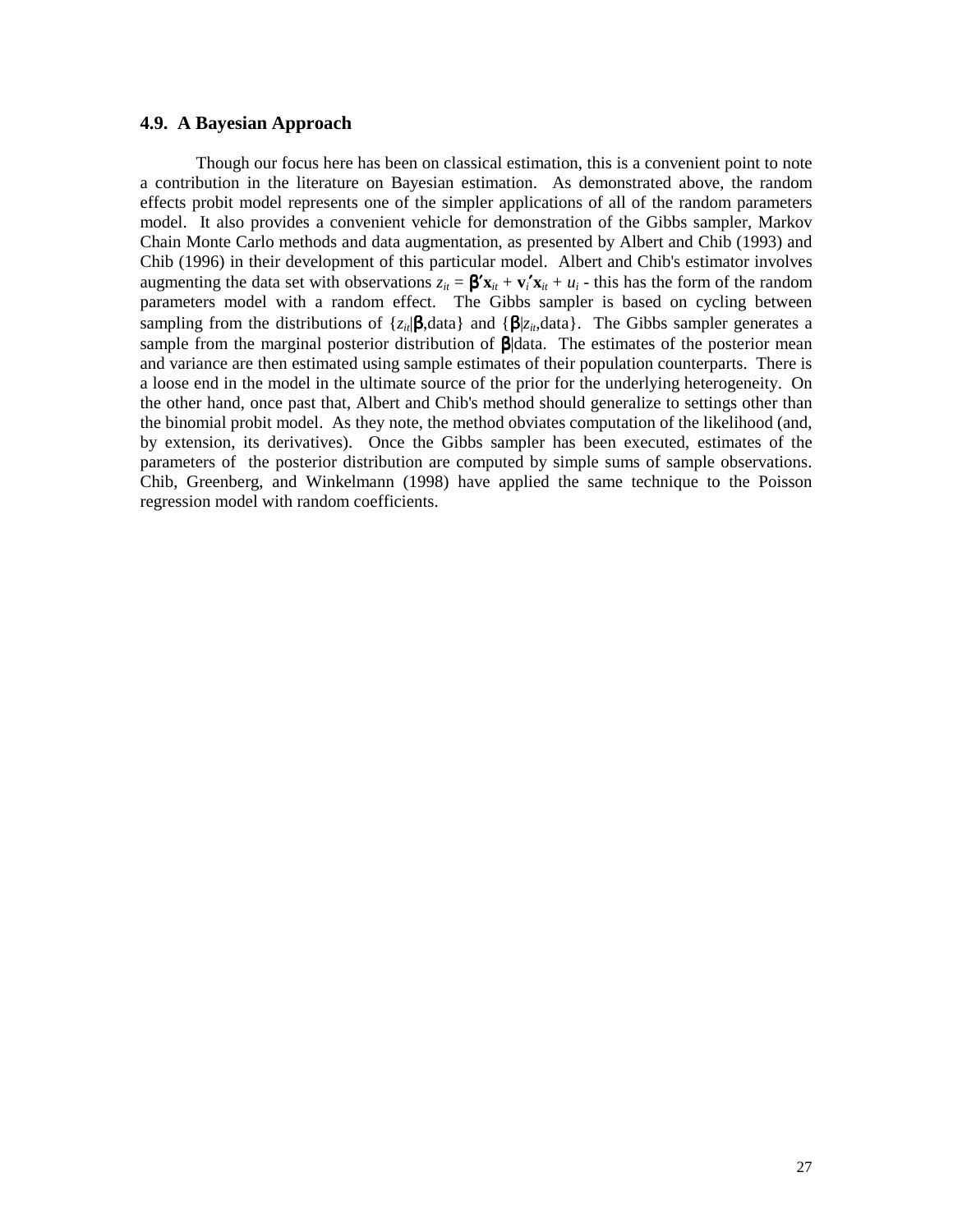# **5. Latent Class Models**

To define the *latent class model*, it is useful to write the random parameters formulation

as

$$
f(y_{it}|\mathbf{x}_{it},\boldsymbol{\beta}_{i},\boldsymbol{\theta}) = g(y_{it}, \boldsymbol{\beta}_{i}, \mathbf{x}_{it}, \boldsymbol{\theta})
$$

$$
f(\boldsymbol{\beta}_{i}|\mathbf{z}_{i}, \boldsymbol{\beta}, \boldsymbol{\Delta}, \boldsymbol{\theta}) = h(\mathbf{v}_{i} - \boldsymbol{\beta} - \boldsymbol{\Delta}\mathbf{z}_{i}).
$$

The unconditional density is

$$
f(y_{ii}|\mathbf{x}_{ii}, \mathbf{z}_{i}, \boldsymbol{\beta}, \boldsymbol{\Delta}, \boldsymbol{\theta}) = E_{\beta i}[g(y_{ii}, \boldsymbol{\beta}_{i}, \mathbf{x}_{ii}, \mathbf{z}_{i}, \boldsymbol{\theta})]
$$
  
=  $g(y_{ii}, \boldsymbol{\beta}_{i}, \mathbf{x}_{ii}, \boldsymbol{\theta}) h(\mathbf{v}_{i} - \boldsymbol{\beta} - \boldsymbol{\Delta}\mathbf{z}_{i}) d\mathbf{v}_{i}$ 

which is what we have analyzed in the preceding section.

The density of  $\beta$ <sub>*i*</sub> is the mixing distribution. The preceding has assumed this is a continuous distribution. Suppose the mixture distribution has finite, discrete support. The resulting formulation is,

$$
f(y_{ii}|\mathbf{x}_{ii},\mathbf{z}_{i},\boldsymbol{\beta},\boldsymbol{\Delta},\boldsymbol{\theta}) = \frac{M}{j=1} p_{j} g(y_{ii},\boldsymbol{\beta}_{i}(\mathbf{z}_{i},\boldsymbol{\beta},\boldsymbol{\Delta}),\mathbf{x}_{ii},\boldsymbol{\theta})
$$

where it remains to parameterize the regime probabilities,  $p_i$  and the structural parameters in the regime, β*j*. Note that we continue to carry a common set of parameters, θ. Estimation is over the regime probabilities themselves, the lower level parameters assumed to generate β*<sup>j</sup>* and the ancillary parameters, θ.

# **5.1. Applications of Regime Switching Models**

Latent class models have appeared at many points in the econometrics literature and in many apparently different forms that can be construed as latent class models. Most of the development has been outside the context of panel data modeling, so we begin the review with what are essentially cross section applications.

 Among the earliest applications in econometrics is the mixture of normals problem explored by Quandt and Ramsey (1978),

$$
f(y_i|\mu_j, \sigma_j^2) = \frac{1}{\sigma_j} \phi \left( \frac{y_i - \mu_j}{\sigma_j} \right), j = 1, 2
$$
  
\n
$$
p_1 = \lambda, 0 < \lambda < 1
$$
  
\n
$$
p_2 = 1 - \lambda.
$$

An extensive symposium on the subject produced, e.g., the method of moment generating functions estimator as an estimation strategy for the five unknown parameters.

 In the switching regressions model [see Maddala and Nelson (1975)], the case in which there is no regime separation indicator can be cast as a direct extension of the model immediately above, in which

$$
\mu_{ij} = \beta_j' \mathbf{x}_i, j = 1,2.
$$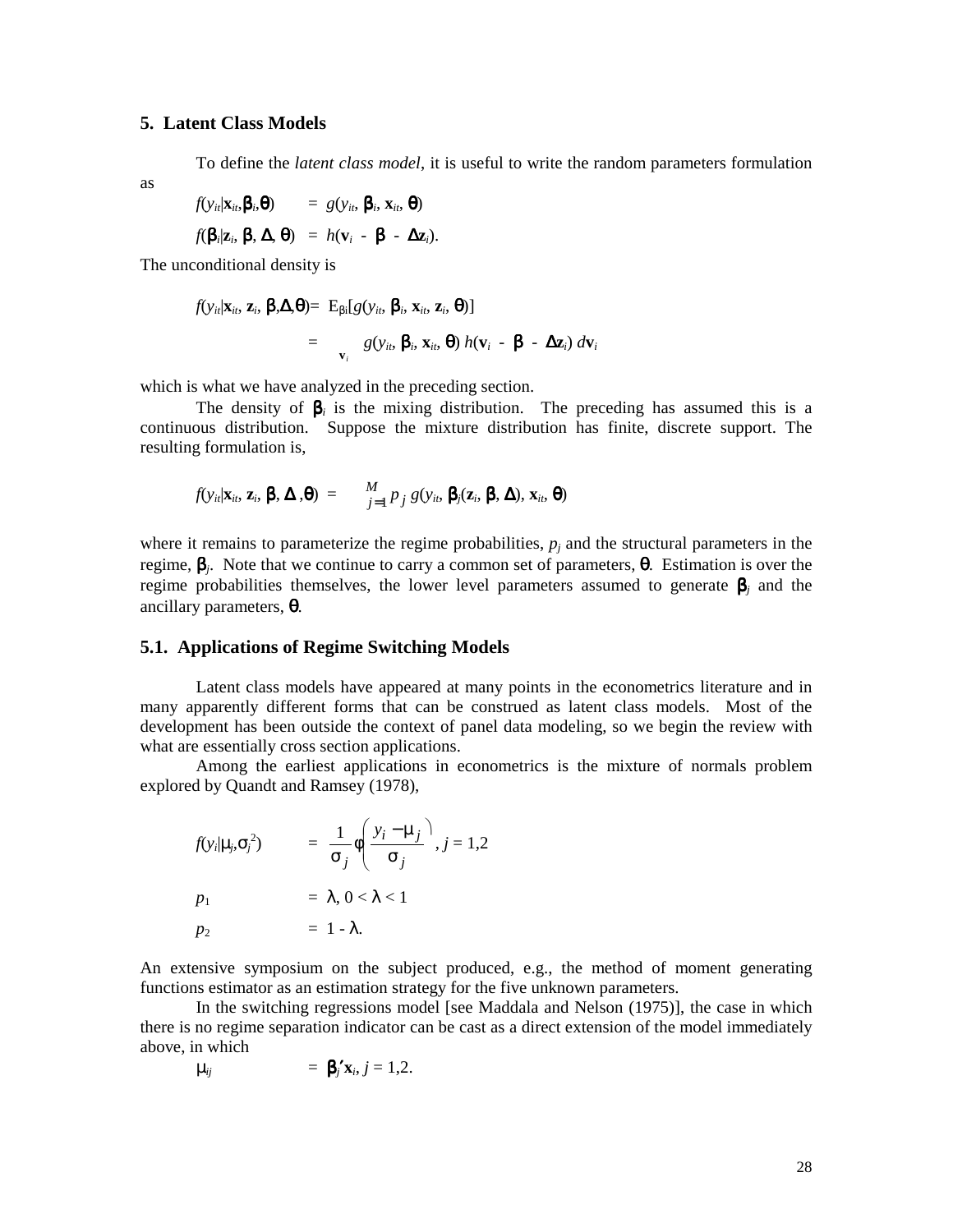but all other aspects are the same. Poirier and Ruud (1981) develop some of the underlying theory of the model, including the difficulty in estimation. The fundamental identification issue is discussed at length in Maddala (1983) and Goldfeld and Quandt (1975). Kiefer (1979, 1980a, 1980b) provides detailed analysis of the difficulty of estimating this model - for some parameter values, the likelihood function is unbounded.

Keane and Geweke (1999) have extended a latent class model to the probit setting;

$$
y_i = \mathbf{1}(\boldsymbol{\beta}' \mathbf{x}_i + \varepsilon_i > 0)
$$
  
 
$$
f(\varepsilon_i) = \frac{M}{j=1} p_j \frac{1}{\sigma_j} \phi \left( \frac{\varepsilon_i - \mu_j}{\sigma_j} \right)
$$

so the resulting probit model would be

$$
\text{Prob}[y_i = 1] = \infty_{-\beta' \mathbf{x}_i} \left( \frac{M}{j=1} p_j \left( \frac{1}{\sigma_j} \right) \Phi \left( \frac{\varepsilon_i - \mu_j}{\sigma_j} \right) d\varepsilon_i \right)
$$

This is not quite the same as the formulation above, and is actually considerably more complex to estimate. The authors pursue a Bayesian approach to estimation, following results in Geweke (1993), Gelfand and Dey (1994) and Geweke (1997).

 We note, finally, some related applications. The idea of a latent regime switch has been carried into the density, rather than the parameters, in the zero inflated Poisson models [see Lambert (1992) and Greene (1993)] and, of course, in a vast literature on policy regime switching in macroeconomics. In the latter, the time series nature of the applications makes them qualitatively different from those of interest here. The usual approach in macroeconometrics has involved Markov chain switching models and Kalman filter mechanisms. [See Hamilton (1995).] Finally, researchers in marketing have long used techniques such as conjoint analysis to identify latent patterns in consumption data. More recently, a considerable amount of formal analysis has been done using latent class structures, as in Vermunt and Magodson (1999a, 1999b, 2000) and Hagenar and McCutcheon (2001, forthcoming). (Note that these applications are typically not in the regression style that characterizes most of the econometric applications listed thus far.)

## **5.2. A Simple Latent Class Model**

 $\overline{a}$ 

 For present purposes, it is useful to view the structure as one of a discrete distribution of latent heterogeneity. Heckman and Singer (1984) suggested this approach as a semiparametric model for heterogeneity in a duration model.<sup>8</sup> In the formulation shown earlier, this would be

$$
f(y_{ii}|\mathbf{x}_{ii}, \boldsymbol{\beta}, \boldsymbol{\theta}) = \tfrac{M}{j=1} p_j g(y_{ii}, \boldsymbol{\beta}' \mathbf{x}_{ii} + \alpha_j, \boldsymbol{\theta}), \ 0 \leq p_j \leq 1, \Sigma_j p_j = 1.
$$

(See also Laird (1978) Estimation of this model by direct maximization of the log likelihood is not especially difficult. The class probabilities must be constrained to sum to 1. We have found that a simple approach is to reparameterize them as a set of logit probabilities,

<sup>&</sup>lt;sup>8</sup> They noted that the discrete approach might prove useful even if the heterogeneity were continuously distributed. One of their arguments was that formal modeling of a continuous latent random variable might produce an overparameterized model and degrade the estimation of the parameters of interest.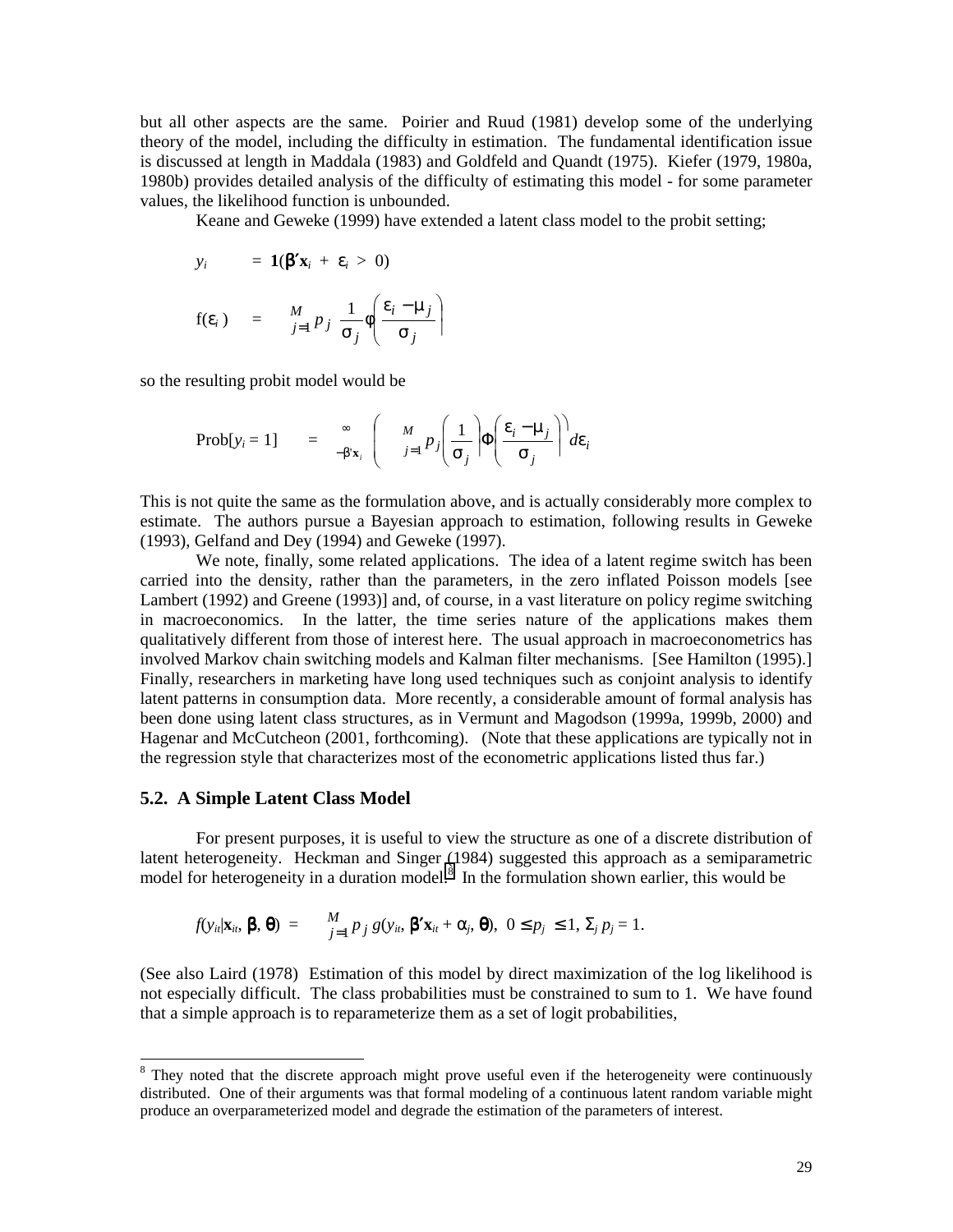$$
p_j
$$
 =  $\frac{e^{\theta_j}}{\frac{M}{j=1}e^{\theta_j}}$ ,  $j = 1,...,M$ ,  $\theta_M = 0$ .

The resulting log likelihood is a continuous function of the parameters, and maximization is straightforward. We do find that the number of classes that can be identified is likely to be relatively small (on the order of five or less) and in general, (as might be expected), the less rich is the panel data set in terms of cross group variation, the more difficult it is to estimate this model. Note, as well, that the model is only weakly identified at the very best by a cross section.

Estimation produces values for the structural parameters,  $\beta$ ,  $\alpha_i$  and  $\theta$  and the prior probabilities,  $p_i$ . For prediction purposes, one might be interested in the posterior class probabilities,

Prob(class j | observation i) = 
$$
\frac{f(\text{observation } i | \text{class } j) \text{ Pr ob}(\text{class } j)}{\frac{M}{j=1} f(\text{observation } i | \text{class } j) \text{ Pr ob}(\text{class } j)}
$$

$$
= \frac{g(y_{it} | \mathbf{\beta}^{\mathsf{T}} \mathbf{x}_{it} + \alpha_{j}, \theta) p_{j}}{\frac{M}{j=1} g(y_{it} | \mathbf{\beta}^{\mathsf{T}} \mathbf{x}_{it} + \alpha_{j}, \theta) p_{j}}
$$

$$
= w_{ij}.
$$

#### **5.3. Extensions of the Latent Class Model**

Two extensions of the latent class model seem natural. First, there is no reason to restrict the cross class variation to the constant term in the model. Thus, we rewrite the index function as

$$
z_{it} = \beta_j' \mathbf{x}_{it}
$$

The previous model is now the special case in which only the constant term differs across classes. Second, we can parameterize the class probabilities, as in

$$
p_{ij} = \frac{e^{\theta_{ij}}}{\frac{M}{j=1}e^{\theta_{ij}}}, j=1,...,M, \theta_M=0, \ \theta_{ij}=\gamma'_j\mathbf{z}_i.
$$

In their analysis of criminal careers, Nagin and Land (1993) suggest both of these extensions, and go yet one step further in allowing **z***i* to evolve through time - in their study, the class probabilities are made dependent on the age of the individual.<sup>9</sup> Wang, Cockburn, and Puterman  $(1998)$  use a slightly less general form of the Nagin and Land model in a Monte Carlo study of the Patents and R&D relationship.

<sup>&</sup>lt;sup>9</sup> Nagin and Land (1993) also extend the model to a mixture of distributions by layering the zero inflation model (intermittency model in their terms) on top of the latent class model. Thus, the structural form of their model involves a regime switch between active  $(R=1)$  and inactive  $(R=0)$  criminals and a regime for incidents that is modeled along the lines suggested above. See, also, Land, McCall, and Nagin (1994, 1995).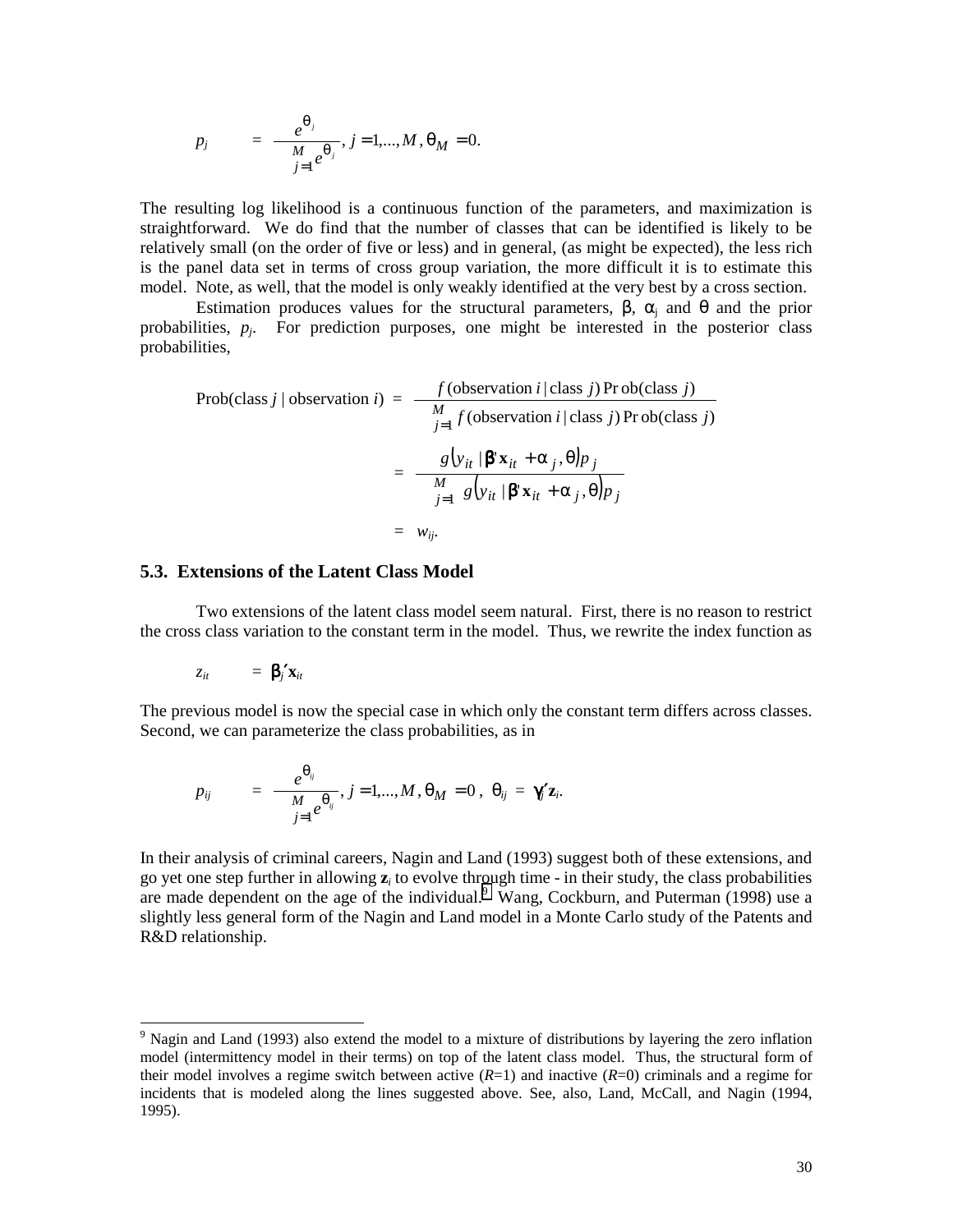# **5.4. Applications of the Latent Class Model**

 As noted, the latent class formulation has provided an attractive platform for modeling latent heterogeneity. A number of applications have employed it under a variety of rubrics. The aforementioned applications, Wang et al. (1998) and Wedel et al. (1993) used the Poisson regression model to study counts of events. Deb and Trivedi used the same approach as Wedel et al., but they extended the modeling framework to the negative binomial model. Another counterpart to Wedel et al. is Brannas and Rosenqvist (1994), however their model was much less ambitious; they based the regression part on Heckman and Singer's argument for modeling latent heterogeneity, and shifted only the constant term. Tsionas (2000) has extended the stochastic frontier model in which the heterogeneity appears in the distribution of the one sided, or "efficiency" term in the compound disturbance. Phillips has applied the model to the linear regression model (1994) and to the variance components in a random effects linear model (2000). Wedel, DeSarbo, Bult and Ramaswamy (1993) have formally examined precisely the extended model suggested above, once again in the Poisson regression setting - they fit the class probabilities as simple scalars to be estimated. Nagin and Land, in contrast, fit the full model with heterogeneity in the latent class probabilities.

# **5.5. ML and EM Estimation of the Latent Class Model**

 Even with the full specification of heterogeneity in the class probabilities, the log likelihood function is not particularly complicated. A frontal assault on optimization will usually be successful. On the other hand, there is good reason to pursue other approaches to optimization.

Wedel et al. expend a fair amount of effort on imposing the adding up constraint on the prior probabilities. They ultimately accomplish this through a Lagrangean approach. As can be seen above, a simple reparameterization of the probabilities achieves the same end with much less effort. It is noteworthy that Nagin and Land (1993) and Wang et al. (1998) used this same parameterization. This does require a further constraint, that one of the parameters (or parameter vectors) be constrained to zero, but imposition of such a constraint is trivial. Brannas and Rosenqvist came up against the same difficulty. The probabilities in their model are forced to lie in the unit interval by using the parameterization  $p_i = 1/[1+\exp(-\theta_i)]$  with  $\theta_i$  unrestricted. This does solve the problem, but they did not impose the adding up constraint,  $\Sigma_j p_j = 1$  in their model; they simply estimated the first  $\theta_1, \ldots, \theta_{M-1}$  without restriction and compued  $p_M$  residually, a procedure that is not guaranteed to succeed. The logit form of the structural latent class probabilities suggested by Nagin and Land (1993) is a simple and convenient approach that appears to have been used in about half of received applications.

A second issue concerns the estimation algorithm. Heckman and Singer (1984) advocated the EM algorithm for this model, reasoning that if the assumed *M* were larger than the true value, then the maximum of the likelihood located by the analyst would be on a ridge in the parameter space. [See Dempster, Laird, and Rubin (1977).] Thus, gradient methods would be inherently unstable. Since one would not know a priori the correct value of *M*, choice of the EM method of maximizing the likelihood function is not a solution to the problem. The EM method is an algorithm with (observed) very desirable stability properties. It also has the property that successive iterations always produces increases in the likelihood function. But, in the end, it remains a method of maximizing the same log likelihood as the ordinary gradient methods. The tradeoff is that the EM method is notoriously slow to converge in many cases. (See El-Gamal and Grether (1999), for example). Whether this really solves the problem is a strictly empirical question. On the other hand, the EM method for this problem turns out to be surprisingly easy.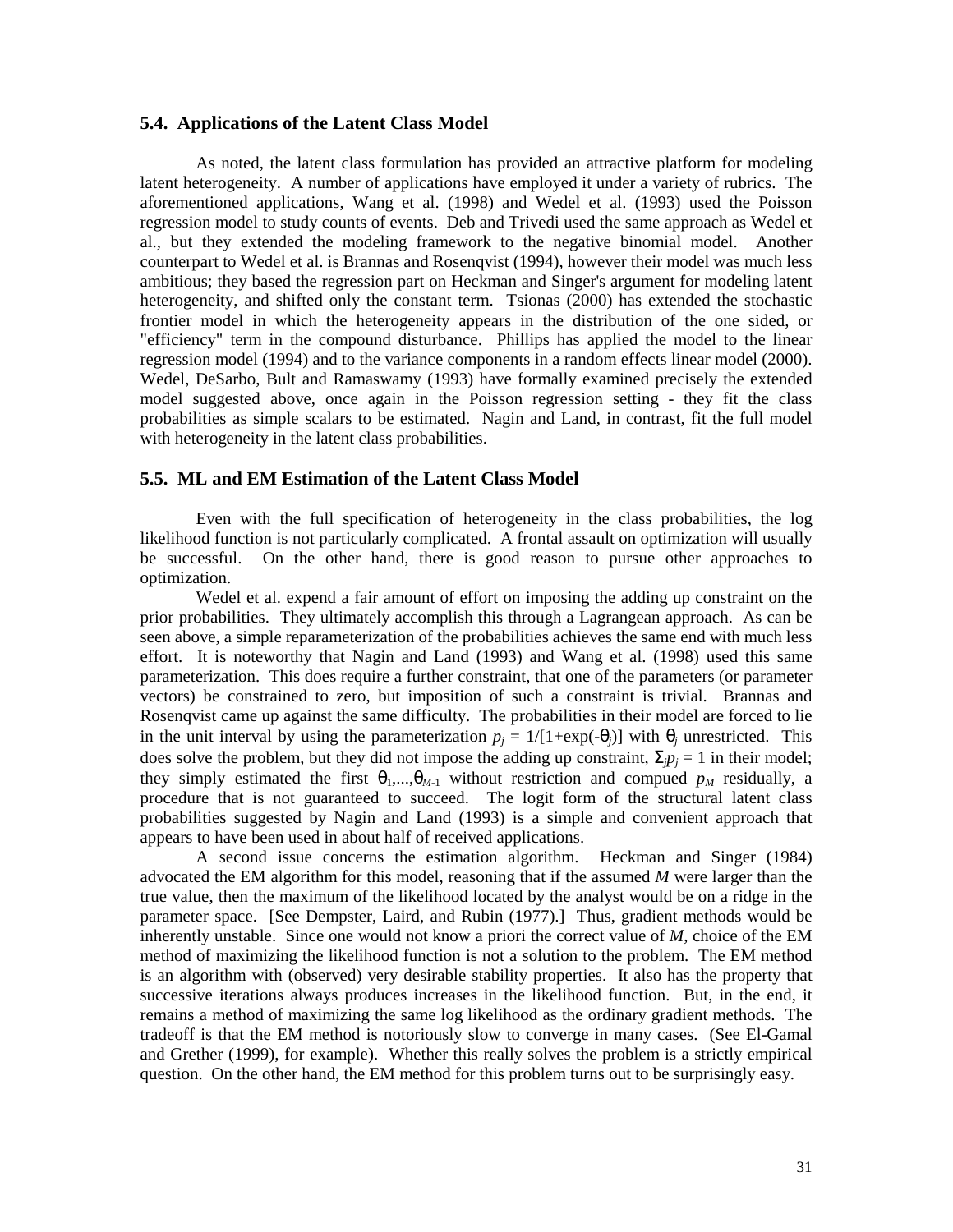To implement the EM method, Wedel et al. used the following approach: Let  $u_{ii} = 1$  if individual *i* is a member of class *j* and zero otherwise. We treat  $u_{ii}$  as missing data to be estimated. The joint density of *M*  $u_{ij}$ s is multinomial with probabilities  $p_i$ ;

$$
f(u_1, u_2, ..., u_M) = \prod\nolimits_{j=1}^M p_{ij}^{u_{ij}}.
$$

The complete data log likelihood is, therefore

$$
\log L_c = \sum_{i=1}^{N} \frac{M}{j=1} u_{ij} \log g(y_i \mid \mathbf{x}_i, \beta_j) + u_{ij} \log p_{ij}
$$

The EM algorithm is used to maximize this log likelihood function. The expectation (E) step of the process involves obtaining the expectation of this log likelihood conditioned over the unobserved data. This ultimately involves replacing the  $u_{ij}$ s in log  $L_c$  with the posterior probabilities derived above (computed at the current estimates of the other parameters). The maximization (M) step then involves maximizing the resulting conditional log likelihood with these estimated posterior probabilities treated as known. Conditioned on the posteriors,  $E[logL<sub>c</sub>]$ factors into two parts that may be maximized separately. Let  $w_{ij}$  denote the estimate posteriors. By construction,  $\Sigma_j w_{ij} = 1$ . The first part of the log likelihood becomes a weighted log likelihood with known weights for which the likelihood equations are

$$
(*) \qquad \frac{\partial E[\log L_c]}{\partial \beta_j} = \qquad \frac{N}{i=1} \quad w_{ij} \frac{\partial \log g(y_i \mid \mathbf{x}_i, \beta_j)}{\partial \beta_j} = \mathbf{0}.
$$

This involves simply maximizing a weighted log likelihood for each class parameter vector. The maximum likelihood estimators of the class probabilities are just the sample averages of the estimated weights;

$$
(**\mathbf{a}) \quad \stackrel{\wedge}{p}_j = \frac{\stackrel{N}{i=1} w_{ij}}{N}
$$

If the logistic parameterization has been used, then the estimated  $\theta_i$  is derived from  $\theta_i$  = log( $p/p_M$ ). Note also that if the Nagin and Land (1993) and Wang et al (1998) formulation of the prior probabilities as a function of sample data has been used, then the conditional log likelihood function at the *M* step for these parameters is a weighted multinomial logit log likelihood, which will require an iterative solution. That is, if

$$
p_{ij} = \frac{e^{\theta_{ij}}}{\frac{M}{j=1}e^{\theta_{ij}}}, j=1,...,M, \theta_M=0, \ \theta_{ij}=\gamma'_i\mathbf{z}_i.
$$

then the transient solution for the structural parameters,  $\gamma_i$  is the solutions to the likelihood equations

$$
(**b) \quad \frac{\partial E[\log L_c]}{\partial \mathbf{Y}_j} = \quad \mathop{\sim}\limits_{i=1}^N \; (w_{ij} - \mathop{\sim}\limits_{i=1}^{\wedge} y_i) \mathbf{z}_i = \mathbf{0} \, .
$$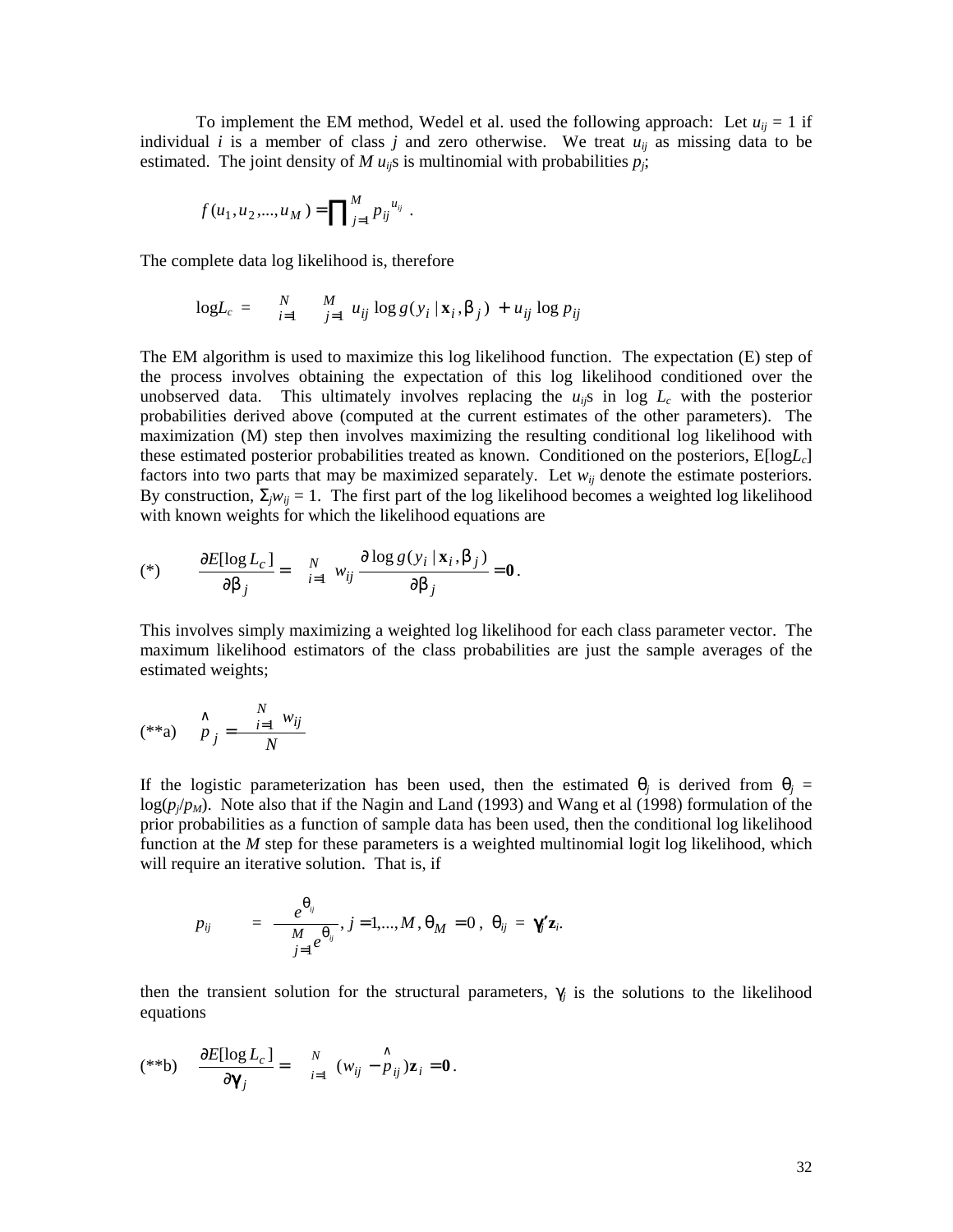This is precisely the first order conditions for the multinomial logit model with proportion rather than individual data for the dependent variable (the weights).

The steps in the EM method are

(1) Obtain initial values of  $\beta_j$ ,  $\theta$  and, if part of the model,  $\gamma_j$ . The results of a single class model, replicated for all classes are one possibility.

(2) Compute prior probabilities. Compute weights (posterior class probabilities)  $w_{ij}$  based on current estimates of parameters.

(3) Solve  $(*)$  and  $(**)$  for new estimates of the parameters and the class probabilities.

(4) Assess whether parameter estimates have converged. If not, return to step (2)

## **5.5. EC Estimation**

 $\overline{a}$ 

 El-Gamal and Grether (1995, 1996) have proposed what they label the estimationclassification (EC) estimator. The model is essentially identical to the latent class estimator developed above with one crucial exception. The underlying theory involves a rather different interpretation. In their framework, the generation of observations from the latent classes is exact. That is, the data are generated by the process

$$
g(y_{i1}, y_{i2},..., y_{i,T(i)} | \mathbf{X}_i, \beta_1, \beta_2, ..., \beta_M) = \prod_{j=1}^M \Big(g(y_{i1},... | \mathbf{X}_i, \beta_j)\Big)^{\delta_{ij}}
$$

where  $\delta_{ii} \varepsilon \{0,1\}$  and  $_{j=1}^{M}$  $\delta_{ij}$  = 1. Thus, an observation (joint) is assumed to be a member of a specific class.<sup>10</sup> They note the resemblance of this to a fixed effects model. Citing Heckman and MaCurdy (1980) the authors consider the small *T* issue in this context, but argue that the consideration is misdirected. Although the classification indicators,  $\delta_{ii}$  are estimated as parameters, the question of inconsistency is not an issue here. The small sample problem in this application concerns whether  $T(i)$  is large enough to allow accurate classification.

 Two major differences distinguish this estimation framework from the ones considered earlier. First, in a sample of *N* groups, there are  $M^N/M!$  possible classifications, and, in principle, the estimator must search all of them to find the optimal one. For a large panel - recall, our interest in this survey has been in methods that could be applied when  $N = 50,000$  - that would seem to make it impractical in the extreme. However, the authors present an algorithm that they argue makes this global search unnecessary. Second, the 'penalized' likelihood that they propose which must be maximized over the *M* slope vectors includes estimation of *M* as well. Thus, they simultaneously estimate the number of classes then the assignment of observations to these classes.

 $10$  Note the resemblance to discriminant analysis, which is (as usually analyzed) a special case of this model with  $M=2$  and  $g(.)$  the joint normal distribution.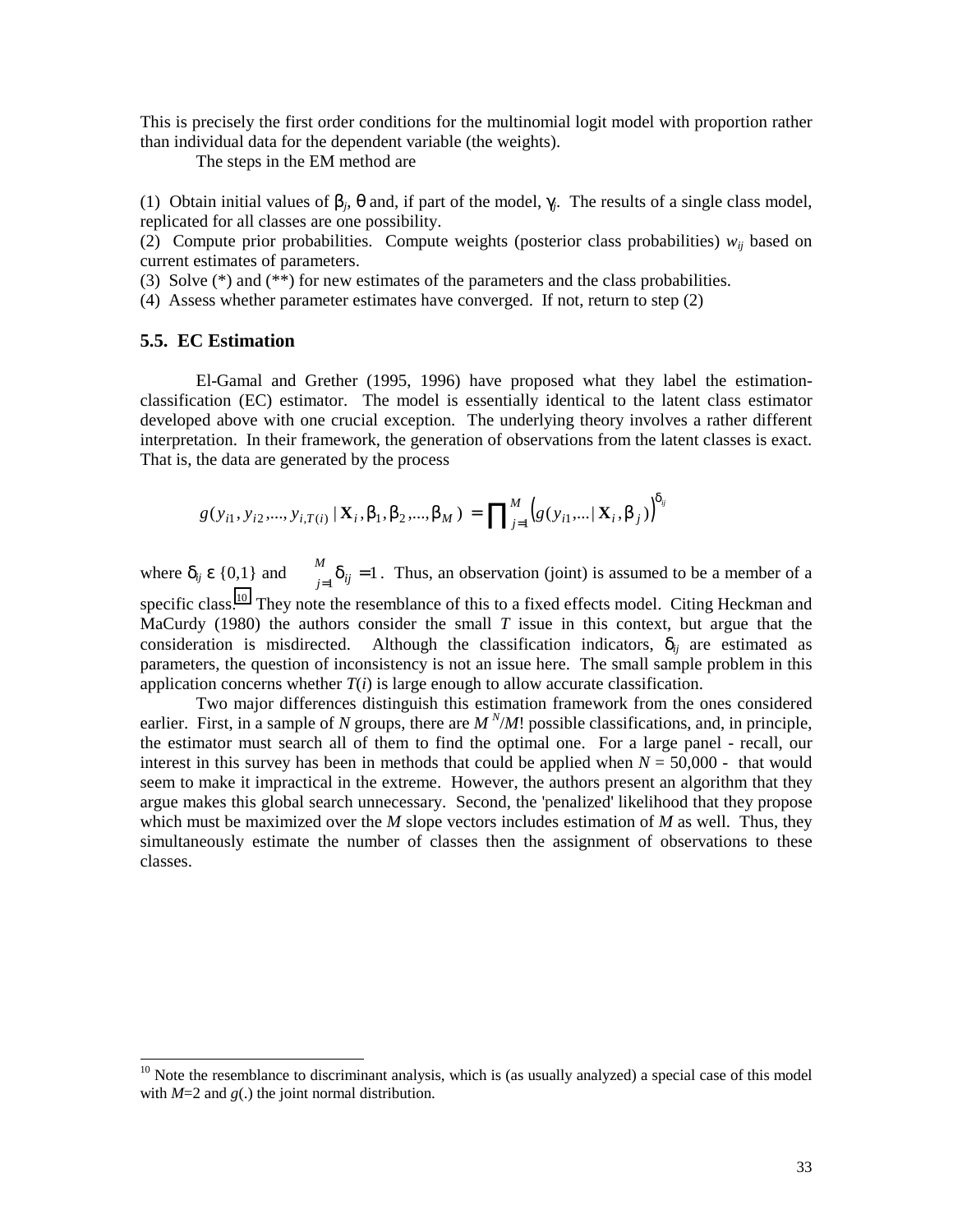# **6. Conclusions**

 The applied econometrics literature has tended to view the selection of a random or fixed effects model as a Hobson's choice. The undesirable characteristics of the fixed effects model, notably the computational difficulties and, primarily, the inconsistency caused by the small  $T(i)$ problem have rendered it a virtual neglected stepchild. As seen here, the practical issues may well be moot. The methodological problems remain. However, the pessimism suggested by examples which are doomed from the start - e.g., panel models with no regressors of substance and two periods, is surely overstated. There are many applications in which the group sizes are in the dozens or more, particularly in finance and in the long series derived from the PSID. In such cases, there might be room for more optimism. The point is that there is a compelling virtue of the fixed effects model as compared to the alternative, the random effects model. The assumption of zero correlation between latent heterogeneity and included, observed characteristics seems particularly severe. However, the problem can be made moot through extension of the random effects model to the random parameters model with unit specific means for the parameters.

Some analysts have suggested what might be viewed as a middle ground. A variety of non- and semiparametric estimators have been suggested. A notable exchange on the subject is Angrist et al. (2001) wherein it is argued that certain fairly ad hoc "approximations" provide the needed machinery. The commentary on Angrist's suggestions are fairly technical. Moffitt (2001), however, takes particular issue with the whole approach, arguing that substituting a demonstrably inconsistent model - in most cases the linear probability model for a well specified binary choice model - represents no solution at all. Suffice to say, the issue remains open for discussion.

 The recent literature has suggested perhaps jumping between the horns of this dilemma through non- and semiparametric approaches. We would submit that this approach may be yet less informative than before. Consider, for example, Honore and Kyriazidou (2000) and. Kyriazidou (1997) as examples. In the context of "selection models" they show how one can tease out estimates of *structural* parameters of the model with minimal assumptions. The problem here is that the so called structural parameters in these models are essentially uninformative. They are not slopes of conditional means so they do not necessarily help in understanding behavior. The conditional means are not specified in these models, so neither are the estimated "parameters" helpful for prediction. At the risk of swimming against the incoming tide, it seems appropriate to ask whether the benefits to such weakly specified models are sufficient to outweigh the cost of rendering the estimates silent on questions that ultimately interest empirical researchers.

 This paper has documented some extensions to a body of techniques that has existed in bits and pieces in the econometrics literature for some time. The end result is a collection of estimators that should extend the set of tools available to applied researchers. We acknowledge that the results apply to a narrow set, the minimal platform in fact, for specification of nonlinear panel data models. But, these results can certainly be extended. See, for example, Gourieroux and Monfort (1996) for some suggested applications. The recent literature also contains a host of applications to dynamic models that have extended these results in many directions. For static models, the contribution of Vella and Verbeek (1999) to nonlinear regression models with random effects also seems especially useful. Likewise, Woolridge (1995) offers some useful commentary for more general assumptions than made here.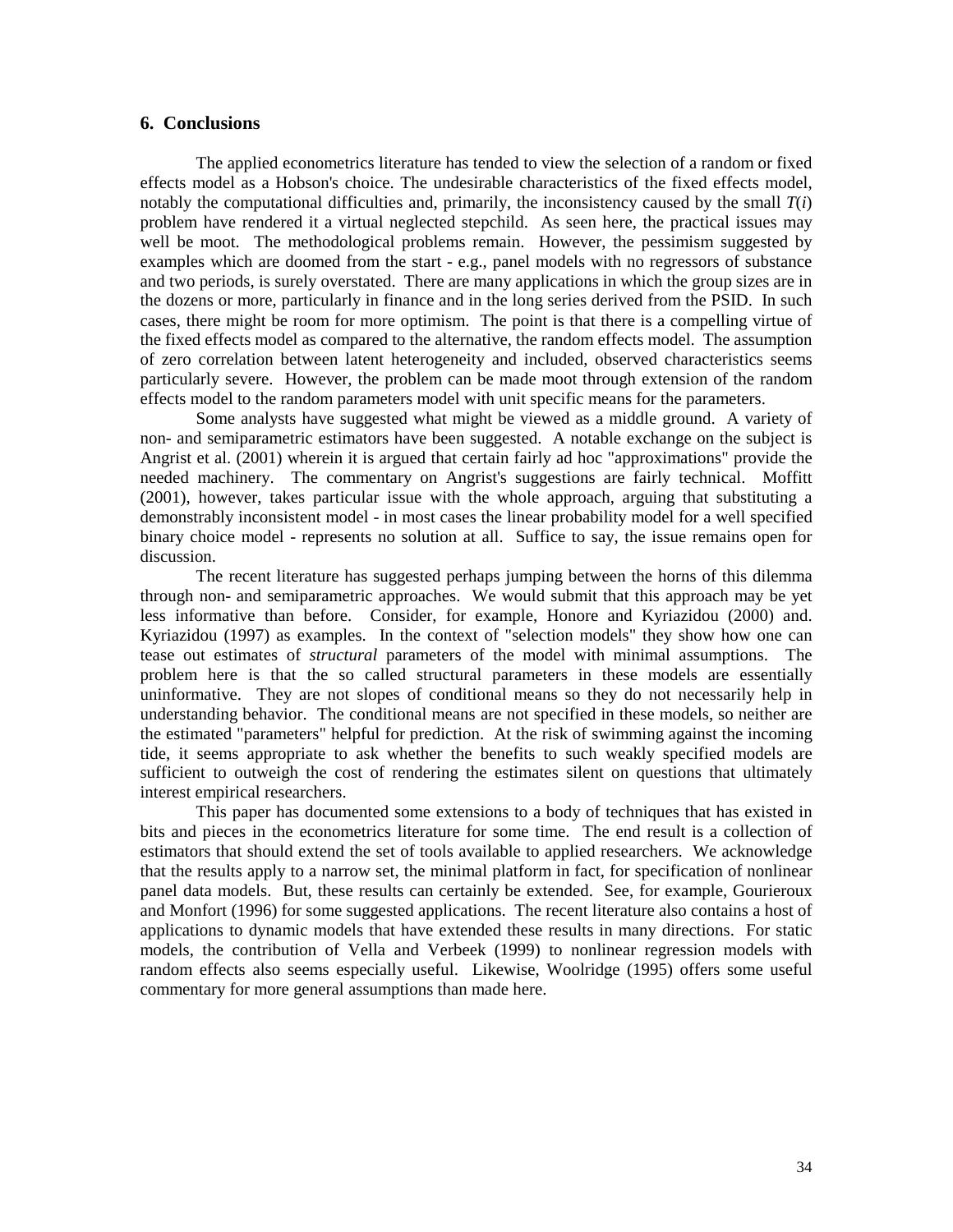# **References**

Ahn, S. and P. Schmidt, "Efficient Estimation of Models for Dynamic Panel Data," *Journal of Econometrics*, 68, 1995, pp. 3-38.

Akin, J., D. Guilkey and R. Sickles, A Random Coefficient Probit Model with an Application to a Study of Migration," *Journal of Econometrics*, 11, 1979, pp. 233-246.

Albert, J. and S. Chib, "Bayesian Analysis of Binary and Polytomous data," *Journal of The American Statistical Association*, 88, 1993, pp. 669-679.

Angrist, J., "Estimation of Limited Dependent Variable Models with Dummy Endogenous Regressors," *Journal of Business and Economic Statistics*, 19, 1, 2001, pp. 2-15.

Arellano, M. and S. Bond, "Some Tests of Specification for Panel Data: Monte Carlo Evidence and an Application to Employment Equations*," Review of Economic Studies*, 58, 1991, pp. 277-297.

Arellano, M. and O. Bover, "Another Look at the Instrumental Variable Estimation of Error-Components Models," *Journal of Econometrics*, 68, 1995, pp. 29-51.

Baltagi, B., *Econometric Analysis of Panel Data*, John Wiley and Sons, New York, 1995.

Berry, S., J. Levinsohn and A. Pakes, "Automobile Prices in market Equilibrium," *Econometrica*, 63, 4, 1995, pp. 841-890.

Bhat, C., "Quasi-Random Maximum Simulated Likelihood Estimation of the Mixed Multinomial Logit Model," Manuscript, Department of Civil Engineering, University of Texas, Austin, 1999.

Bhat, C. and S. Castelar, "A Unified Mixed Logit Framework for Modeling Revealed and Stated Preferences: Formulation and Application to Congestion Pricing Analysis in the San Francisco Bay Area," Manuscript, Department of Civil Engineering, University of Texas, Austin, 2000.

Bhat, C., "Quasi-Random Maximum Simulated Likelihood Estimation of the Mixed Multinomial Logit Model," Manuscript, Department of Civil Engineering, University of Texas, Austin, 1999.

Brannas, K. and P. Johansson, "Panel Data Regressions for Counts," Manuscript, Department of Economics, University of Umea, Sweden, 1995.

Brannas, K. and G. Rosenqvist, "Semiparametric Estimation of Heterogeneous Count Data Models," *European Journal of Operational Research*, 76, 1994, pp. 247-258.

Brownstone, D. and K. Train, "Forecasting New Product Penetration with Flexible Substitution Patterns," *Journal of Econometrics*, 89, 1999, pp. 109-129.

Butler, J. and R. Moffitt, "A Computationally Efficient Quadrature Procedure for the One Factor Multinomial Probit Model," *Econometrica*, 50, 1982, pp. 761-764.

Cameron, A. and P. Johansson, "Bivariate Count Data Regression Using Series Expansions: With Applications," Discussion Paper, Department of Economics, University of California, Daavis, 1998.

Chamberlain, G., "Analysis of Covariance with Qualitative Data," *Review of Economic Studies*, 47,1980, pp. 225-238.

Chib, S., E. Greenberg and R. Winkelmann, "Posterior Simulation and Bayes factor in Panel Count Data Models," Journal of Econometrics, 86, 1998, pp. 33-54.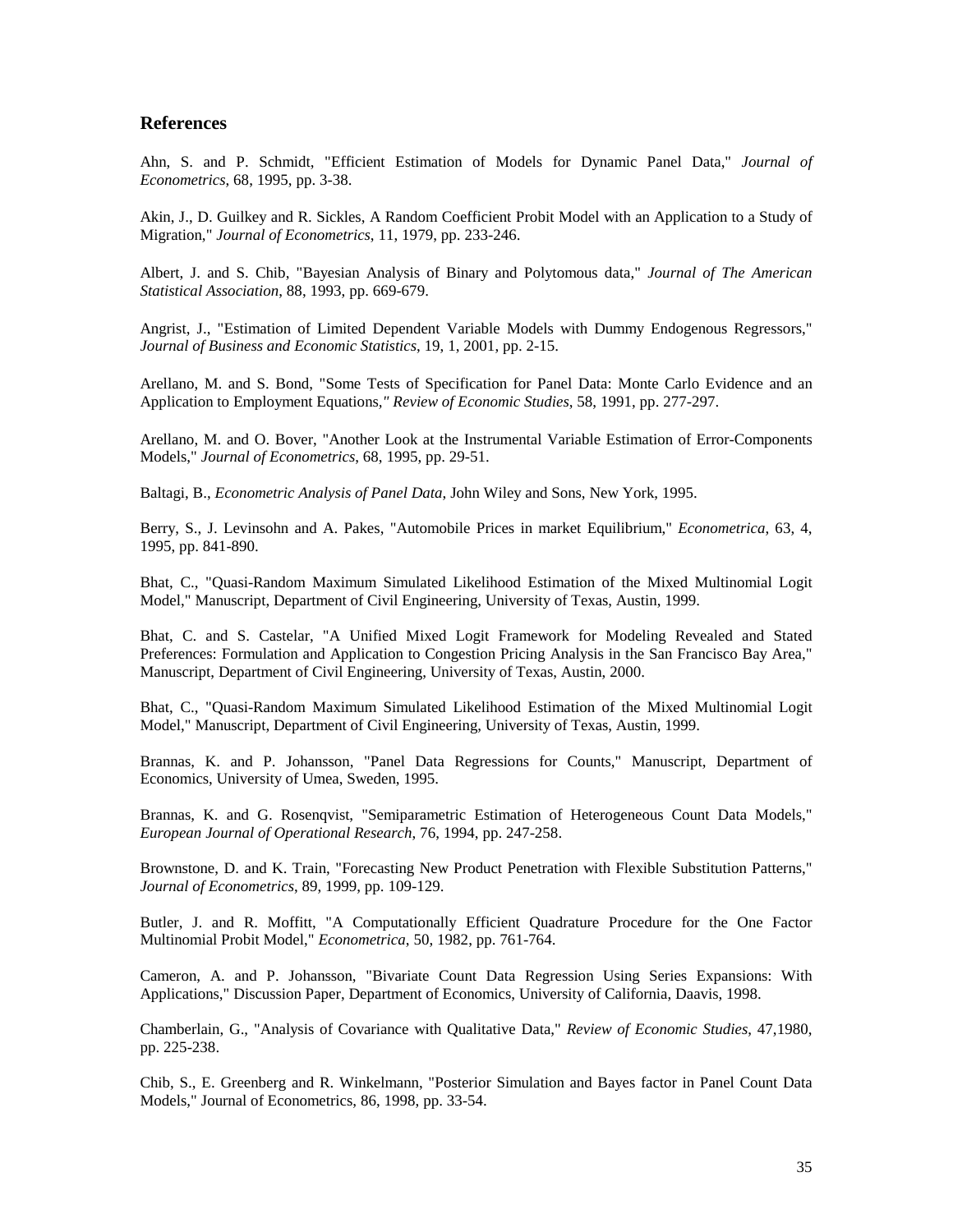Coelli, T., "A Guide to FRONTIER Version 4.1: A COmputer Program for Stochastic Frontier Production and Cost Estimation," Centre for Efficiency and Productivity Analysis, University of New England, Armidale, Australia, 1996.

Cornwell, C., P. Schmidt, and R. Sickles, "Production Frontiers with Cross Sectional and Time-Series Variation in Efficiency Levels," *Journal of Econometrics*, 46, 1990, pp. 185-200.

Crepon, B. and E. Duguet, "Research and Development, Competition and Innovation: Pseudo Maximum Likelihood and Simulated Maximum Likelihood Method Applied to Count Data Models with Heterogeneity," Journal of Econometrics, 79, 1997, pp. 355-378.

Deb, P. and P. Trivedi, "Demand for Medical Care by the Elderly: A Finite Mixture Approach," Journal of Applied Econometrics, 12, 3, 1997, pp. 313-336.

Dempster, A., N. Laird and D. Rubin, "Maximum Likelihood From Incomplete Data via the E.M. Algorithm," *Journal of the Royal Statistical Society, Series B*, 39, 1, 1977, pp. 1-38.

Diggle, P., K. Liang and S. Zeger, *Analysis of Longitudinal Data*, Clarendon Press, Oxford, 1994.

El-Gamal, M. and D. Grether, "A Monte Carlo Study of EC Estimation in Panel Data Models with Limited Dependent Variables and Heterogeneity," in Hsiao, et al., eds., *Analysis of Panels and Limited Dependent Variable Models*, Cambridge University Press, Cambridge, 1999.

El-Gamal and D. Grether, "Are People Bayesian? Uncovering Behavioral Strategies*," Journal of the American Statistical Association*, 90, 1995, pp. 1137-1145.

El-Gamal and D. Grether, "Unknown Heterogeneity, The EC-EM Algorithm, and Large T Approximation," SSRI Working Paper Number 9622, University of Wisconsin, Madison, 1996.

Elrod, T. and M. Keane, "A Factor Analytic Probit Model for Estimating Market Structure in Panel Data," *Journal of Marketing Research*, 1992.

Frisch, R., and F. Waugh, "Partial Time Regressions as Compared with Individual Trends," *Econometrica*, 1, 1933, pp. 387-401.

Gelfand, A. and D. Dey, "Bayesian Model Choice: Asymptotics and Exact Calculations," *Journal of the Royal Statistical Society, Series B*, 56, 1994, pp. 501-514.

Geweke, J., "Antithetic Acceleration of Monte Carlo Integration in Bayesian Inference," *Journal of Econometrics*, 38, 1988, pp. 73-89.

Geweke, J., "Monte Carlo Simulation and Numerical Integration," Staff Research Report 192, Federal Reserve Bank of Minneapolis, 1995.

Geweke, J., "Posterior Simulators in Econometrics," in Kreps, D. and K. Wallis, eds*., Advances in Statistics and Econometrics: Theory and Applications, Vol III*, Cambridge University Press, Cambridge, 1997.

Geweke, J., M. Keane and D. Runkle, "Alternative Computational Approaches to Inference in the Multinomial Probit Model," *Review of Economics and Statistics*, 76, 1994, pp. 609-632.

Geweke, J., M. Keane and D. Runkle, "Statistical Inference in the Multinomial Multiperiod Probit Model," Journal of *Econometrics*, 81, 1, 1997, pp. 125-166.

Goldfeld S. and R. Quandt, "Estimation in a Disequilibrium Model and the Value of Information," *Journal of Econometrics*, 3, 3, 1975, pp. 325-348.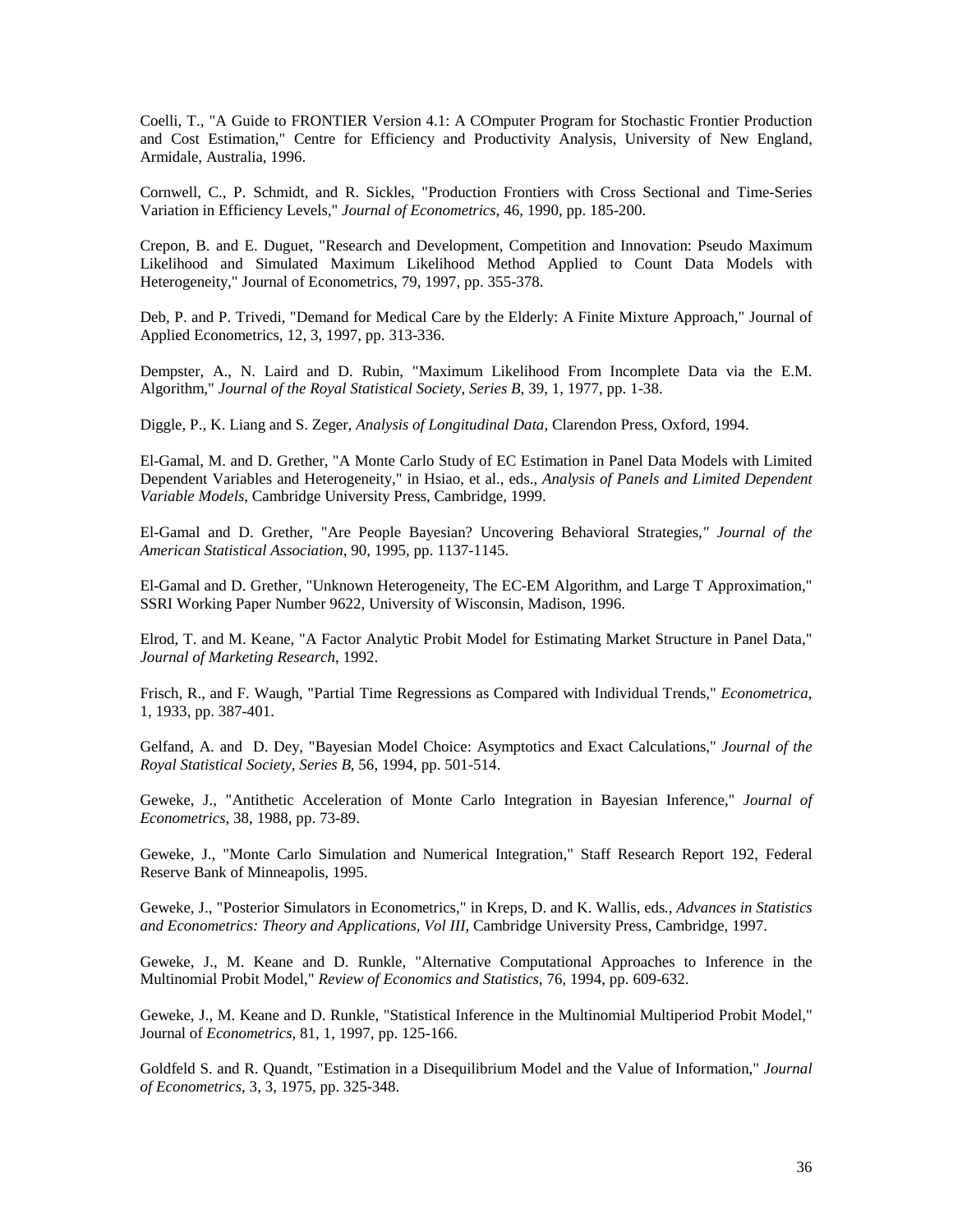Gourieroux, C. and A. Monfort, *Simulation Based Econometrics*, Oxford University Press, New York, 1996.

Greene, W., "Accounting for Excess Zeros and Sample Selection in the Poisson Regression Model," Working Paper Number 94-10, Department of Economics, Stern School of Business, NYU, 1994.

Greene, W., Econometric Analysis, 2<sup>nd</sup> ed., Macmillan, New York, 1993.

Greene, W., Econometric Analysis, 4<sup>th</sup> ed., Prentice Hall, Englewood Cliffs, 2000.

Greene, W., "Estimating a Random Parameters Model," manuscript, Department of Economics, Stern School of Business, NYU, 2001.

Greene, W., "Estimating Sample Selection Models with Panel Data," Manuscript, Department of Economics, Stern School of Business, NYU, 2001.

Greene, W., *LIMDEP*, Version 7.0, Econometric Software, Plainview, New York, 2000.

Guilkey, D., and J. Murphy, "Estimation and Testing in the Random Effects Probit Model," *Journal of Econometrics,* 59, 1993, pp. 301-317.

Gurmu, S., and J. Elder, "Estimation of Multivariate Count Regression Models With Applications to Health Care Utilization," Manuscript, Department of Economics, Gerogia State University, 1998.

Hagenars, J. and A. McCutcheon, *Advances in Latent Class Analysis*, Cambridge University Press, Cambridge, 2001 (forthcoming).

Hajivassiliou, V. and P. Ruud, "Classical Estimation Methods for LDV Models Using Simulation," In Engle, R. and D. McFadden, eds., Handbook of Econometrics, Vol. IV, North Holland, Amsterdam, 1994.

Hamilton, J*., Time Series Analysis*, Princeton University Press, Princeton, 1995.

Hausman, J., B. Hall and Z. Griliches, "Econometric Models for Count Data with an Application to the Patents - R&D Relationship," *Econometrica*, 52, 1984, pp. 909-938.

Hausman, J. and W. Taylor, "Panel Data and Unobservable Individual Effects," *Econometrica*, 49, 1981, pp. 1377-1398.

Heckman, J. and B. Singer, "A Method for Minimizing the Impact of Distributional Assumptions in Econometric Models for Duration Data," *Econometrica*, 52, 1984, pp. 271-320.

Heckman, J. and MaCurdy, T., "A Life Cycle Model of Female Labor Supply," *Review of Economic Studies*, 47, 1980, pp. 247-283.

Heckman, J. and R. Willis, "Estimation of a Stochastic Model of Reproduction: An Econometric Approach," in Terlyckyi, N., ed., *Household Production and Consumption*, NBER, New York, 1975, pp. 99-138.

Heckman, J., "The Incidental Parameters Problem and the Problem of Initial Conditions in Estimating a Discrete Time-Discrete Data Stochastic Process," in Manski, C. and D. McFadden, eds*., Structural Analysis of Discrete Data with Econometric Applications*, MIT Press, Cambridge, 1981, pp. 114-178.

Hildreth, C. and J. Houck, "Some Estimators for a Linear Model with Random Coefficients," *Journal of the American Statistical Association*, 63, 1968, pp. 584-595.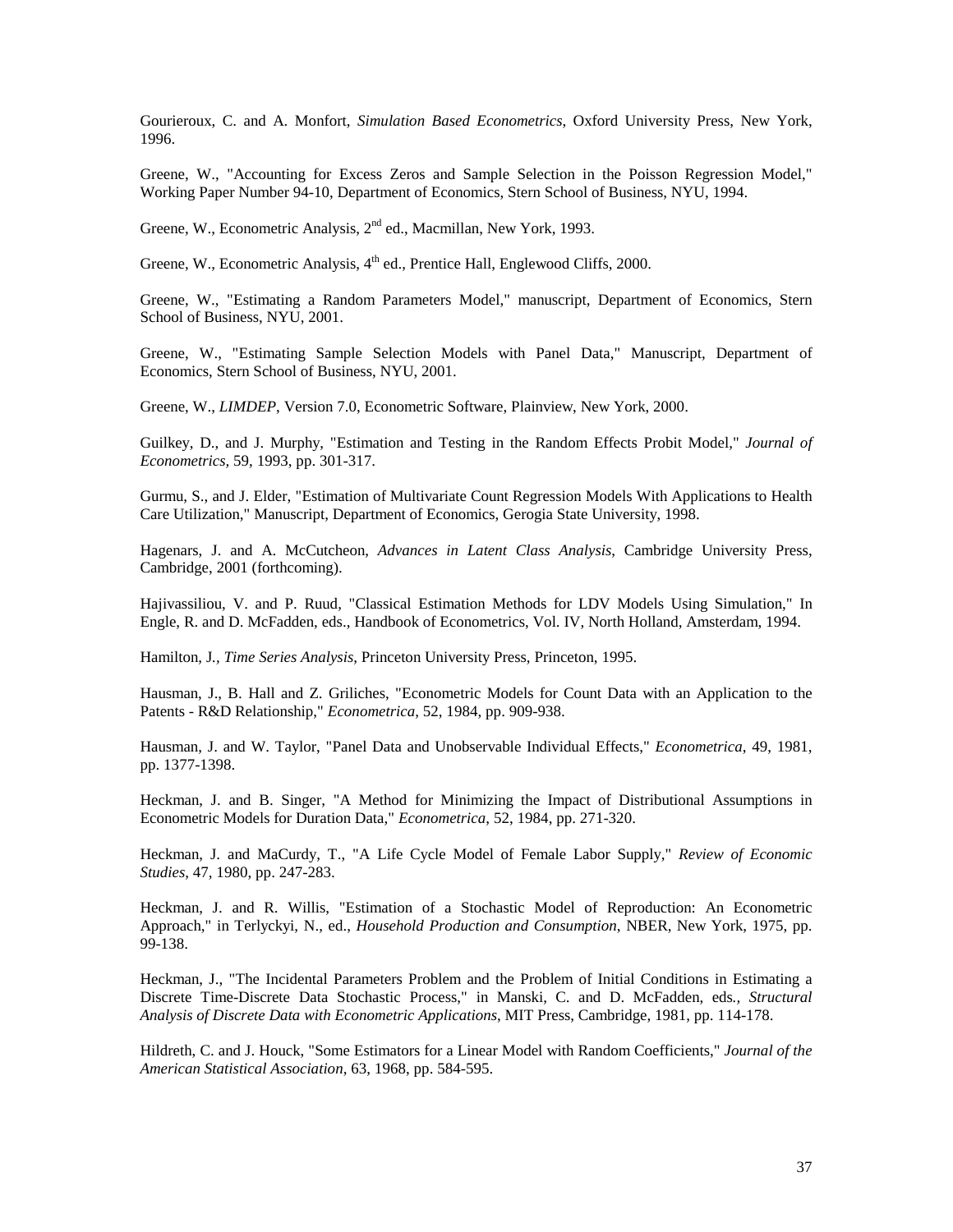Holtz-Eakin, D., W. Newey and S. Rosen, "Estimating Vector Autoregressions with Panel Data," *Econometrica*, 56, 1988, pp. 1371-1395.

Holtz-Eakin, D., "Testing for Individual Effects in Autoregressive Models," *Journal of Econometrics*, 39, 1988, pp. 297-307.

Holtz-Eakin, D., W. Newey and S. Rosen, "The Revenues-Expenditures Nexus: Evidence from Local Government Data," *International Economic Review*, 30, 1989, pp. 415-429.

Honore, B., "IV Estimation of Panel Data Tobit Models with Normal Errors," manuscript, Department of Economics, Princeton University, 1996.

Honore, B. and E. Kyriazidou, "Panel Data Discrete Choice Models with Lagged Dependent Variable Models," *Econometrica*, 68, 2000, pp. 839-874.

Honore, B., "Trimmed LAD and Least Squares Estimation of Truncated and Censored Regression Models with Fixed Effects," *Econometrica*, 60, 1992, pp. 533-565.

Hsiao: C., *Analysis of Panel Data*, Cambridge University Press, Cambridge, 1993, pp. 159-164

Hsiao, C, "Logit and Probit Models," in Matyas, L. and Sevestre, P., eds., *The Econometrics of Panel Data: Handbook of Theory and Applications, Second Revised Edition*, Kluwer Academic Publishers, Dordrecht, 1996 pp. 410-447.

Judson, R. and A. Owen, "Estimating Dynamic Panel Data Models: A Guide for Macroeconomists," *Economics Letters*, 65, 1999, pp. 9-15.

Keane, M., "A Computationally Practical Simulation Estimator for Panel Data," *Econometrica*, 62, 1994, pp. 95-116.

Kiefer, N., "A Note on Regime Classification in Disequilibrium Models," *Review of Economic Studies*, 47, 1, 1980, pp. 637-639.

Kiefer, N., "Discrete Parameter Variation: Efficient Estimation of a Switching Regression Model," *Econometrica*, 46, 1978, pp. 427-434.

Kiefer, N., "On the Value of Sample Separation Information," *Econometrica*, 47, 1979, pp. 997-1003.

Krailo, M. and M. Pike, "Conditional Multivariate Logistic Analysis of Stratified Case-Control Studies," *Applied Statistics*, 44, 1, 1984, pp. 95-103.

Kyriazidou, E., "Estimation of a Panel Data Sample Selection Model," *Econometrica*, 65, 1997, pp. 1335- 1364.

Land, K., P. McCall, and D. Nagin, "Poisson and Mixed Poisson Regression Models: A Review of Applications, Including Recent Developments in Semiparametric Maximum Likelihood Methods," Manuscript, Department of Sociology, Duke University, 1994.

Land, K., P. McCall, and D. Nagin, "A Comparison of Poisson, Negative Binomial and Semiparametric Mixed Poisson Regression Modles with Empirical APplications to Criminal Careers Data," Manuscript, Department of Sociology, Duke University, 1995.

Laird, N., "Nonparametric Maximum Likelihood Estimation of Mixing Distributions," *Journal of the American Statistical Association*, 73, 1978, pp. 805-811.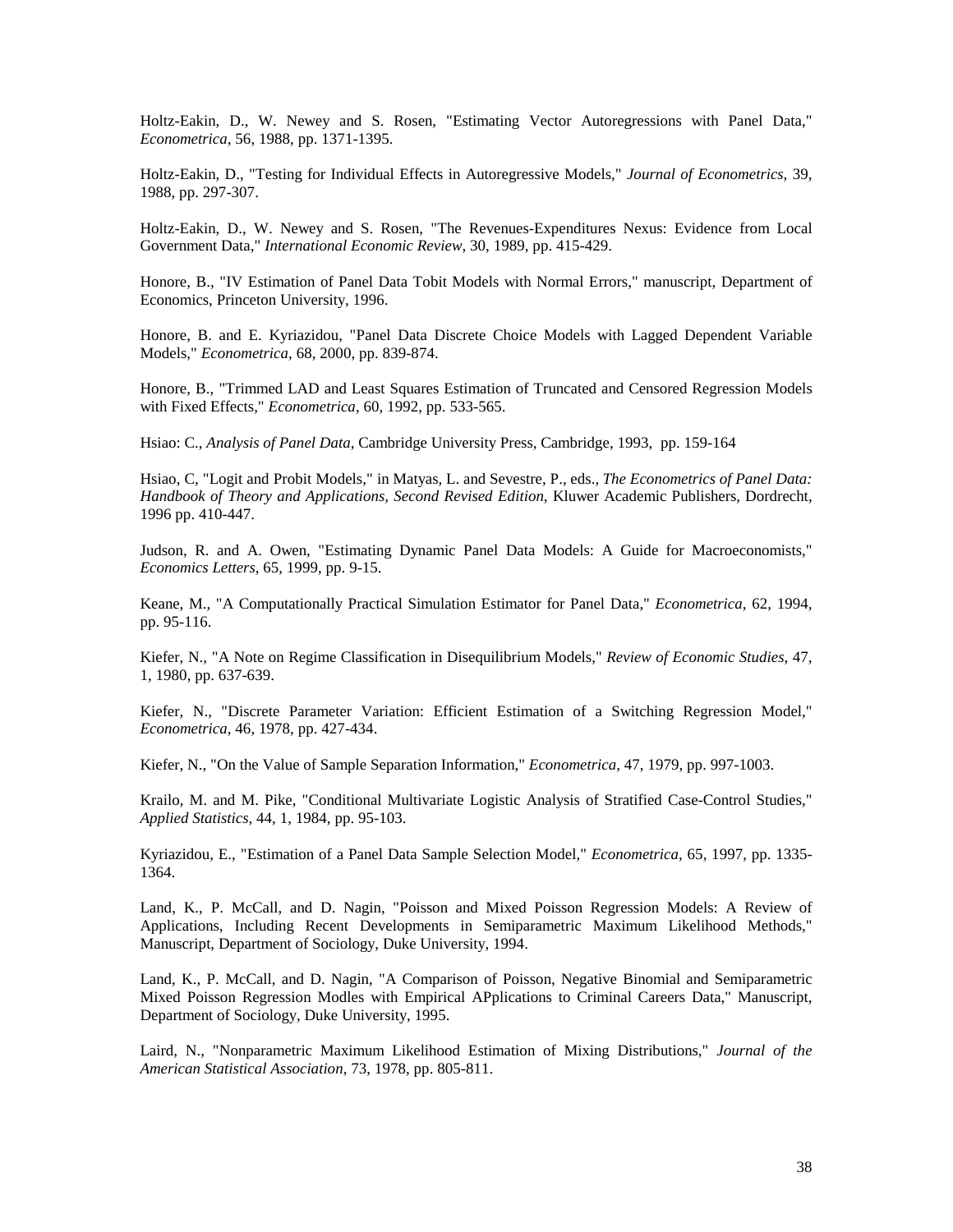Lambert, D., "Zero Inflated Poisson Regression, with an Application to Defects in Manufacturing," *Technometrics*, 34, 1, 1992, pp. 1-14.

Lechner, M. and M. Breitung, "Some GMM Estimation Methods and Specification Tests for Nonlinear Models," in Matyas, L. and Sevestre, P., *The Econometrics of Panel Data: A Handbook of the Theory with Applications*, Kluwer, Boston, 1996.

Lee, L., "Generalized Econometric Models with Selectivity," *Econometrica*, 51, 1983, pp. 507,512.

Lerman, S. and C. Manski, "On the Use of Simulated Frequencies to Approximate Choice Probabilities," In Manski, C and McFadden, D., eds*., Structural Analysis of Discrete Data with Econometric Applications*, MIT Press, Cambridge, 1981

Liang, K. and S. Zeger, "Longitudinal Data Analysis Using Generalized Linear Models," *Biometrika*, 73, 1986, pp. 13-22.

Maddala, G., "Limited Dependent Variable Models Using Panel Data," *Journal of Human Resources*, 22, 3, 1987, pp. 307-338.

Maddala, G. and F. Nelson, "Specification Errors in Limited Dependent Variable Models," Working Paper number 96, National Bureau of Economic Research, Cambridge, 1975.

Manski, C., "Semiparametric Analysis of random Effects Linear Models from Binary Panel Data," *Econometrica*, 55, 1987, pp. 357-362.

Matyas, L. and Sevestre, P., eds., *The Econometrics of Panel Data: Handbook of Theory and Applications, Second Revised Edition*, Kluwer Academic Publishers, Dordrecht, 1996, pp. 410-447.

McCullagh, P. and J. Nelder, *Generalized Linear Models*, Chapman and Hall, New York, 1983.

McFadden, D., "Am Method of Simulated Moments for Estimation of Discrete Choice Models without Numerical Integration," *Econometrica*, 57, 1989, pp. 995-1026.

McFadden, D. and P. Ruud, "Estimation by Simulation," *Review of Economics and Statistics*, 76, 1994, pp. 591-608.

McFadden, D. and K. Train, "Mixed MNL Models for Discrete Response," *Journal of Applied Econometrics*, 15, 2000, pp. 447-470.

Moffitt, R., "Estimation of Limited Dependent Variable Models with Dummy Endogenous Regressors: Comment" *Journal of Business and Economic Statistics*, 19, 1, 2001, p 20.

Montalvo, J., "GMM Estimation of Count Panel Data Models with Fixed Effects and Predetermined Instruments," Journal of Business and Economic Statistics, 15, 1, 1997, pp. 82-89.

Morokoff, W., and R. Calflisch, "Quasi-Monte Carlo Integration," *Journal of Computational Physics*, 122, 1995, pp. 218-230.

Munkin, M. and P. Trivedi, "Econometric Analysis of a Self Selection Model with Multiple Outcomes Using Simulation-Based Estimation: An Application to the Demand for Healthcars," Manuscript, Department of Economics, Indiana University, 2000.

Nagin, D. and K. Land, "Age, Criminal Careers, and Population Heterogeneity: Specification and Estimation of a Nonparametric, Mixed Poisson Model," *Criminology*, 31, 3, 1993, pp. 327-362.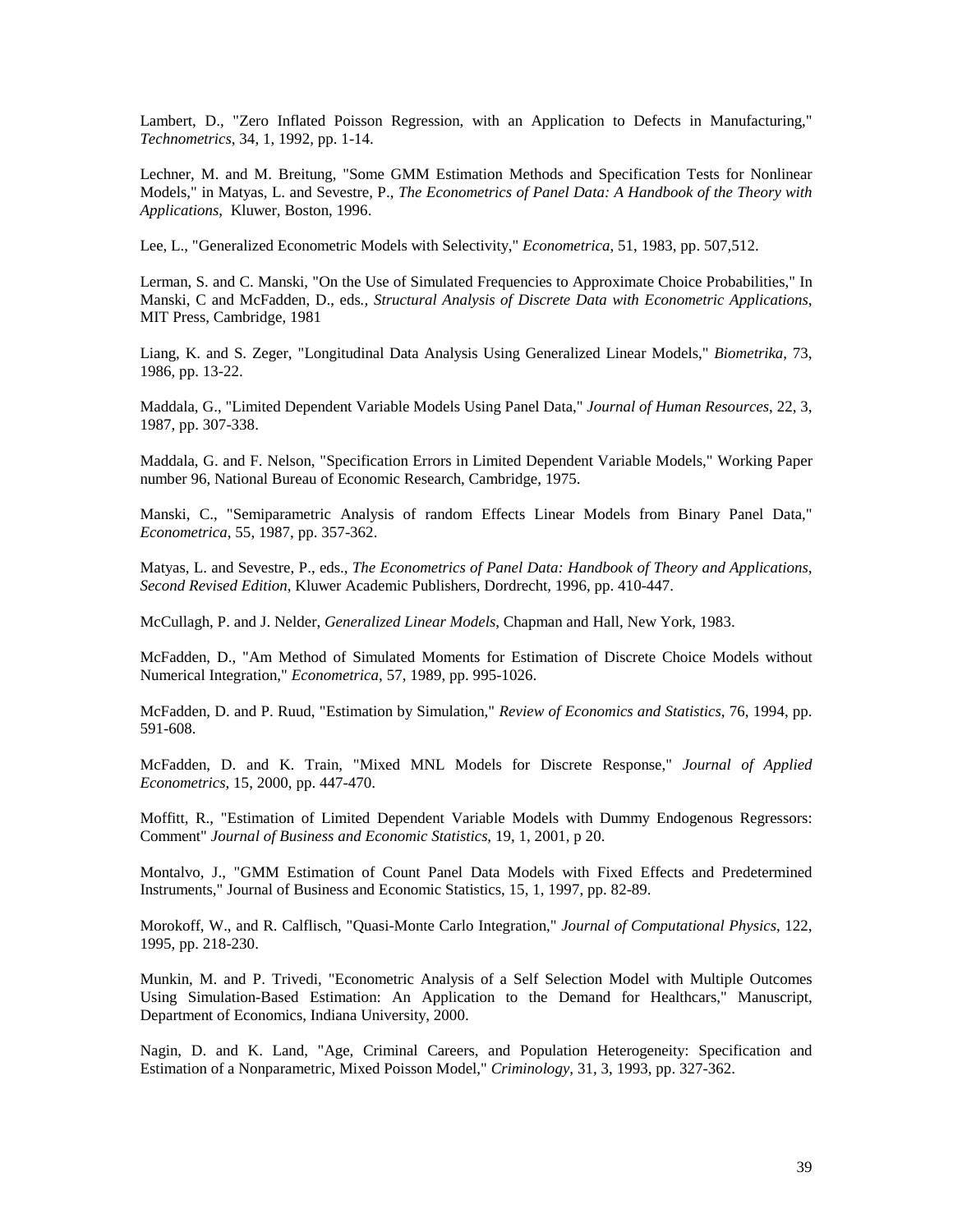Nelder, J. and R. Wedderburn, "Generalized Linear Models," *Journal of the Royal Statistical Society, Series A*, 135, 1972, pp. 370-384.

Nijman, T. and M. Verbeek, "Nonresponse in Panel Data: The Impact on Estimates of Life Cycle Consumption Function," *Journal of Applied Econometrics*, 7, 1992, pp. 243-257.

Nerlove, M., "An Essay on the History of Panel Data Econometrics," Manuscript, Department of Agricultural and Resource Economics, University of Maryland, 2000.

Oberhofer, W. and J. Kmenta, "A General Procedure for Obtaining Maximum Likelihood Estimates in Generalized Regression Models," *Econometrica*, 42, 1974, pp. 579-590.

Orme, C., "Two-Step Inference in Dynamic Non-Linear Panel Data Models," Manuscript, School of Economic Studies, University of Manchester, 1999.

Pesaran, H., R. Smith and K. Im, "Dynamic Linear Models for Heterogeneous Panels," in Matyas, L. and P. Sevestre, eds., *The Econometrics of Panel Data: A Handbook of the Theory with Applications*, Kluwer, Boston, 1996.

Philips, R., "Estimation of a Stratified Error Components Model," Manuscript, Department of Economics, George Washington University, 2000.

Philips, R., "Partially Adaptive Estimation via a Normal Mixture," *Journal of Econometrics*, 64, 1994, pp. 123-144.

Pitt, M. and L. Lee, "The Measurement and Sources of Technical Inefficiency in Indonesian Weaving Industry," *Journal of Development Economics*, 9, 1981, pp. 43-64.

Poirier, D. and P. Ruud, "On the Appropriateness of Endogenous Switching," *Journal of Econometrics*, 16, 2, 1981, pp. 249-256.

Quandt, R. and J. Ramsey, "Estimating Mixtures of normal Distributions and Switching Regressions," *Journal of the American Statistical Association*, 73, 1978, pp. 730-738.

Rao, C., *Linear Statistical Inference and Its Applications*, John Wiley and Sons, New York, 1973.

Revelt, D. and K. Train, "Mixed Logit with Repeated Choices: Households' Choices of Appliance Efficiency Level," *Review of Economics and Statistics*, 80, 1998, pp. 1-11.

Ripley, B., *Stochastic Simulation*, John Wiley and Sons, New York, 1987.

Schmidt, P. and R. Sickles, "Production Frontiers and Panel Data," *Journal of Business and Economic Statistics*, 2, 1984, pp. 367-374.

Sepanski, J., "On a Random Coefficient Probit Model," *Communications in Statistics* - Theory and methods, 29, 11, 2000, pp. 2493-2505.

Sloan, J. and H. Wozniakowski, "When are Quasi-Monte Carlo Algorithms Efficient for High Dimensional Integrals," *Journal of Complexity*, 14, 1998, pp. 1-33.

Swamy, P., *Statistical Inference in Random Coefficient Regression Models*, Springer-Verlag, New York, 1971.

Swamy, P. and S. Arora, "The Exact Finite Sample Properties of the Estimators of Coefficients in the Error Components Regression Models," *Econometrica*, 40, 1972, pp. 261-275.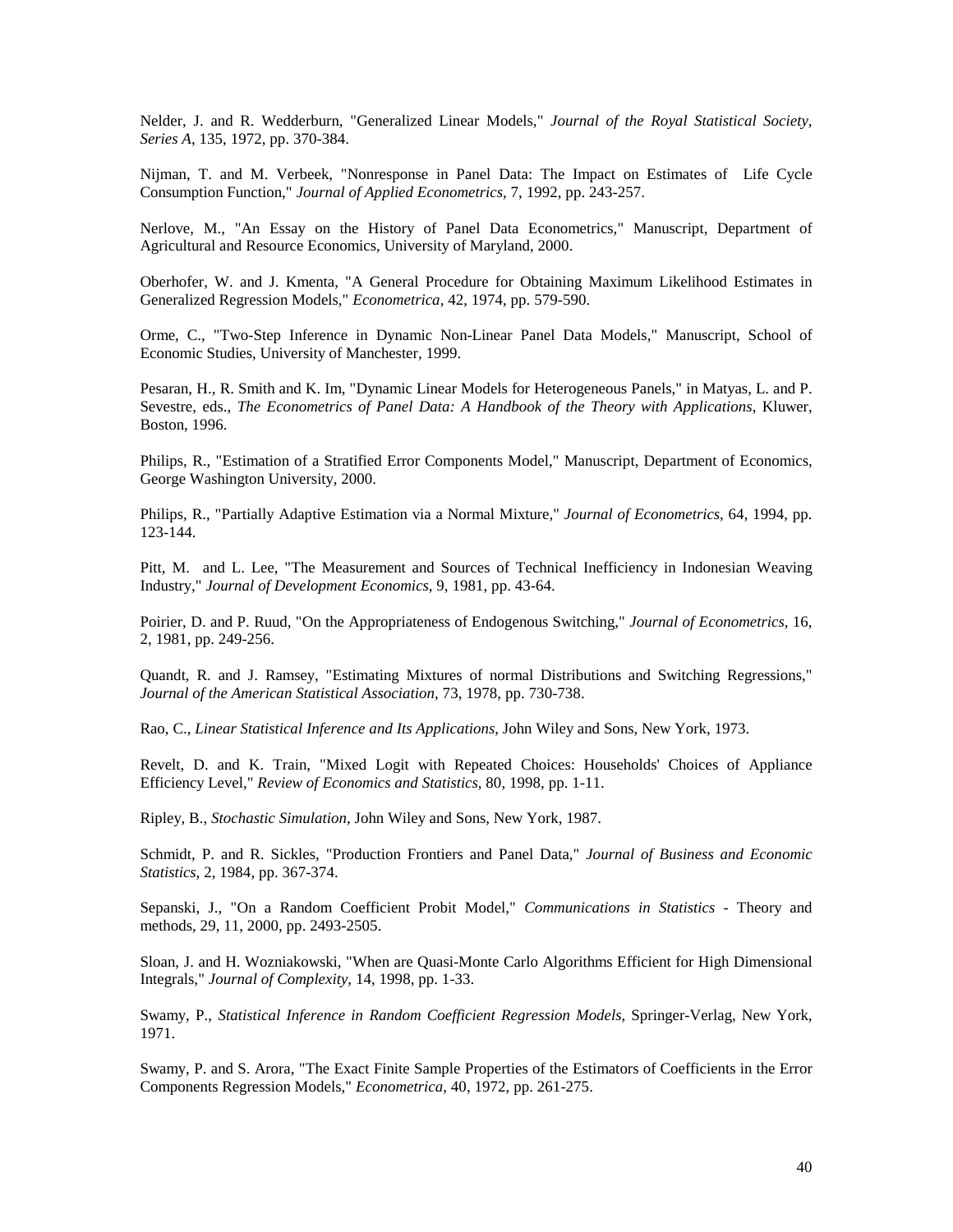Swamy, P., R. Conway, and M. LeBlanc, "The Stochastic Coefficients Approach to Econometric Modeling, Part I: A Critique of Fixed Coefficient Models," *The Journal of Agricultural Economic Research*, 40, 1988a, pp. 2-10.

Swamy, P., R. Conway, and M. LeBlanc, "The Stochastic Coefficients Approach to Econometric Modeling, Part II: Description and Motivation," *The Journal of Agricultural Economic Research*, 40, 1988b, pp. 21-30

Swamy, P., R. Conway, and M. LeBlanc, "The Stochastic Coefficients Approach to Econometric Modeling, Part III: Estimation, Stability Testing and Prediction," *The Journal of Agricultural Economic Research*, 41, 1989 pp. 4-20.

Train, K., "Recreation Demand Models with Taste Differences over People," *Land Economics*, 74, 1998, pp. 230-239.

Train, K., "Halton Sequences for Mixed Logit," Manuscript, Department of Economics, University of California, Berkeley, 1999.

Tsionas, E., "Non-normality in Stochastic Frontier Models: With an Application to U.S. Banking," *Journal of Productivity Analysis*, 2001, forthcoming.

van Ophem, H., "Modeling Selectivity in Count-Data Models," *Journal of Business and Economic Statistics*, 18, 4, 2000, pp. 503-511.

van Ophem, H., "A General Method to Estimated Correlated Discrete Random Variables," *Econometric Theory*, 15, 1999, pp. 228-237.

Vella, F. and M. Verbeek, "Two Step Estimation of Panel Data Models with Censored Endogenous Variables and Selection Bias," *Journal of Econometrics*, 90, 1999, pp. 239-263.

Verbeek, M., "On the Estimation of a Fixed Effects Model with Selectivity Bias," *Economics Letters*, 34, 1990, pp. 267-270.

Verbeek, M. and T. Nijman, "Testing for Selectivity Bias in Panel Data Models," *International Economic Review*, 33, 3, 1992, pp. 681-703.

Vermunt, J. and J. Magidson, "Bi-Plots and Related Graphical Displays Based on Latent Class Factor and Cluster Models," Manuscript, Tilburg University, 1999b.

Vermunt, J. and J. Magidson, "Latent Class Cluster Analysis," Manuscript, Tilburg University, 1999a.

Vermunt, J. and J. Magidson, "Latent Class Models," Manuscript, Tilburg University, 2000.

Wang, P., I. Cockburn, and M. Puterman, "Analysis of Patent Data - A Mixed Poisson Regression Model Approach," *Journal of Business and Economic Statistics*, 16, 1, 1998, pp. 27-41.

Wedel, M., W. DeSarbo, J. Bult, and V. Ramaswamy, "A Latent Class Poisson Regression Model for Heterogeneous Count Data," *Journal of Applied Econometrics*, 8, 1993, pp. 397-411.

Woolridge, J., "Selection Corrections for Panel Data Models Under Conditional Mean Independence Assumptions," *Journal of Econometrics*, 68, 1995, pp. 115-132.

Zabel, J., "Estimating Fixed and Random Effects Models with Selectivity," *Economics Letters*, 40, 1992, pp. 269-272.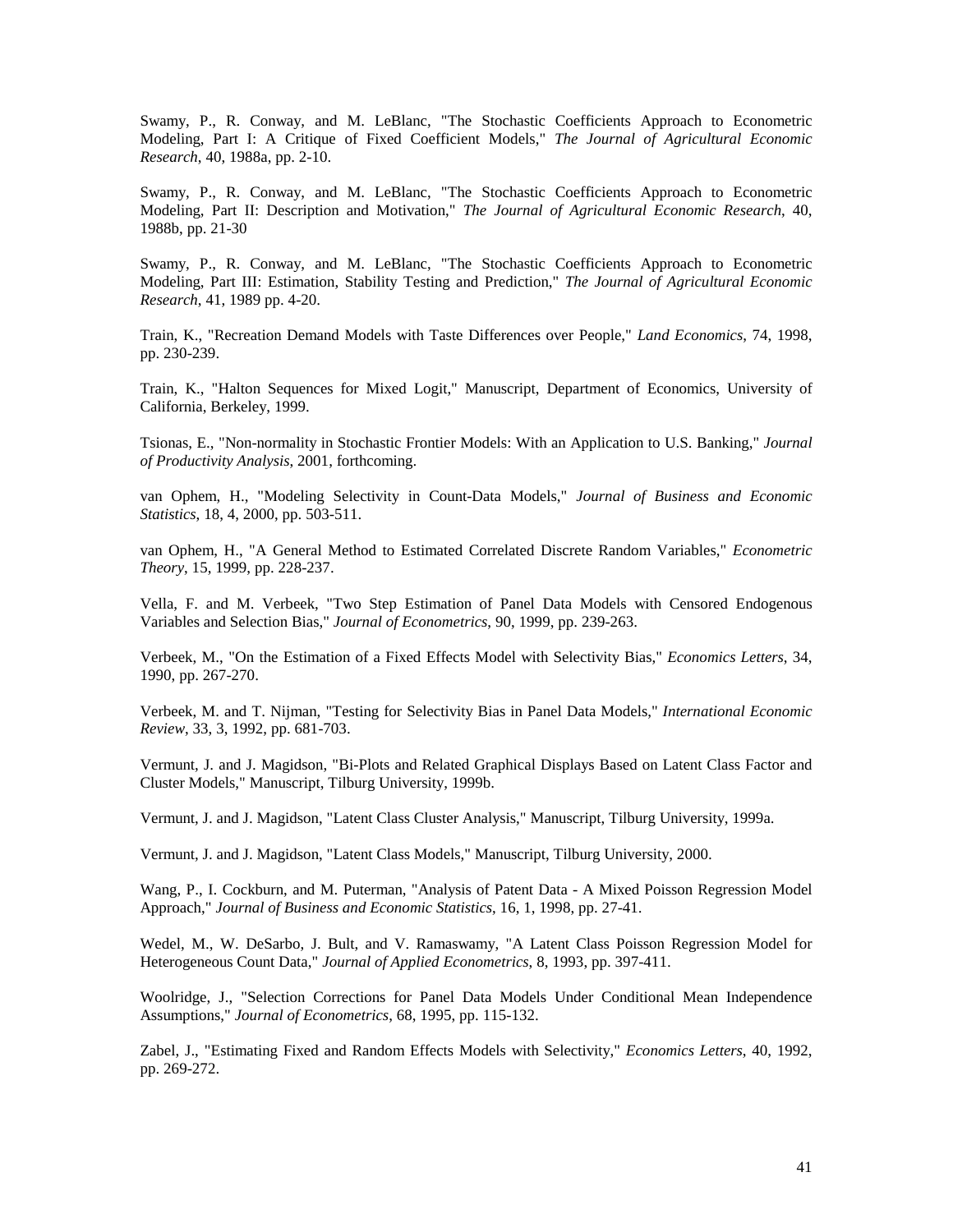Zavoina, R. and W. McKelvey, "A Statistical Model for the Analysis of Ordinal Data," *Journal of Mathematical Sociology*, Summer, 1975, pp. 103-120.

Zellner, A., An Efficient Method of Estimating Seemingly Unrelated Regressions and Tests of Aggregation Bias," *Journal of the American Statistical Association*, 57, 1962, pp. 500-509.

Zellner, A., *An Introduction to Bayesian Inference In Econometrics*, John Wiley and Sons, New York, 1971.

Zellner, A., "On the Aggregation Problem: A New Approach to a Troublesome Problem," in Fox, K et al., eds., *Economic Models, Estimation and Risk Programming: Essays in Honor of Gerhard Tintner*, Springer Verlag, Heidelberg, 1969.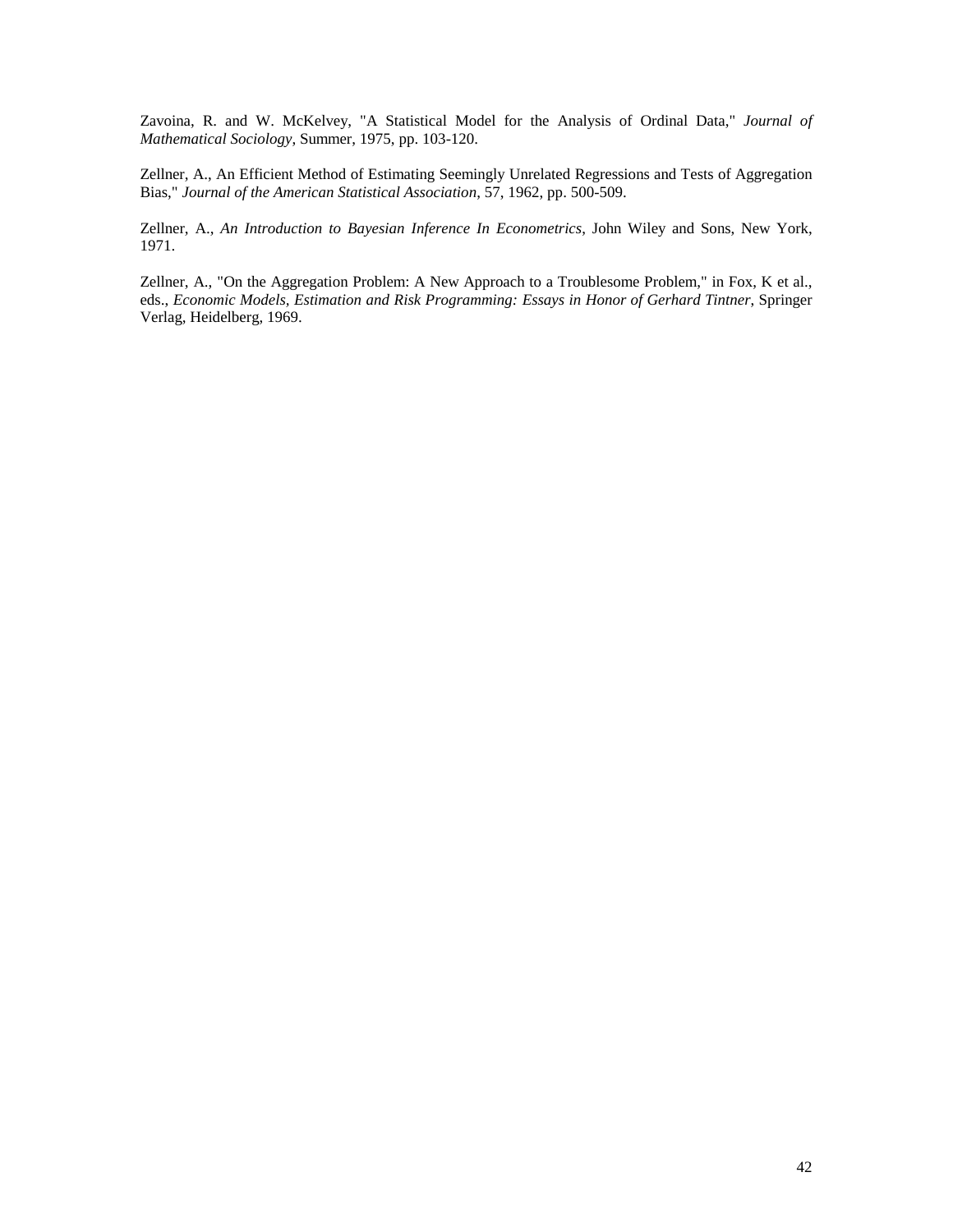# **Appendix A. Computation of the Random Parameters Model**

Two models are used for  $v_{ii}$ :

*Random Effects*:  $\mathbf{v}_{it} = \mathbf{v}_i$  for all *t*. This is the usual random effects form.

*Autocorrelated* [AR(1)]  $\mathbf{v}_{it} = \mathbf{R} \mathbf{v}_{i,t-1} + \mathbf{u}_{it}$  where **R** is a diagonal matrix of coefficient specific autocorrelation coefficients and  $\mathbf{u}_{it}$  satisfies the earlier specification for  $\mathbf{v}_{it}$ .

The remainder of the specification is

 $\Gamma$  = lower triangular or diagonal matrix which produces the covariance matrix of the random parameters,  $\Omega = \Gamma \Gamma'$  in the random effects form and  $\Omega = \Gamma (I - R^2)^{-1} \Gamma'$  in the AR(1) model.

 $\mathbf{x}_{2it}$  = variables multiplied by  $\mathbf{\beta}_{2it}$  $\beta_{it}$  =  $[\beta_1', \beta_{2it}']'$  $\mathbf{x}_{it} = [\mathbf{x}_{1it}', \mathbf{x}_{2it}']'$  $a_{it}$  =  $\mathbf{B}_{it}'\mathbf{x}_{it}$ 

(We confine attention to index function models, though others are possible.)

 $P(y_i|\mathbf{x}_i, \mathbf{z}_i, \mathbf{v}_i)$  =  $g(y_i, a_i, \boldsymbol{\theta})$  = the conditional density for the observed response.

The model assumes that parameters are randomly distributed with possibly heterogeneous (across individuals) mean

and 
$$
E[\beta_{ii} | z_i] = \beta + \Delta z_i,
$$

$$
Var[\beta_{ii} | z_i] = \Omega.
$$

By construction, then,

and

$$
\beta_{it} = \beta + \Delta z_i + \Gamma v_{it}.
$$

Note that in the AR(1) form,  $\beta_{it}$  varies across time as well as individuals. It is convenient to analyze the model in this fully general form at this point. One can easily accommodate nonrandom parameters just by placing rows of zeros in the appropriate places in  $\Gamma$ . A hierarchical parameter structure is accommodated with nonzero rows in ∆ with or without stochastic terms induced by nonzero terms in  $\Gamma$ .

The true log likelihood function is

 $\log L = \sum_i \log L_i$ 

where log  $L_i$  is the contribution of the *i*th individual (group) to the total. Conditioned on  $\mathbf{v}_i$ , the joint density for the ith group is

$$
f[y_{i1},...,y_{iTi} | \mathbf{x}_{it,...}, \mathbf{z}_{i}, \mathbf{v}_{it}, t = 1,..., T(i)] = \prod_{t=1}^{T_i} g(y_{it}, \boldsymbol{\beta}_{it} | \mathbf{x}_{it}).
$$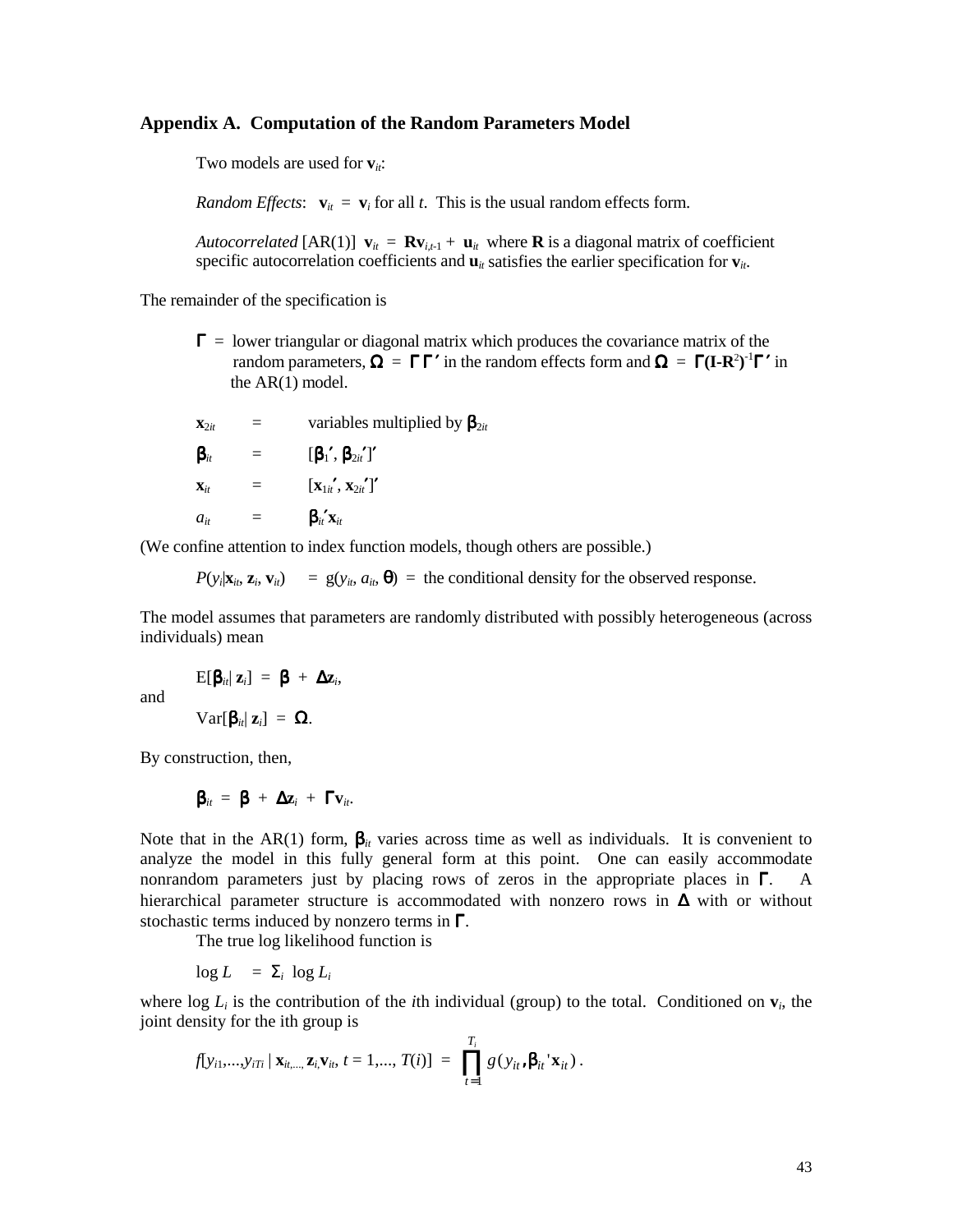Since  $\mathbf{v}_{it}$  is unobserved, it is necessary to obtain the unconditional log likelihood by taking the expectation of this over the distribution of  $v_{it}$ . Thus,

$$
L_i | \mathbf{v}_{it}, t=1,..., T(i) = \prod_{t=1}^{T_i} g(y_{it}, \beta_{it} | \mathbf{x}_{it}).
$$

and,

$$
L_i = E_{\mathbf{v}_{it}}[L_i | \mathbf{v}_{it}, t=1,...,T(i)] = \mathop{\text{Range of }\mathbf{v}_{it}} \mathop{g(\mathbf{v}_{it}, t=1,...,T(i))} \prod_{t=1}^{T_i} P(y_{it}, \beta_{it} | \mathbf{x}_{it}) d\mathbf{v}_{it}
$$

(Note that this is a multivariate integral.) Then, finally,

$$
\log L = \sum_{i=1}^{N} \log L_i
$$

For convenience in what follows, let  $\Theta$  = the full vector of all parameters in the model. The likelihood function is maximized by solving the likelihood equations:

$$
\frac{\partial \log L}{\partial \mathbf{\Theta}} = \frac{N}{i-1} \frac{\partial \log L_i}{\partial \mathbf{\Theta}} = \mathbf{0}.
$$

and note that these derivatives will likewise involve integration.

The integration is done by Monte Carlo simulation;

$$
E_{\mathbf{v}_{it}}[L_i | \mathbf{v}_{it}, t=1,..., T(i)] \approx \frac{1}{R} \sum_{r=1}^{R} L_i | \mathbf{v}_{itr}, t=1,..., T(i).
$$

where  $\mathbf{v}_{ir}$  is a set of  $T(i)$   $K_2$ -variate random draws from the joint distribution of  $\mathbf{v}_{ir}$ . (I.e., it is a draw of a  $T_i \times K_2$  random matrix. In the case of no autocorrelation, there is only one  $K_2$ -variate draw, which is then the same in all periods, in the fashion of a random effects model.) See Brownstone and Train (1999), Train (1998), and Revelt and Train (1998) for discussion. (Ken Train has numerous other papers on this subject which may be perused at his website.) The approximation improves with increased *R* and with increases in *N*, though the simulation variance which decreases with increases in *R* does not decrease with *N*.

The  $K_2$  elements of  $\mathbf{v}_{irr}$  are drawn as follows: We begin with a  $K_2$  random vector  $\mathbf{w}_{irr}$  which is either  $K_2$  independent draws from the standard uniform [0,1] distribution or  $K_2$  Halton draws from the *m*th Halton sequence, where *m* is the mth prime number in the sequence of  $K_2$  prime numbers beginning with 2. [See Greene (2001a)]. The Halton values are also distributed in the unit interval. This primitive draw is then transformed to one of the following distributions, depending on the appropriate model. Train (1999, 2000) has suggested three possibilities:

Uniform[-1,1]:

\n
$$
u_{k,ir} = 2w_{k,itr} - 1
$$
\nTent [-1,1] \n
$$
u_{k,ir} = \mathbf{1}(w_{k,itr} \leq .5) [\sqrt{2w_{k,itr}} - 1] + \mathbf{1}(w_{k,itr} > .5) [1 - \sqrt{2(1 - w_{k,itr})}]
$$
\nNormal[0,1] \n
$$
u_{k,ir} = \Phi^{-1}(w_{k,itr})
$$
\n

This produces a  $K_2$  vector,  $\mathbf{u}_{irr}$ . Finally,  $\mathbf{v}_{irr}$  is obtained as follows:

(1) No autocorrelation:  $\mathbf{v}_{irr} = \mathbf{u}_{itr}$  for all *t*.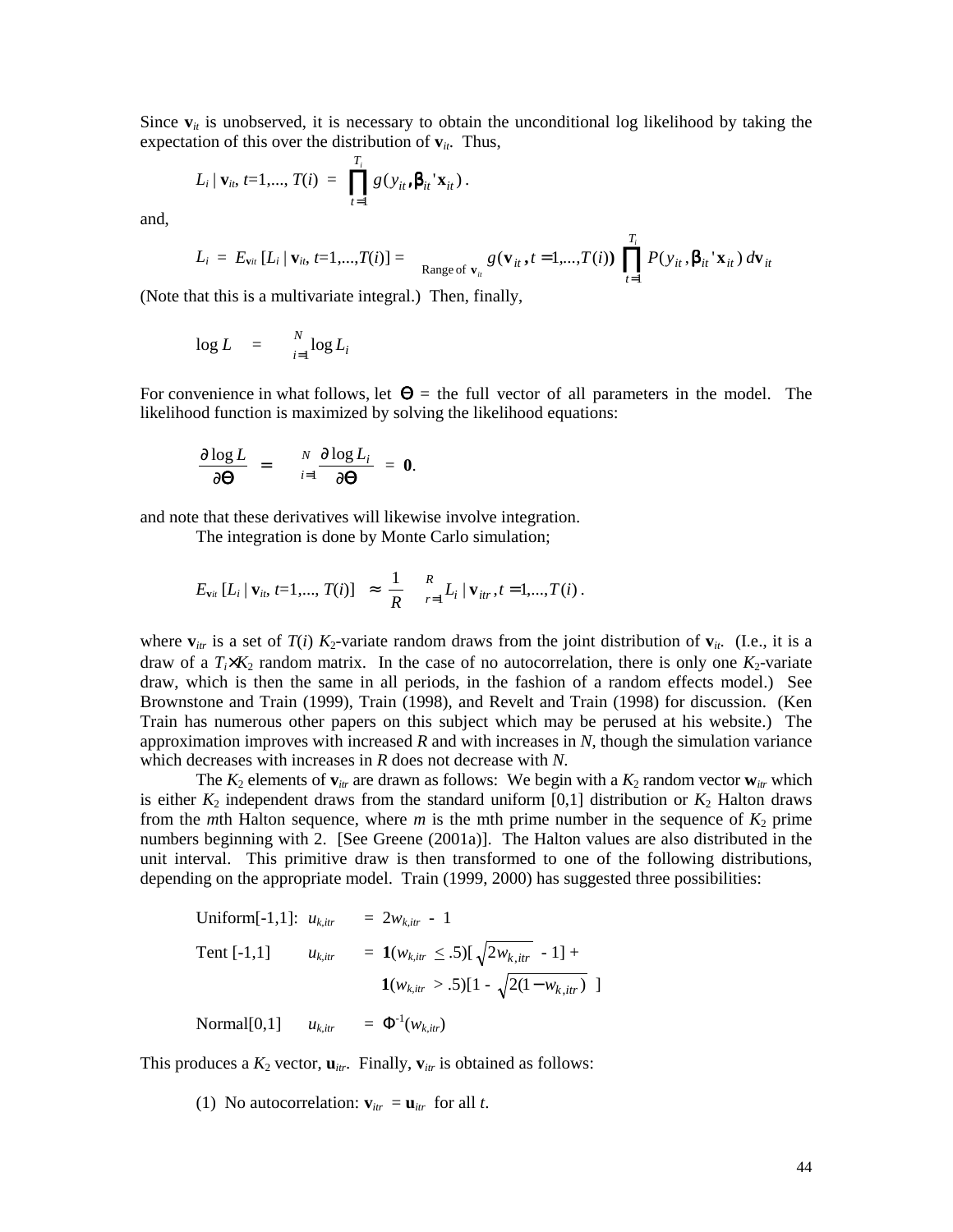In this case,  $w_{irr}$  is drawn once for the entire set of  $T(i)$  periods, and reused. This is the standard 'random effect' arrangement, in which the effect is the same in every period. In this case,

$$
\mathbf{w}_{itr} = \mathbf{w}_{ir}, \mathbf{u}_{itr} = \mathbf{u}_{ir}, \text{ and } \mathbf{v}_{itr} = \mathbf{v}_{ir},
$$
\n(2) ARI model (autocorrelation):  
\n
$$
v_{k,itr} = [1/(1 - \rho_k^2)] u_{k,itr}
$$
\n
$$
v_{k,itr} = \rho_k v_{k, i, t, i, r} + u_{k, irr}
$$

This is the standard first order autocorrelation treatment, with the Prais-Winsten treatment for the first observation - this so as not to lose any observations due to differencing.

In the preceding derivation, it is stated that  $\Omega = \Gamma \Gamma'$  is the covariance matrix of  $\Gamma v_{irr}$ . This is true for the standard normal case. For the other two cases, a further scaling is needed. The variance of the uniform [-1,1] is the squared width over 12, or 1/3, so its standard deviation is  $1/\sqrt{3}$  = .57735. The variance of the standardized tent distribution is 1/6. The standard deviation is therefore .40824.

With  $\mathbf{v}_{ir}$  in hand, we form the *r*th draw on the random parameter,  $\beta_{irr}$  as follows:

$$
\beta_{1itr}
$$
 =  $\beta_1$  ( $K_1$  nonrandom parameters - does not change with *i*, *r*, or *t*). This parameter vector is being estimated.

$$
\beta_{2ir} = \beta_2 + \Delta z_i + \Sigma v_{ir} + \Pi v_{itr} (K_2 \text{ random parameters})
$$
  
=  $\beta_2 + \Delta z_i + \Gamma v_{ir}$  where  $\Gamma = \Sigma + \Pi, \Sigma$  is diagonal and  $\Pi$  is the nonzero elements below the diagonal in  $\Gamma$ .

The parameter vector,  $\beta_{irr}$  is now in hand.

The probability density function is formed by beginning with

$$
P_{itr} = g(y_{it}, \beta_{itr}' \mathbf{x}_{it}, \boldsymbol{\theta})
$$

(Note, if this is the random effects model, then  $\beta_{ir'}x_{it} = \beta_{ir'}x_{it}$ ) The joint conditional probability for the ith individual is

$$
P_{ir} | \mathbf{v}_{itr}, t = 1,..., T(i) = \prod_{t=1}^{T_i} P_{itr} | \mathbf{v}_{itr}.
$$

The unconditional density would now be obtained by integrating the random terms out of the conditional distribution. We do this by simulation:

$$
P_i = \frac{1}{R} \sum_{r=1}^{R} P_{ir} | (\mathbf{v}_{ir}, t = 1, ..., T_i)
$$

Note that in the random effects case, we are averaging over  $R$  replications in which the  $T(i)$ observations are each a function of the same **v***ir*. Thus, each replication in this case involves drawing a single random vector. In the AR1 case, each replication involves drawing a sequence of  $T(i)$  vectors,  $\mathbf{v}_{irr}$ . Finally, the simulated log likelihood function to be maximized is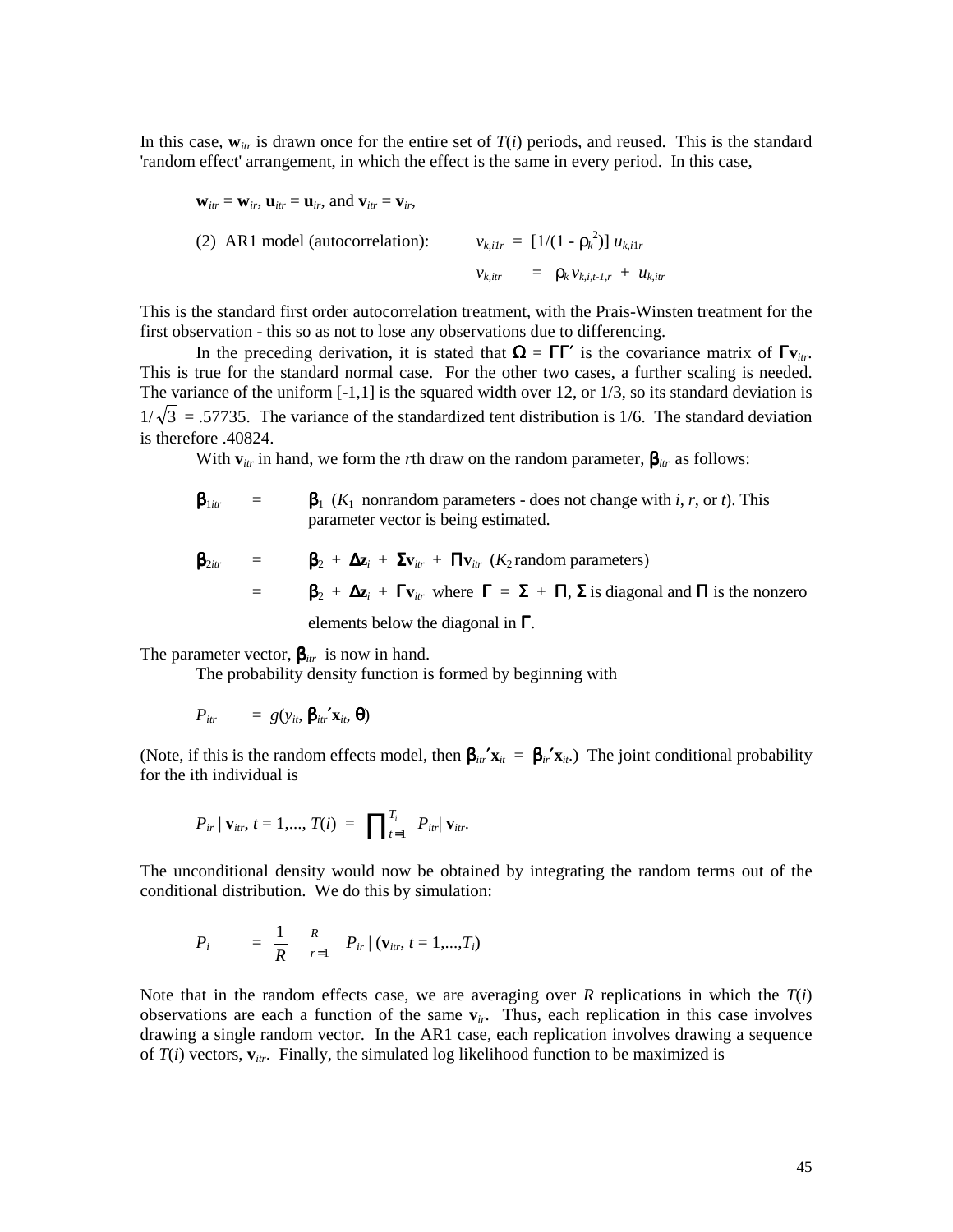$$
\log L = \sum_{i=1}^{N} \log P_{i}
$$
  
=  $\sum_{i=1}^{N} \log \frac{1}{R} \sum_{r=1}^{R} P_{ir} | (\mathbf{v}_{irr}, t = 1,...,T_{i})$   
=  $\sum_{i=1}^{N} \log \frac{1}{R} \sum_{r=1}^{R} \prod_{t=1}^{T_{i}} P_{itr} |\mathbf{v}_{itr}$ 

The derivatives must be approximated as well. The theoretical maximum is based on

$$
\frac{\partial \log L_i}{\partial \boldsymbol{\Theta}} = \frac{1}{L_i} \frac{\partial L_i}{\partial \boldsymbol{\Theta}} = \boldsymbol{0}
$$

where  $\Theta$  is the vector of all parameters in the model. Then,

$$
\frac{\partial L_i}{\partial \boldsymbol{\Theta}} = \operatorname{Range}_{\boldsymbol{\theta}}(\mathbf{v}_{it}, t = 1, ..., T_i) \frac{\partial}{\partial \boldsymbol{\Theta}} \prod_{t=1}^{T_i} P(y_{it}, \boldsymbol{\beta}_{it} | \mathbf{x}_{it}, \boldsymbol{\theta}) d(\mathbf{v}_{it}, t = 1, ..., T_i)
$$
\n
$$
\frac{\partial}{\partial \boldsymbol{\Theta}} \prod_{t=1}^{T_i} P(y_{it}, \boldsymbol{\beta}_{it} | \mathbf{x}_{it}, \boldsymbol{\theta}) = \prod_{t=1}^{T_i} \left[ \frac{\partial P(y_{it}, \boldsymbol{\beta}_{it} | \mathbf{x}_{it}, \boldsymbol{\theta})}{\partial \boldsymbol{\Theta}} \right] \prod_{s \neq t} P(y_{is}, \boldsymbol{\beta}_{is} | \mathbf{x}_{is}, \boldsymbol{\theta})
$$
\n
$$
= \prod_{t=1}^{T_i} P(y_{it}, \boldsymbol{\beta}_{it} | \mathbf{x}_{it}, \boldsymbol{\theta}) \prod_{t=1}^{T_i} \left[ \frac{\partial \log P(y_{it}, \boldsymbol{\beta}_{it} | \mathbf{x}_{it}, \boldsymbol{\theta})}{\partial \boldsymbol{\Theta}} \right]
$$

Collecting terms once again, we obtain the approximation,

$$
\frac{\partial \log L}{\partial \boldsymbol{\Theta}} = \frac{N}{i=1} \frac{1}{L_i} \frac{\partial L_i}{\partial \boldsymbol{\Theta}}
$$
\n
$$
\approx \frac{N}{i=1} \frac{\left\{ \frac{1}{R} - \frac{R}{r=1} \left[ \prod_{t=1}^{T_i} P(y_{it}, \boldsymbol{\beta}_{itr} | \mathbf{x}_{it}, \boldsymbol{\Theta}) \right] \right\}}{\left\{ \frac{1}{R} - \frac{H}{h=1} \left[ \prod_{t=1}^{T_i} P(y_{it}, \boldsymbol{\beta}_{itr} | \mathbf{x}_{it}, \boldsymbol{\Theta}) \right] \right\}}
$$

Mechanics of computing the derivatives with respect to the low level parameters are given in the aforementioned technical document. They differ from model to model, so only the commonalities are shown here.

 The Hessian is equally involved. We will only sketch the full derivation here. Return to the full gradient of the ith term in the log likelihood log likelihood - terms are summed over *i* to get the gradient and Hessian - the following is written in terms of the full parameter vector, including any ancillary parameters. The gradient is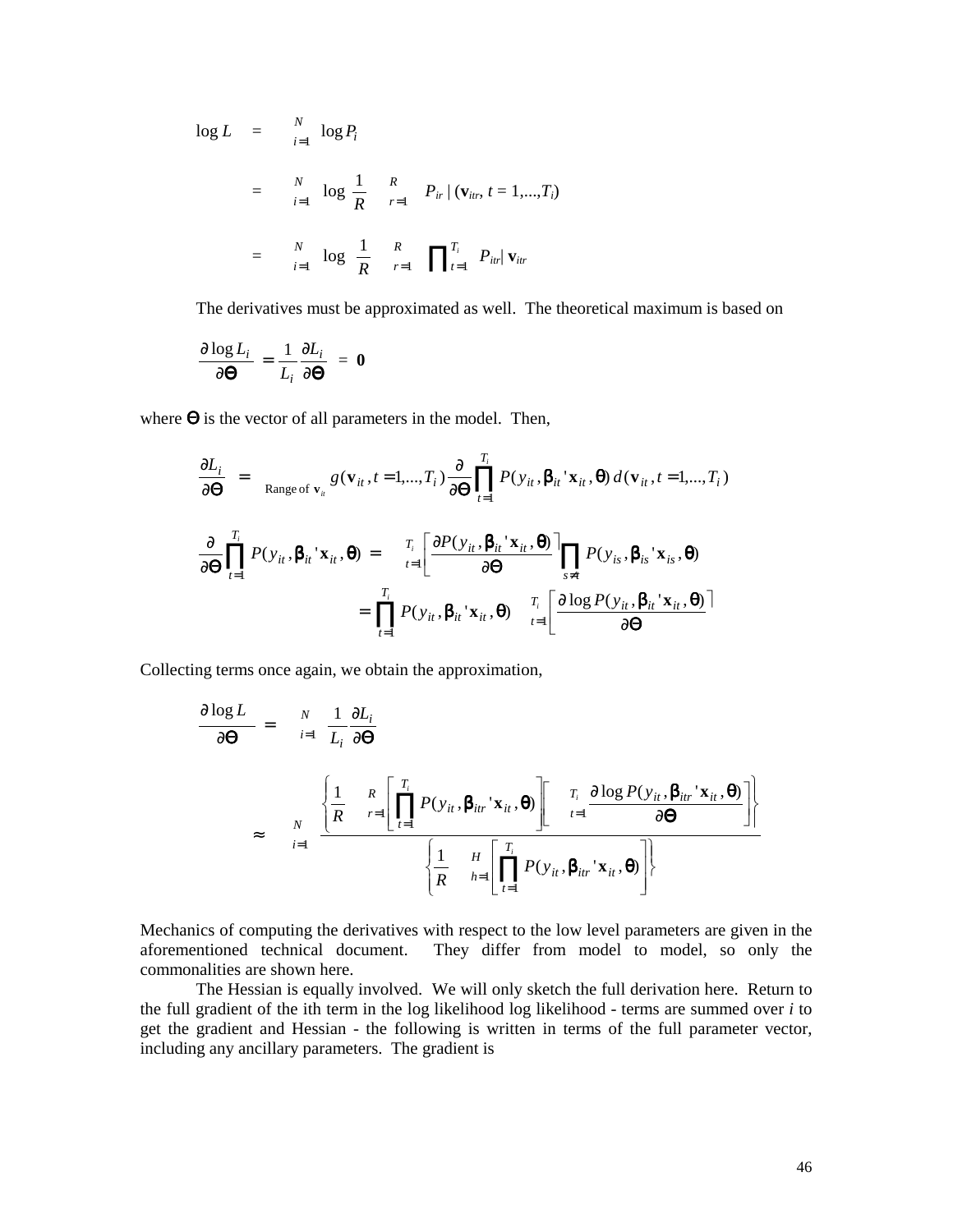$$
\mathbf{g}_i = \frac{1}{P_i} \frac{1}{R} \quad \mathop{R}\limits_{r=1}^{R} \quad P_{ir} \quad \mathop{I}\limits_{t=1}^{T_i} \quad \frac{\partial \log P_{itr}}{\partial \mathbf{\Theta}}.
$$

Let  $H_i$  denote the second derivatives matrix. Then,

$$
\mathbf{H}_{i} = -\mathbf{g}_{i} \mathbf{g}_{i}' + \frac{1}{P_{i}} \frac{1}{R} \sum_{r=1}^{R} P_{ir} \left( \begin{array}{cc} T_{i} & \frac{\partial \log P_{itr}}{t=1} \\ t=1 \end{array} \right) \left( \begin{array}{cc} T_{i} & \frac{\partial \log P_{itr}}{t=1} \\ t=1 \end{array} \right)
$$

$$
+ \frac{1}{P_{i}} \frac{1}{R} \sum_{r=1}^{R} P_{ir} \sum_{t=1}^{T_{i}} \frac{\partial^{2} \log P_{itr}}{\partial \Theta \partial \Theta}.
$$

The only term which has not already appeared is the second derivatives matrix in the third part. Consider first the case of no autocorrelation and let  $\mu_k$  denote the vector of elements in  $\Theta$  that appear in  $\beta_{k,itr}$ . This derivative is obtained by differentiation of

$$
\frac{\partial \log P_{itr}}{\partial \mu_k} = \frac{\partial \log P_{itr}}{\partial \beta_{k,itr}} \frac{\partial \beta_{k,itr}}{\partial \mu_k}.
$$

which gives

$$
\frac{\partial^2 \log P_{itr}}{\partial \mu_k \partial \mu_m} = \frac{\partial \log P_{itr}}{\partial \beta_{k,itr}} \frac{\partial^2 \beta_{k,itr}}{\partial \mu_k \partial \mu_m} + \frac{\partial \beta_{k,itr}}{\partial \mu_k} \frac{\partial^2 \log P_{itr}}{\partial \beta_{k,itr} \partial \mu_m}.
$$

In the absence of autocorrelation, the random parameters are linear in the underlying structural parameters, so the first of these two second derivatives is zero. Using this and our previous results, we obtain

$$
\frac{\partial^2 \log P_{itr}}{\partial \mu_k \partial \mu_{m'}} = \left(\frac{\partial^2 \log P_{itr}}{\partial \beta_{k,itr} \partial \beta_{m,itr}}\right) \left(\frac{\partial \beta_{k,itr}}{\partial \mu_k}\right) \left(\frac{\partial \beta_{m,itr}}{\partial \mu_{m'}}\right).
$$

The remaining complication in the preceding arises when there is autocorrelation, as in this case, the reduced form parameters are not linear in  $\rho_k$ . In this instance, the square of the first derivative is used as approximation to the second when the asymptotic covariance matrix is computed. (The algorithm used for estimation requires only first derivatives.)